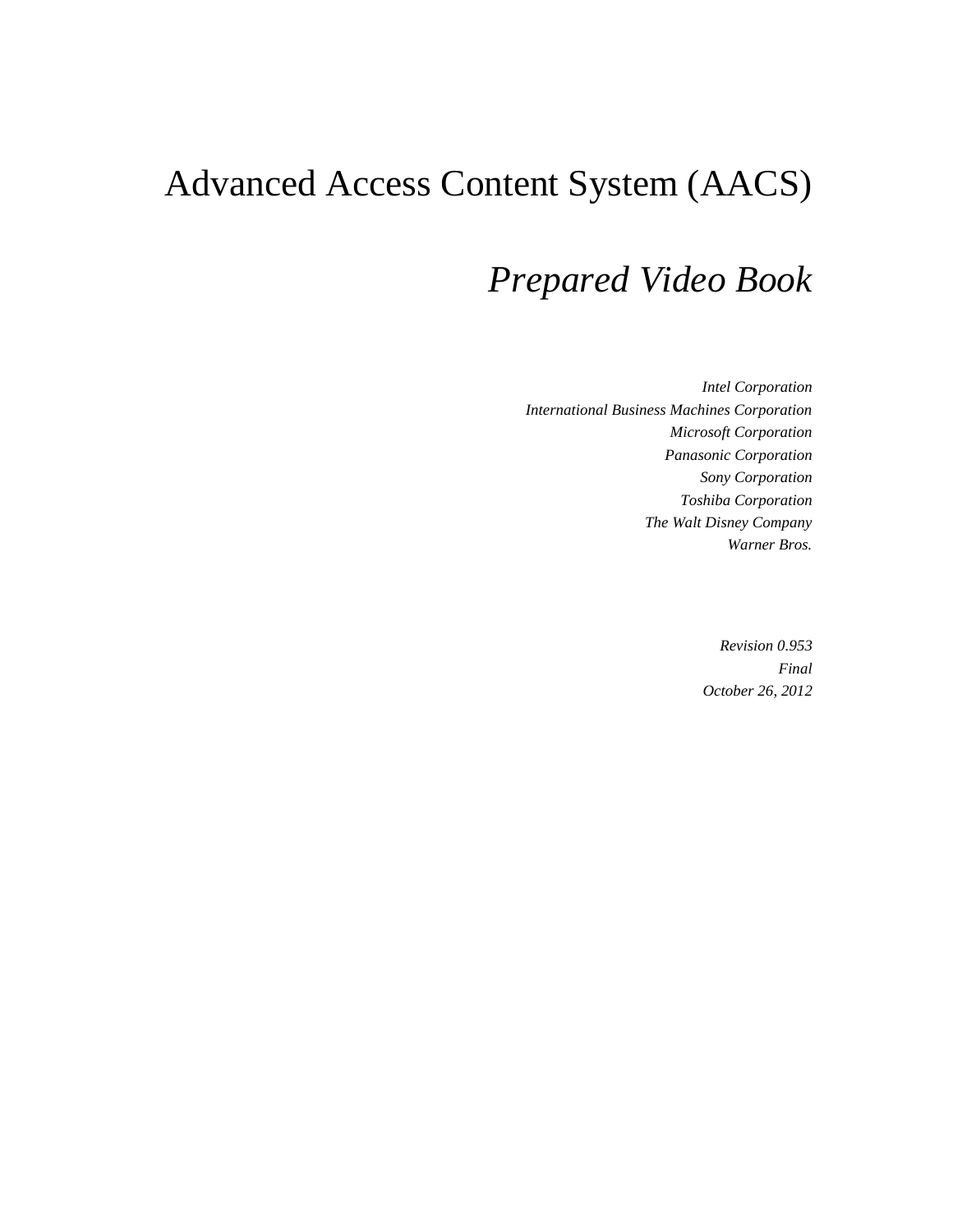This page is intentionally left blank.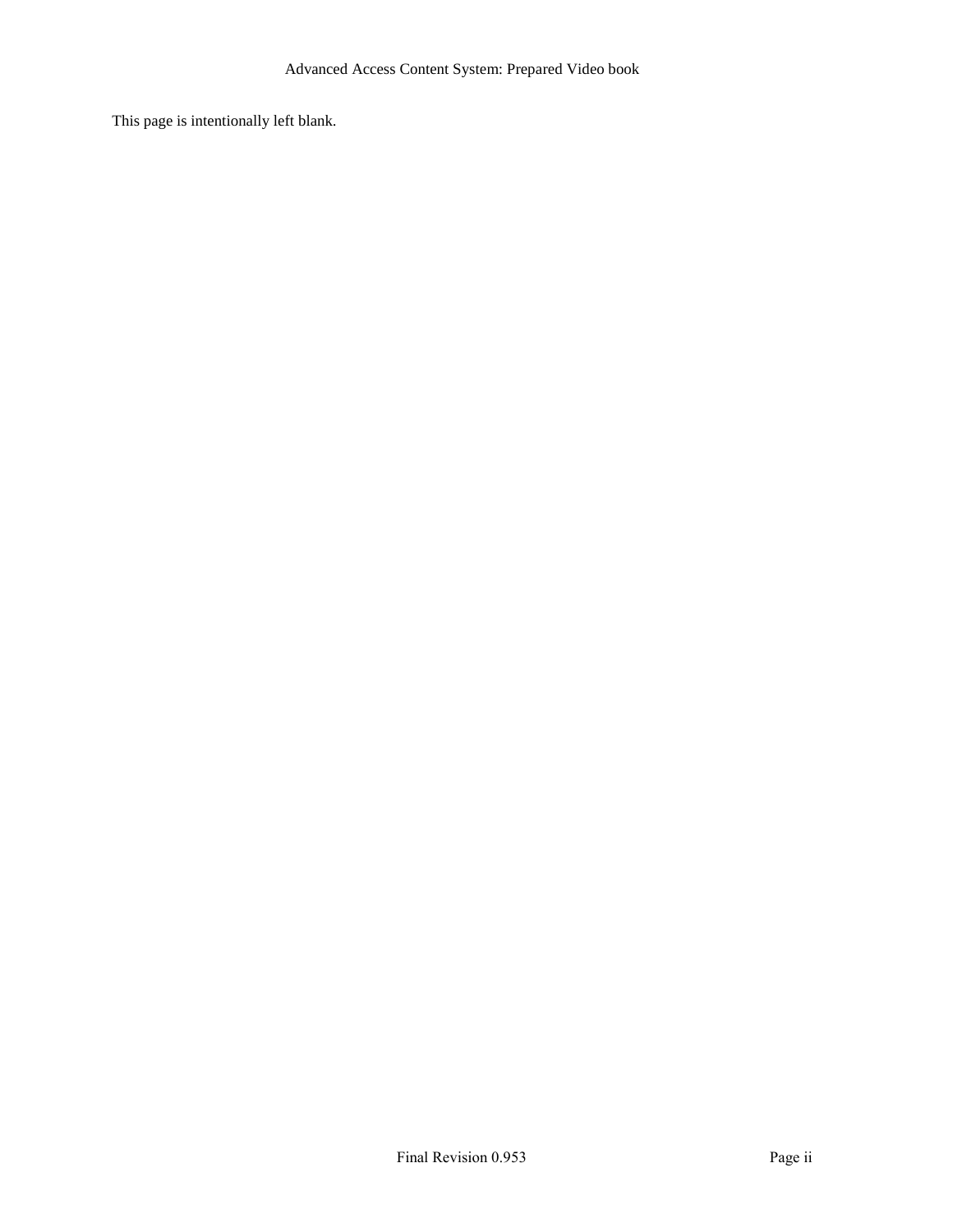# **Preface**

#### <span id="page-2-0"></span>**Notice**

THIS DOCUMENT IS PROVIDED "AS IS" WITH NO WARRANTIES WHATSOEVER, INCLUDING ANY WARRANTY OF MERCHANTABILITY, NONINFRINGEMENT, FITNESS FOR ANY PARTICULAR PURPOSE, OR ANY WARRANTY OTHERWISE ARISING OUT OF ANY PROPOSAL, SPECIFICATION OR SAMPLE. IBM, Intel, Microsoft Corporation, Panasonic Corporation, Sony Corporation, Toshiba Corporation, The Walt Disney Company and Warner Bros. disclaim all liability, including liability for infringement of any proprietary rights, relating to use of information in this specification. No license, express or implied, by estoppel or otherwise, to any intellectual property rights are granted herein.

This document is subject to change under applicable license provisions.

Copyright © 2007-2012 by Intel Corporation, International Business Machines Corporation, Microsoft Corporation, Panasonic Corporation, Sony Corporation, Toshiba Corporation, The Walt Disney Company, and Warner Bros. Third-party brands and names are the property of their respective owners.

#### <span id="page-2-1"></span>**Intellectual Property**

Implementation of this specification requires a license from AACS LA LLC.

#### <span id="page-2-2"></span>**Contact Information**

Please address inquiries, feedback, and licensing requests to AACS LA LLC:

- Licensing inquiries and requests should be addressed to  $\frac{ \text{licensing}(a)\text{aacs}a \cdot \text{com}}{a\text{aasc}a \cdot \text{com}}$ .
- Feedback on this specification should be addressed to [comment@aacsla.com.](mailto:comment@aacsla.com)
- The URL for the AACS LA LLC web site is [http://www.aacsla.com.](http://www.aacsla.com/)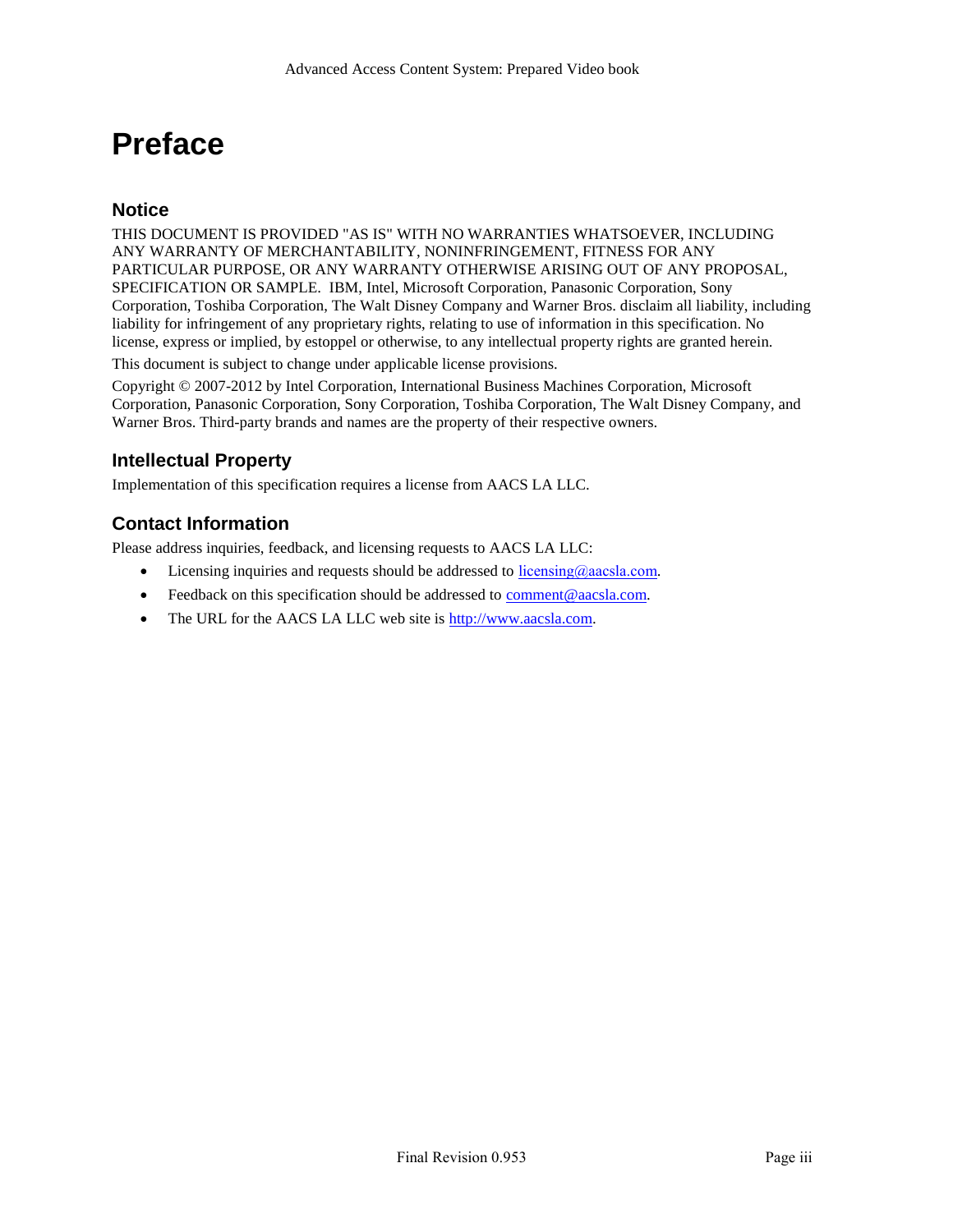This page is intentionally left blank.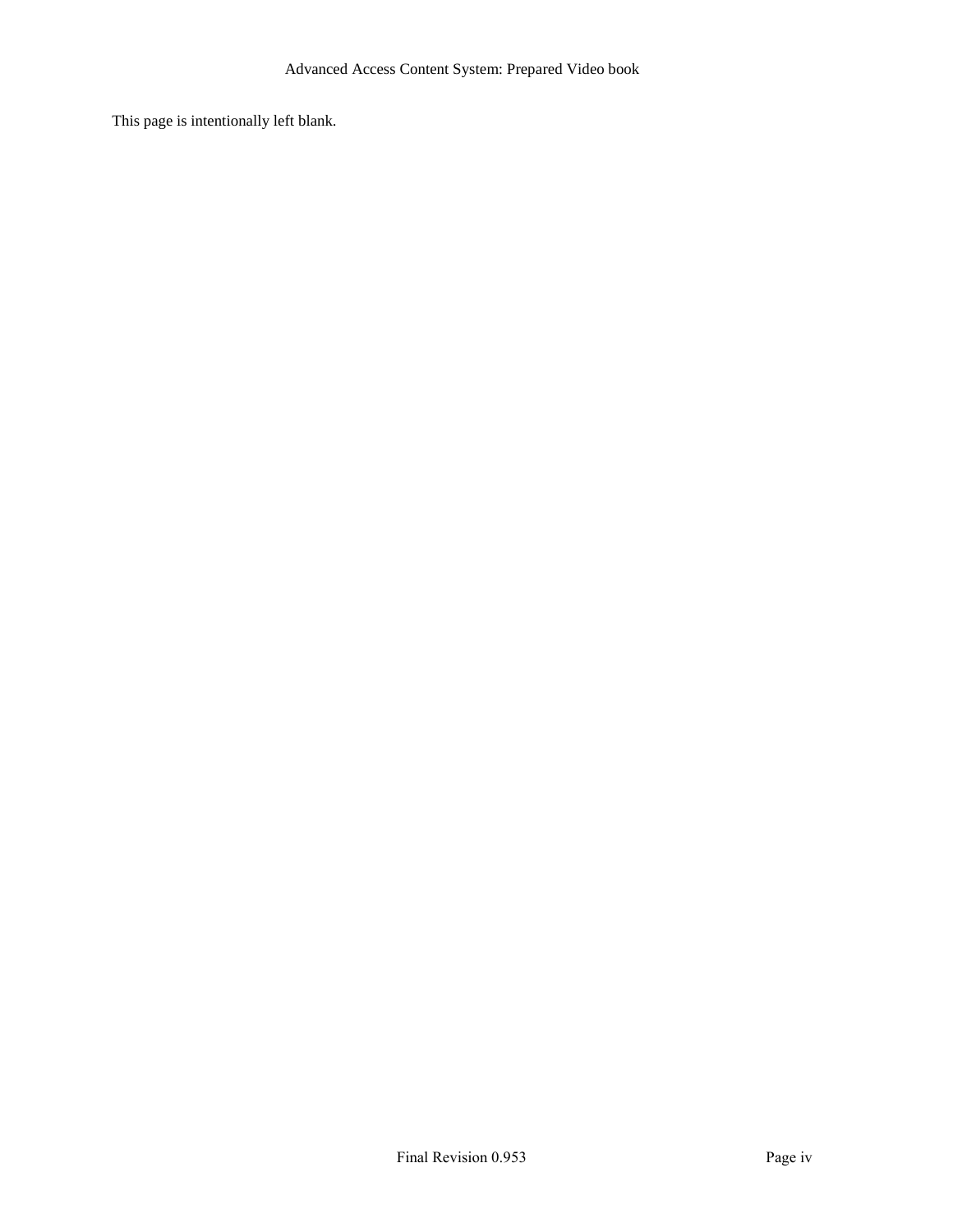# **Table of Contents**

| 1                     |                                                                         |
|-----------------------|-------------------------------------------------------------------------|
| 1.1                   |                                                                         |
| 1.2                   |                                                                         |
| 1.3<br>1.3.1<br>1.3.2 | Prepared Video for Electronic Sell Through or Manufacturing On Demand 3 |
| 1.4                   |                                                                         |
| 1.5                   |                                                                         |
| 1.6                   |                                                                         |
| 1.7                   |                                                                         |
| 1.8                   |                                                                         |
| 1.9                   |                                                                         |
| 1.10                  |                                                                         |
|                       |                                                                         |
| $\mathbf{2}$          |                                                                         |
| 2.1                   |                                                                         |
| 2.2                   |                                                                         |
| 2.3                   |                                                                         |
| 2.4                   |                                                                         |
| 2.5                   |                                                                         |
| 2.6                   |                                                                         |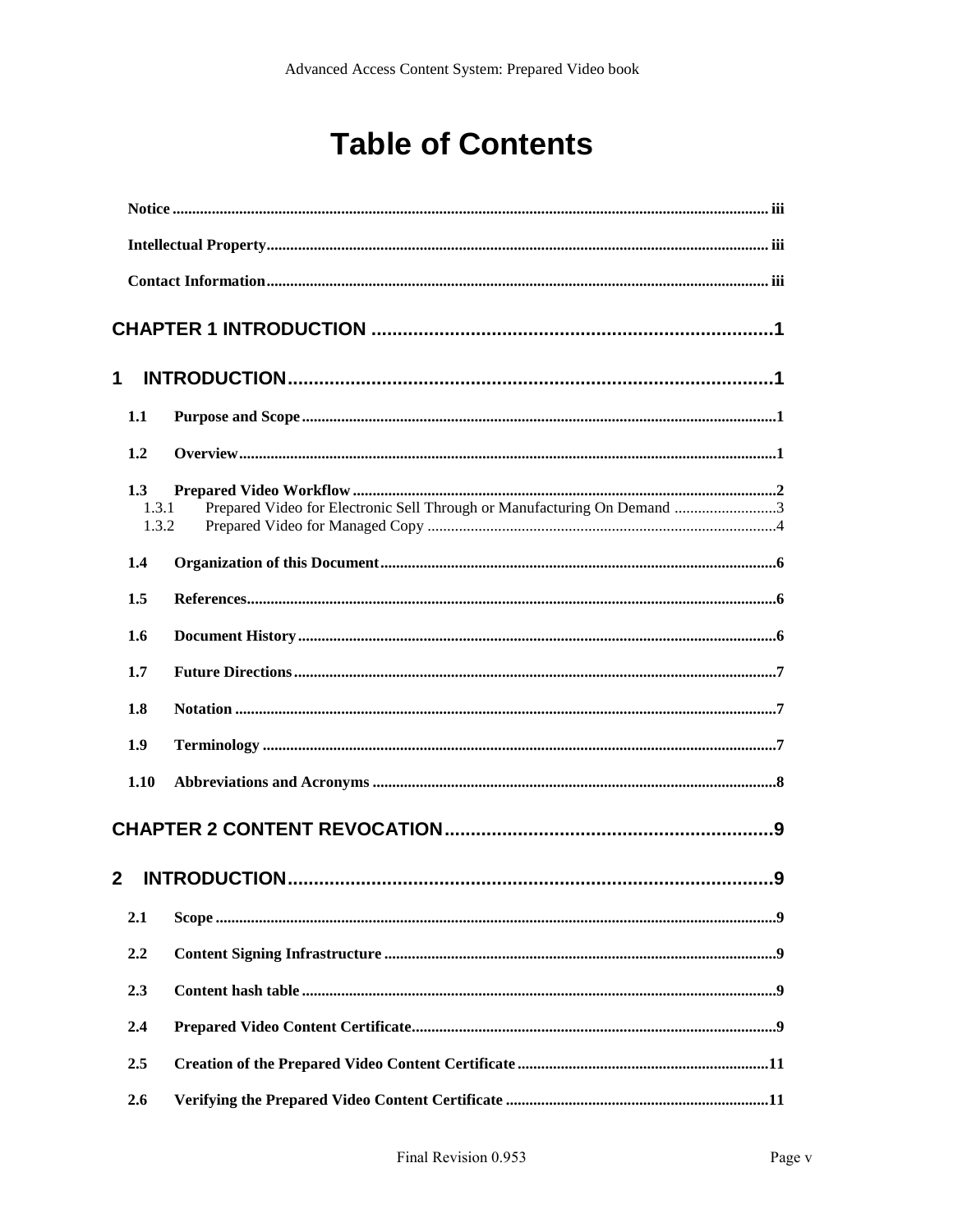| $2.7^{\circ}$  |                                                                   |  |
|----------------|-------------------------------------------------------------------|--|
| 2.7.1          |                                                                   |  |
| 2.7.2          |                                                                   |  |
|                |                                                                   |  |
| 2.8            |                                                                   |  |
| 2.8.1<br>2.8.2 |                                                                   |  |
|                |                                                                   |  |
| 2.9            |                                                                   |  |
| 2.9.1          |                                                                   |  |
| 2.9.2          |                                                                   |  |
| 2.9.3          |                                                                   |  |
| 2.9.4          |                                                                   |  |
| 2.9.5          |                                                                   |  |
|                |                                                                   |  |
|                | <b>CHAPTER 3 CONTENT ENCRYPTION AND DECRYPTION  19</b>            |  |
|                |                                                                   |  |
| 3              |                                                                   |  |
|                |                                                                   |  |
| 3.1            |                                                                   |  |
|                |                                                                   |  |
| 3.2            |                                                                   |  |
|                |                                                                   |  |
| 3.3            |                                                                   |  |
|                |                                                                   |  |
| 3.4            | AACS Encryption on Prepared Video Content for Recordable Media 21 |  |
|                |                                                                   |  |
| 3.5            |                                                                   |  |
| 3.6            |                                                                   |  |
|                |                                                                   |  |
|                |                                                                   |  |
|                |                                                                   |  |
|                |                                                                   |  |
| 4              |                                                                   |  |
|                |                                                                   |  |
|                | <b>CHAPTER 5 MANAGED COPY AND PREPARED VIDEO CONTENT 27</b>       |  |
|                |                                                                   |  |
|                |                                                                   |  |
| 5              |                                                                   |  |
|                |                                                                   |  |
| 5.1            |                                                                   |  |
|                |                                                                   |  |
| 5.2            |                                                                   |  |
|                |                                                                   |  |
| 5.3            |                                                                   |  |
| 5.4            |                                                                   |  |
|                |                                                                   |  |
| 5.5            |                                                                   |  |
| 5.5.1          |                                                                   |  |
| 5.5.2          |                                                                   |  |
| 5.5.3          |                                                                   |  |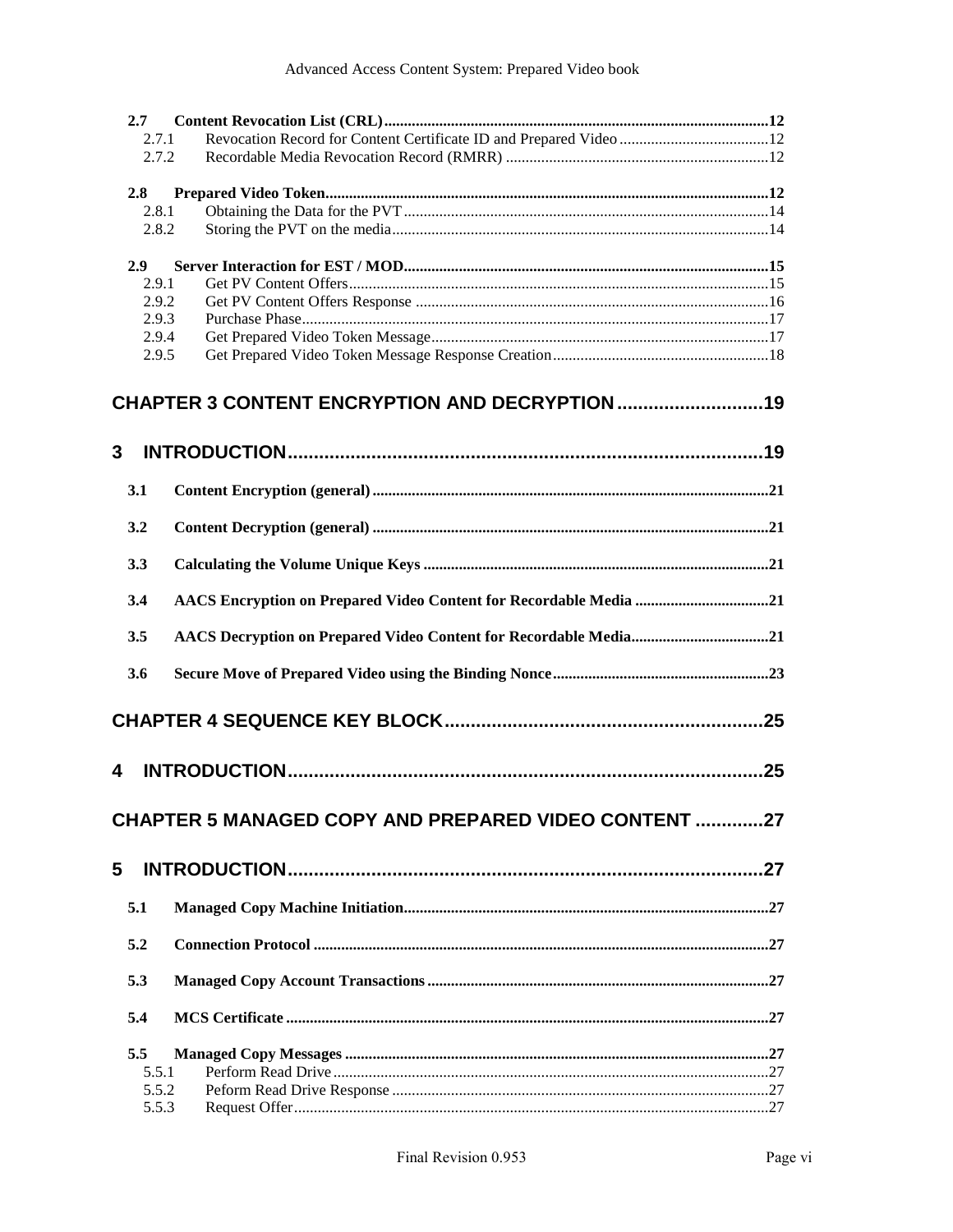#### Advanced Access Content System: Prepared Video book

|     | 5.5.4 |                                                                          |  |  |  |
|-----|-------|--------------------------------------------------------------------------|--|--|--|
|     | 5.5.5 |                                                                          |  |  |  |
|     | 5.5.6 |                                                                          |  |  |  |
|     | 5.5.7 |                                                                          |  |  |  |
|     | 5.5.8 |                                                                          |  |  |  |
|     | 5.5.9 |                                                                          |  |  |  |
| 5.6 |       |                                                                          |  |  |  |
| 5.7 |       | <b>Informative Section: Components of a Managed Copy Architecture 30</b> |  |  |  |
| Α   |       |                                                                          |  |  |  |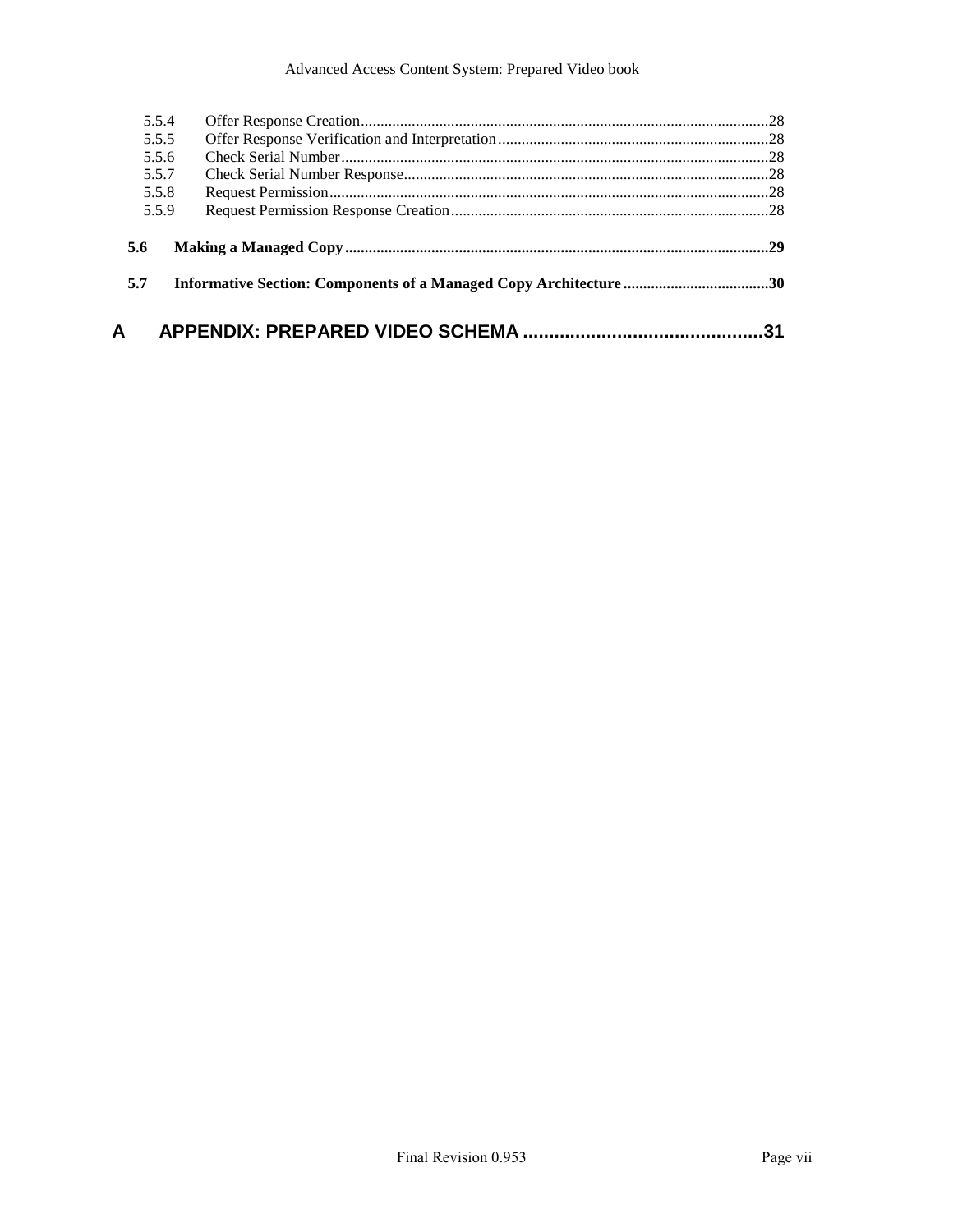**This page is intentionally left blank**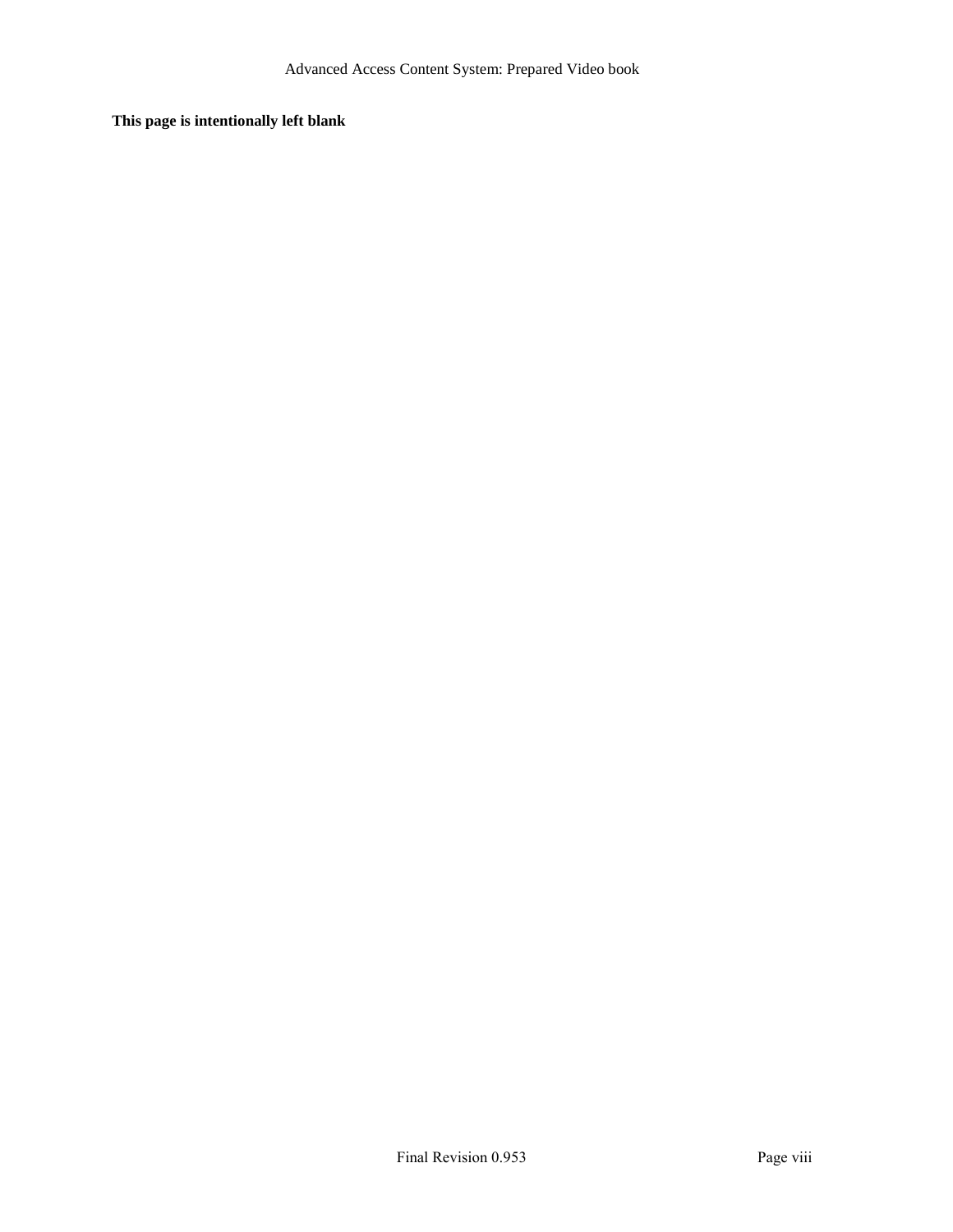# **List of Figures**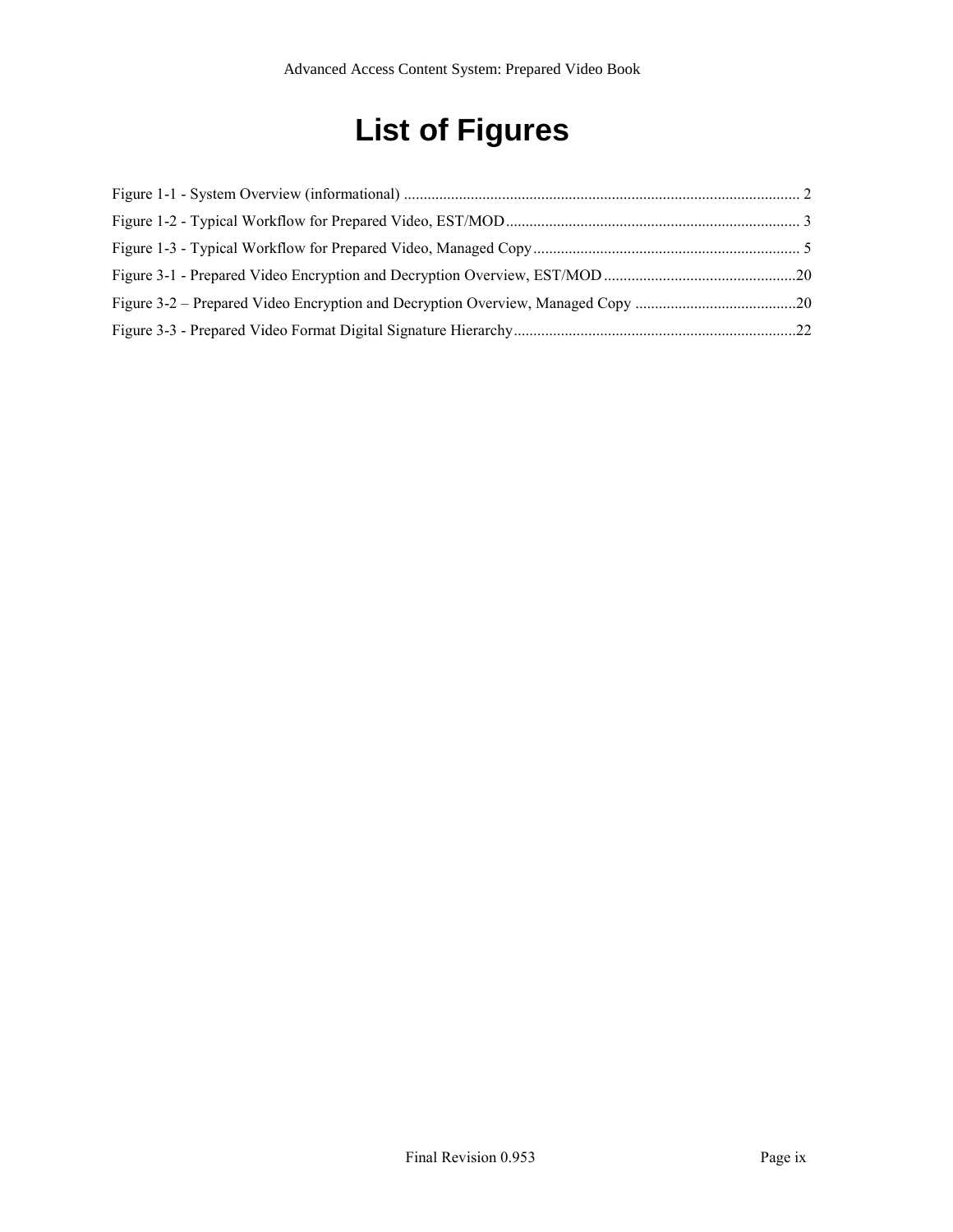This page is intentionally left blank.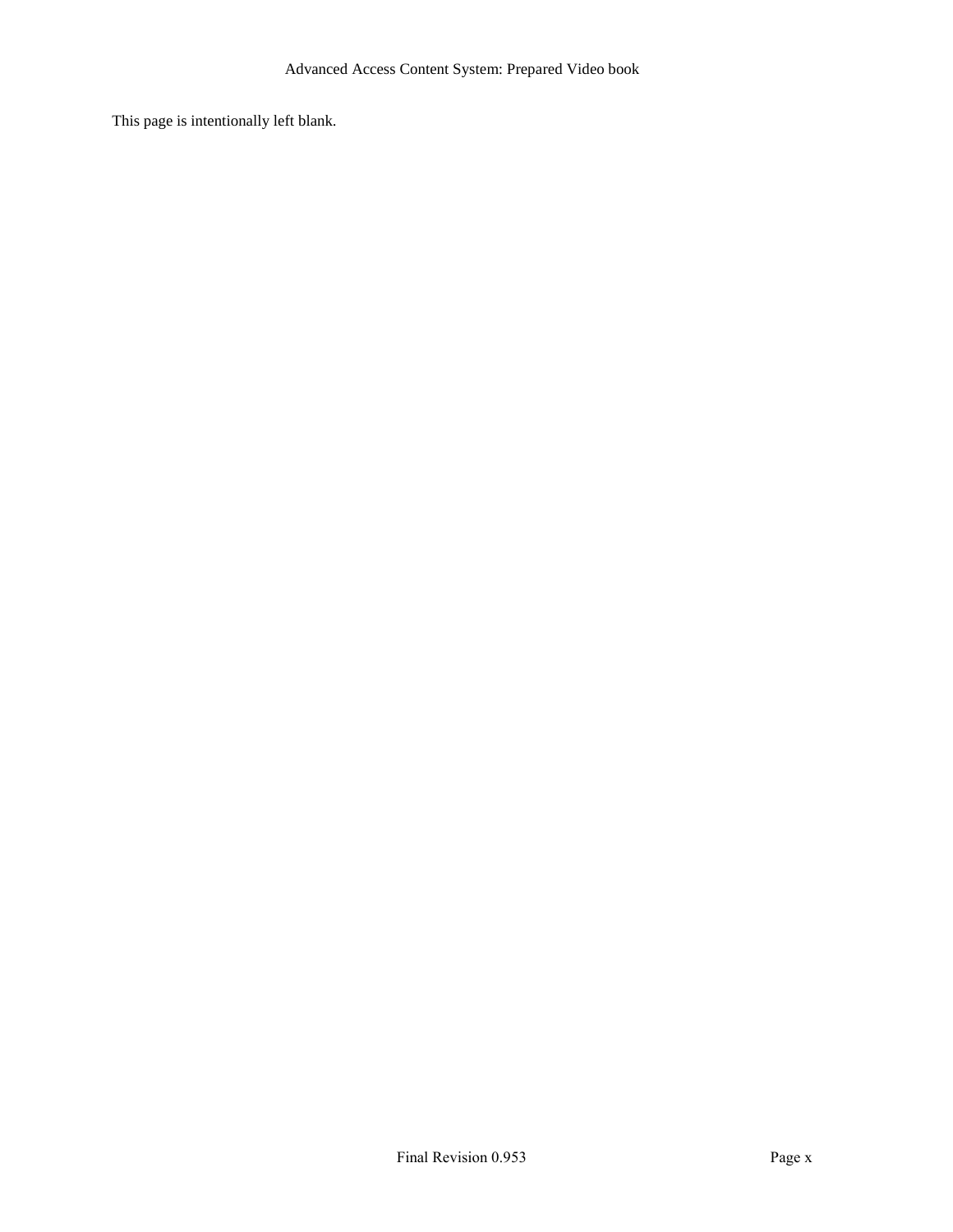# **List of Tables**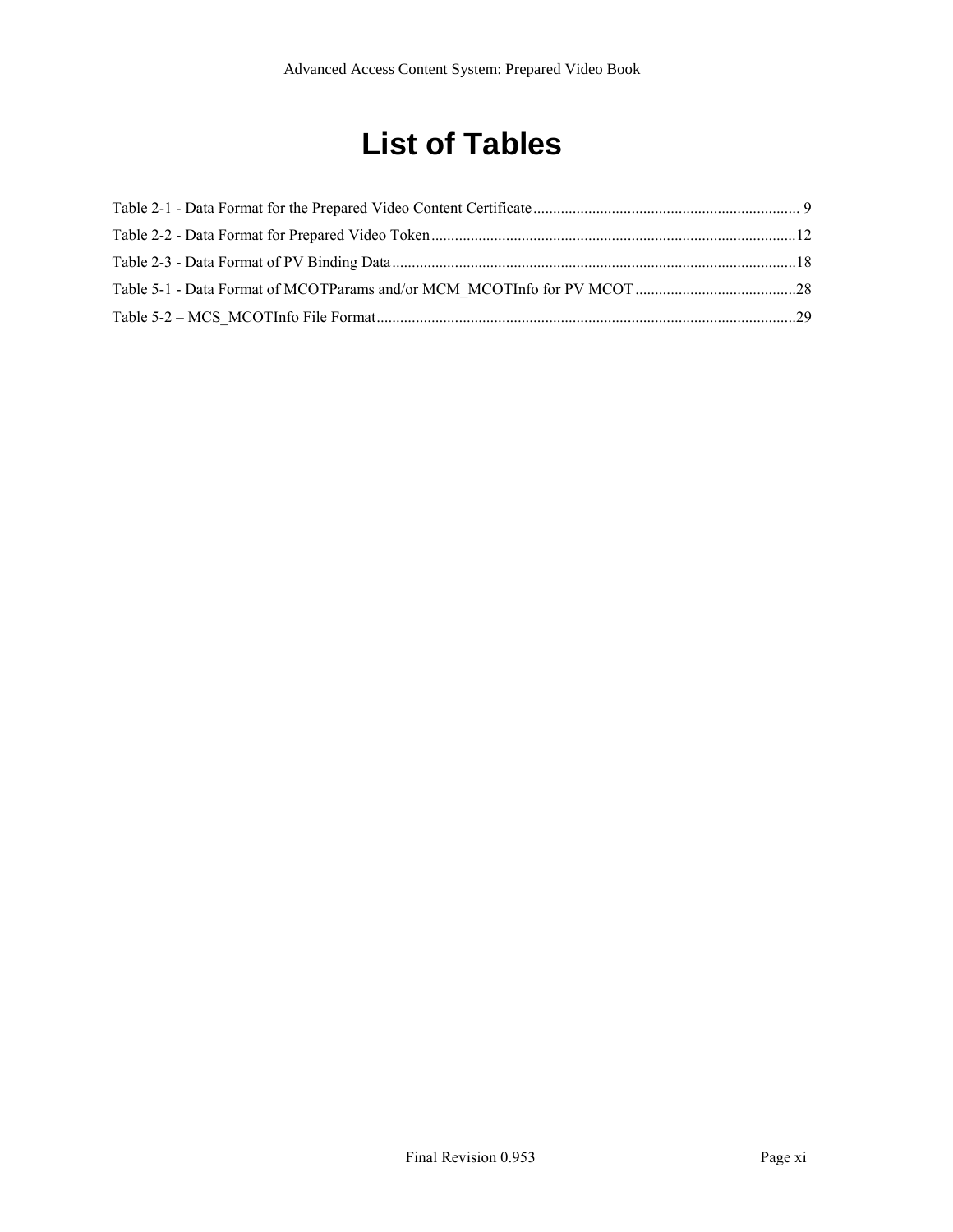This page is intentionally left blank.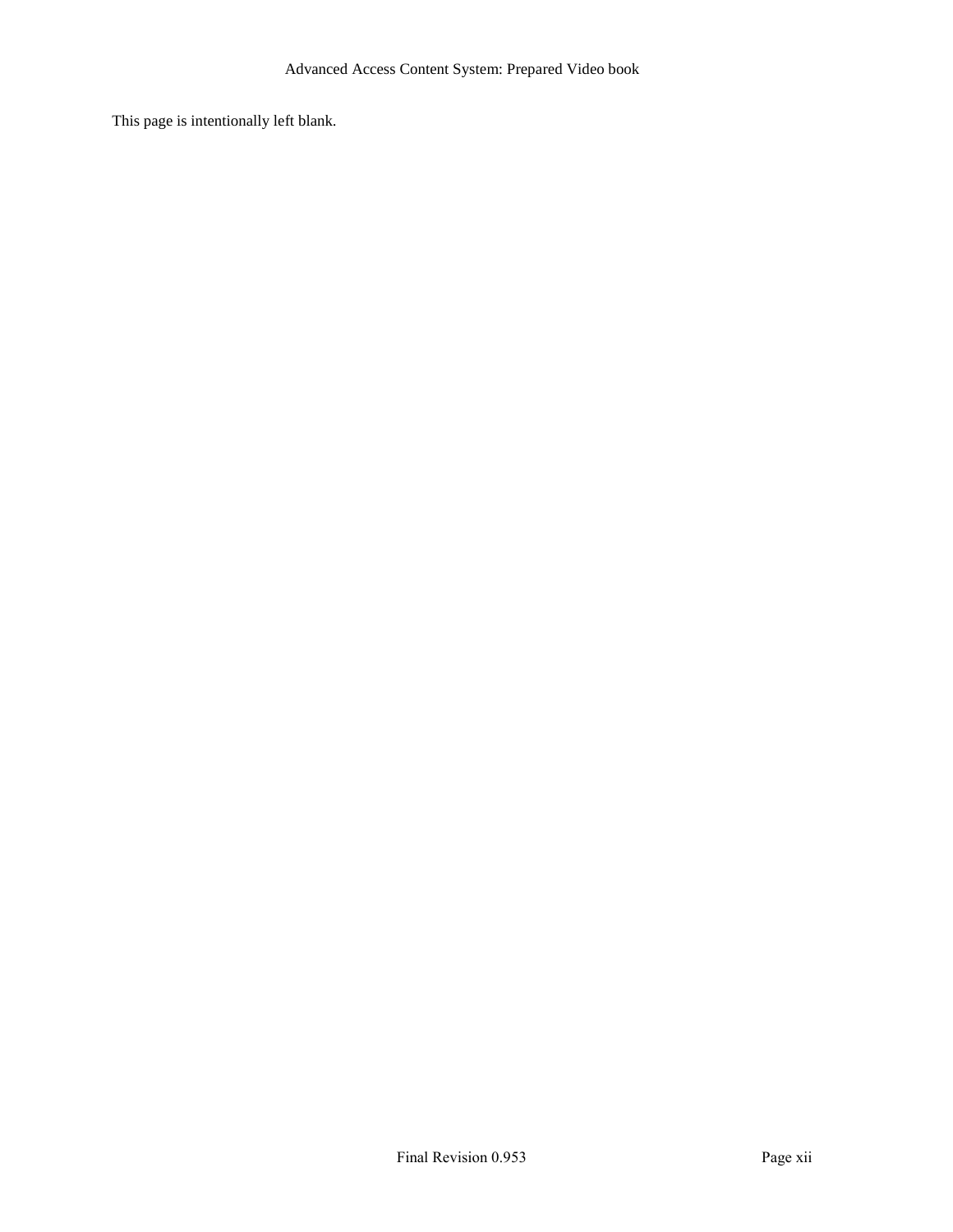# **Chapter 1 Introduction**

## <span id="page-12-1"></span><span id="page-12-0"></span>**1 Introduction**

### <span id="page-12-2"></span>**1.1 Purpose and Scope**

The Advanced Access Content System (AACS) specification defines an advanced, robust and renewable method for protecting entertainment content, including high-definition audiovisual content. The specification is organized into several "books". The *Introduction and Common Cryptographic Elements* book defines cryptographic procedures that are common among the various defined uses of the protection system. The AACS *Pre-recorded Video Book* specifies additional details for using the system to protect audiovisual content distributed on Pre-recorded (read-only) storage media. This document (the *Prepared Video Book*) specifies additional details for using the system to protect audiovisual content on recordable storage media in a manner functionally equivalent to the AACS Pre-recorded (read-only) format. Specifications covering other storage types, transmission media and formats are expected to be available in the future (see Section [1.7](#page-18-0) below).

The use of this specification and access to the intellectual property and cryptographic materials required to implement it will be the subject of a license. A license authority referred to as AACS LA LLC (hereafter referred to as AACS LA) is responsible for establishing and administering the content protection system based, in part, on this specification.

#### <span id="page-12-3"></span>**1.2 Overview**

The term *Prepared Video* (PV) refers to AACS Content that is semantically equivalent and nearly identical syntactically to AACS Content on AACS Prerecorded Media, but in a format appropriate to recordable media. It may be used for Electronic Sell Through (EST, i.e., downloaded), Manufacturing on Demand (such as via kiosks) or Managed Copy to optical media.

In addition to the general objectives described in the *Introduction and Common Cryptographic Elements*  book of this specification, the use of AACS for protecting Prepared Video Content was designed to meet the following specific criteria:

- Provide robust protection for delivery and playback of content in an Electronic Sell Through, Manufacturing on Demand, or Managed Copy model.
- Enable content owners to directly control and manage electronic sell through delivery channels.
- Be independent of physical storage format to the degree possible.
- Provide a means for compliant players to validate that the Prepared Video disc was produced with the approval of the content owner.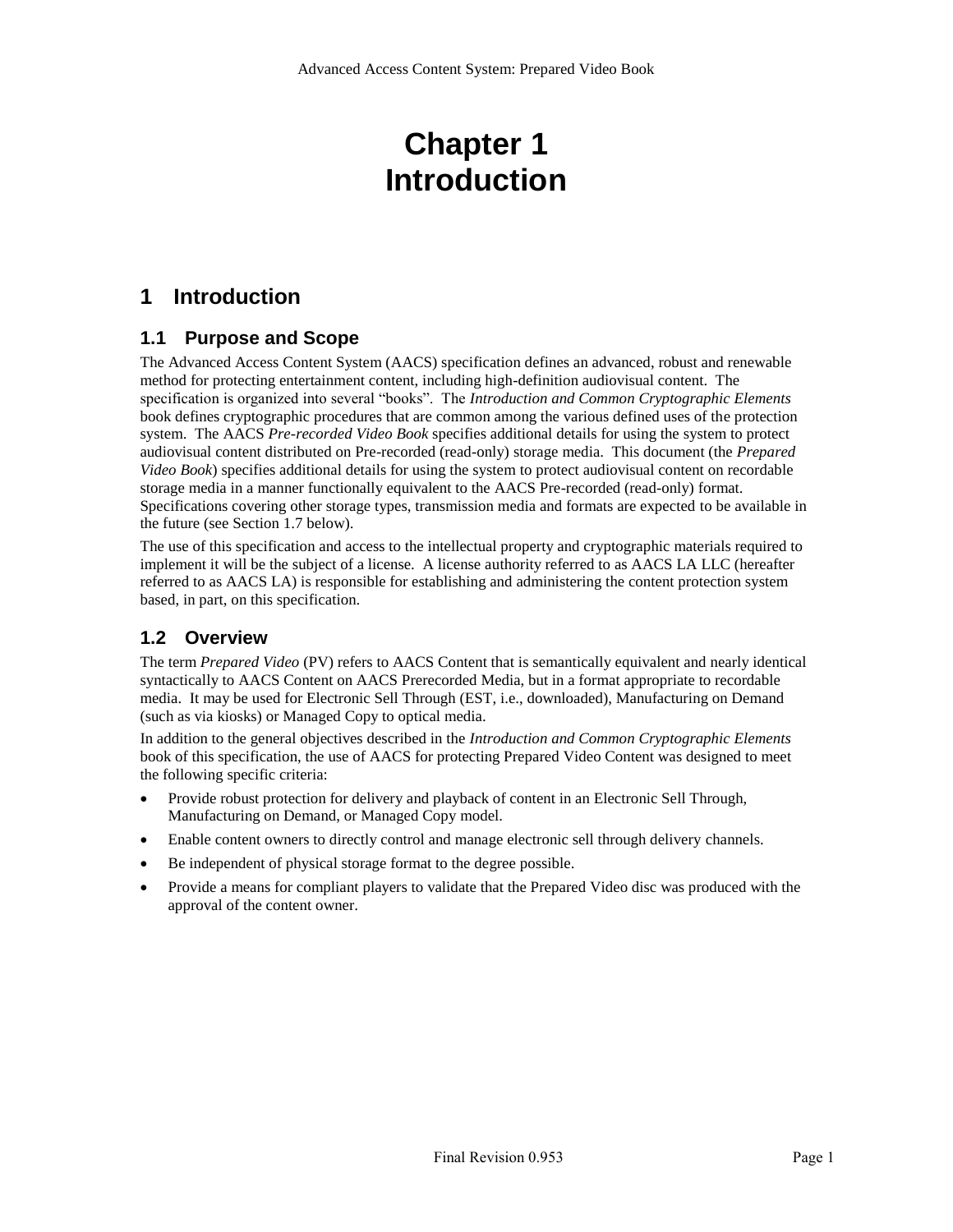

**Figure 1-1 - System Overview (informational)**

<span id="page-13-1"></span>[Figure 1-1](#page-13-1) presents an informative overview of the system, as used for protecting video content using the Prepared Video format for EST, as defined in this specification. Actual details and requirements of system operation are described in subsequent chapters.

For clarity, it should be noted that when referring to material from the AACS *Pre-recorded Video Book,* the term "Replicator" is functionally equivalent to the use of "Preparer" in this book.

AACS anticipates that multiple scenarios may emerge to leverage the features provided by the Prepared Video format, but in particular two scenarios are contemplated at this time:

- 1. Direct download from a server to a recorder which in turn "burns" the downloaded image to a recordable physical media using the PV format as defined in this specification book.
- 2. Managed Copy from Pre-recorded AACS Content (as defined in the AACS *Pre-recorded Video Book*) to a recordable physical media using the PV format as defined in this specification book.
	- NOTE: Managed Copy from a PV formatted disc to another PV formatted disc is also a valid scenario covered by this specification. It is not called out as a separate scenario because the "flow" is the same as for Managed Copy of AACS Content on Pre-recorded media.

Prepared Video is composed of:

- 1. Certifiable AACS Content, as defined in the AACS *Pre-recorded Video Book*.
- 2. A Prepared Video Content Certificate, which resembles the Pre-recorded Content Certificate and additionally includes the list of public keys of Prepared Video Authorization Servers.
- 3. A Prepared Video Token, cryptographically signed by a Prepared Video Authorization Server.

#### <span id="page-13-0"></span>**1.3 Prepared Video Workflow**

The term *Prepared Video Content* (PVC) refers to AACS Content that is similar to Pre-recorded AACS Content, but prepared for transfer to recordable media. It includes a Prepared Video Token as well as a new Content Certificate. The filenames and details are defined by the individual format groups, and by the format-specific books in this specification.

There are two general circumstances when the Prepared Video format can be used: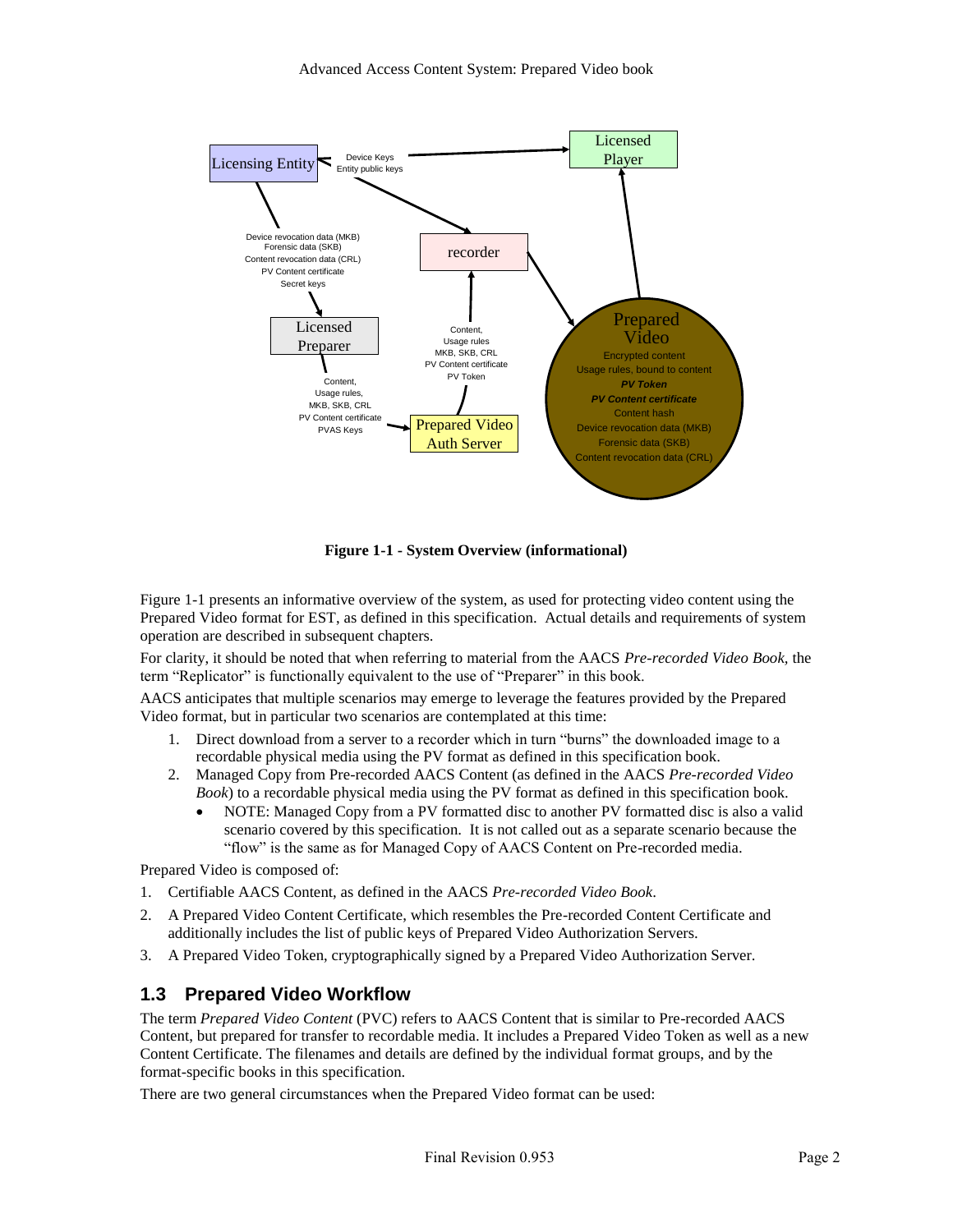- Electronic Sell Through or Manufacturing On Demand
- Managed Copy

#### <span id="page-14-0"></span>**1.3.1 Prepared Video for Electronic Sell Through or Manufacturing On Demand**

Electronic Sell Through (EST) is the process of downloading content and recording it to optical media. Manufacturing On Demand (MOD) is the process for purchasing a recorded optical disc prepared at the consumer's request. When written in the AACS Prepared Video format, both are functionally equivalent to the Pre-recorded version of the content. Both share the same workflow.

The typical workflow governing the use of Prepared Video for EST or MOD is illustrated and described below.



**Figure 1-2 - Typical Workflow for Prepared Video, EST/MOD** 

The main steps of Figure 1-2 are:

- 1. The Licensed Preparer starts with a PVAS public key. The Licensed Preparer gets this public key in one of two ways:
	- a. The PVAS can generate its own public/private key pair and send its public key to the Licensed Preparer.
	- b. The Licensed Preparer can generate a public/private key pair itself and then securely provide both keys to the PVAS.

Informative Note: For option b, it is easier for the Licensed Preparer to create a separate public/private key for each movie. Choosing option b also means that the Licensed Preparer shall define a means for securely sharing those keys with the PVAS.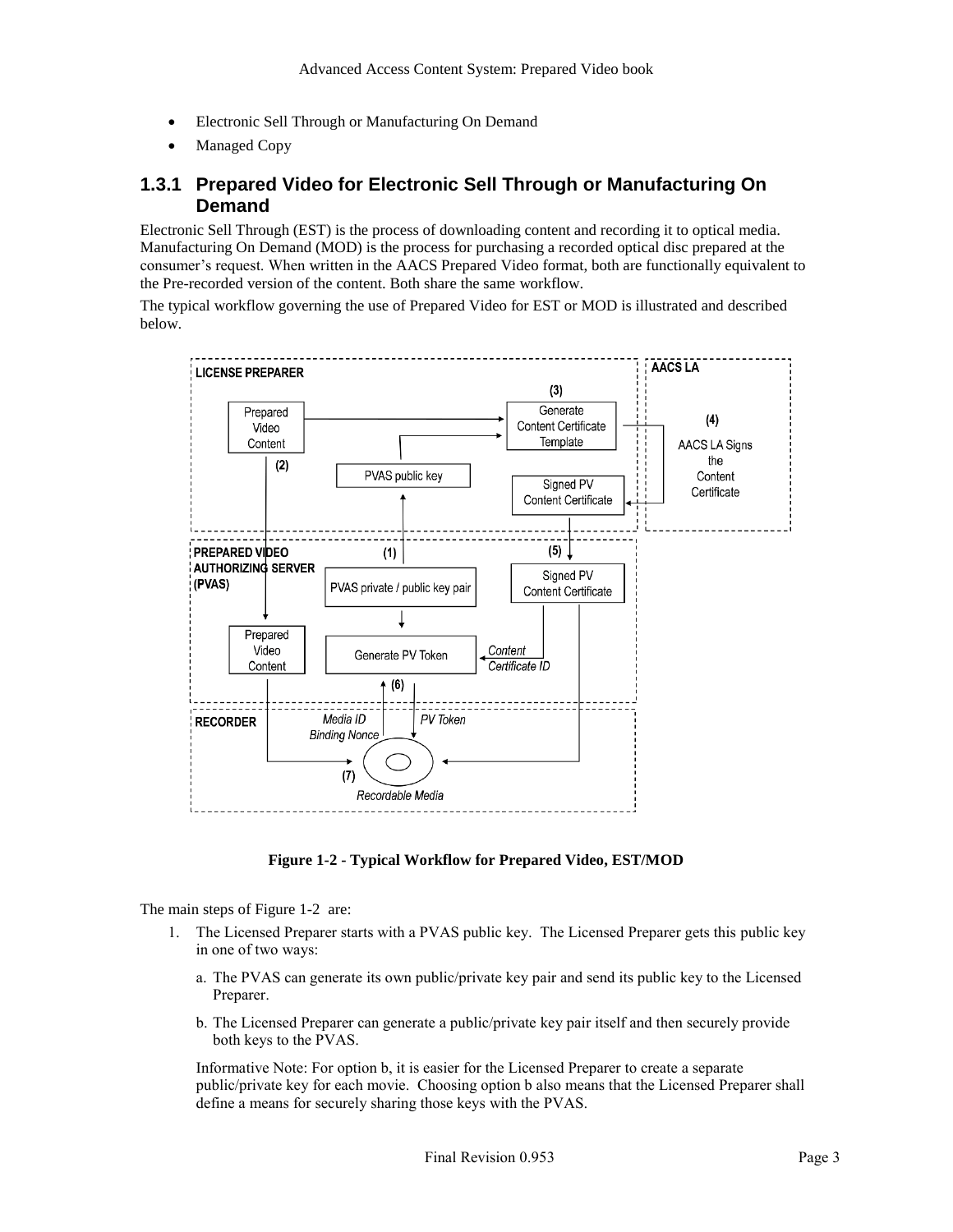- 2. Licensed Preparer prepares the content using AACS technology, as described in subsequent chapters of this book.
- 3. Licensed Preparer creates the PV Content Certificate associated with the Prepared Video, which includes the public key(s) of its Prepared Video Authorization Server(s) (PVAS) and sends such certificate to AACS LA for signature.
- 4. AACS LA signs the PV Content Certificate, and returns it to the Licensed Preparer.
- 5. The Licensed Preparer sends the signed AACS PV Content Certificate to each PVAS to which it has elected to distribute the Prepared Video. At this point, the AACS Content can now be made available for distribution.
- 6. Upon a request for Prepared Video Content, the PVAS:
	- a. Obtains the Media Identifier of the AACS Recordable Media to which the AACS Content will be bound.
	- b. Obtains the Binding Nonce that will be associated with the Prepared Video Token.
	- c. Retrieves the PV Content Certificate associated with the Prepared Video Content requested.
	- d. Constructs the Prepared Video Token (PVT) based on the Content Certificate ID, Binding Nonce and Media ID.
	- e. Sends to the recorder:
		- i) the Prepared Video Content

Note: The Download Server would actually be responsible for sending the Prepared Video Content to the recorder in the case where the Download Server is a separate system from the PVAS.

- ii) the associated PV Content Certificate, and
- iii) the associated Prepared Video Token.
- 7. The recorder burns the Prepared Video Content, along with the associated PV Content Certificate and the Prepared Video Token, on the AACS Recordable Media.

A Licensed Player is required to validate the PV Content Certificate and the Prepared Video Token when playing back Prepared Video Content (see Sections [2.6](#page-22-1) and [3.5,](#page-32-4) respectively).

#### <span id="page-15-0"></span>**1.3.2 Prepared Video for Managed Copy**

The typical workflow governing the use of Prepared Video for Managed Copy is illustrated and described below.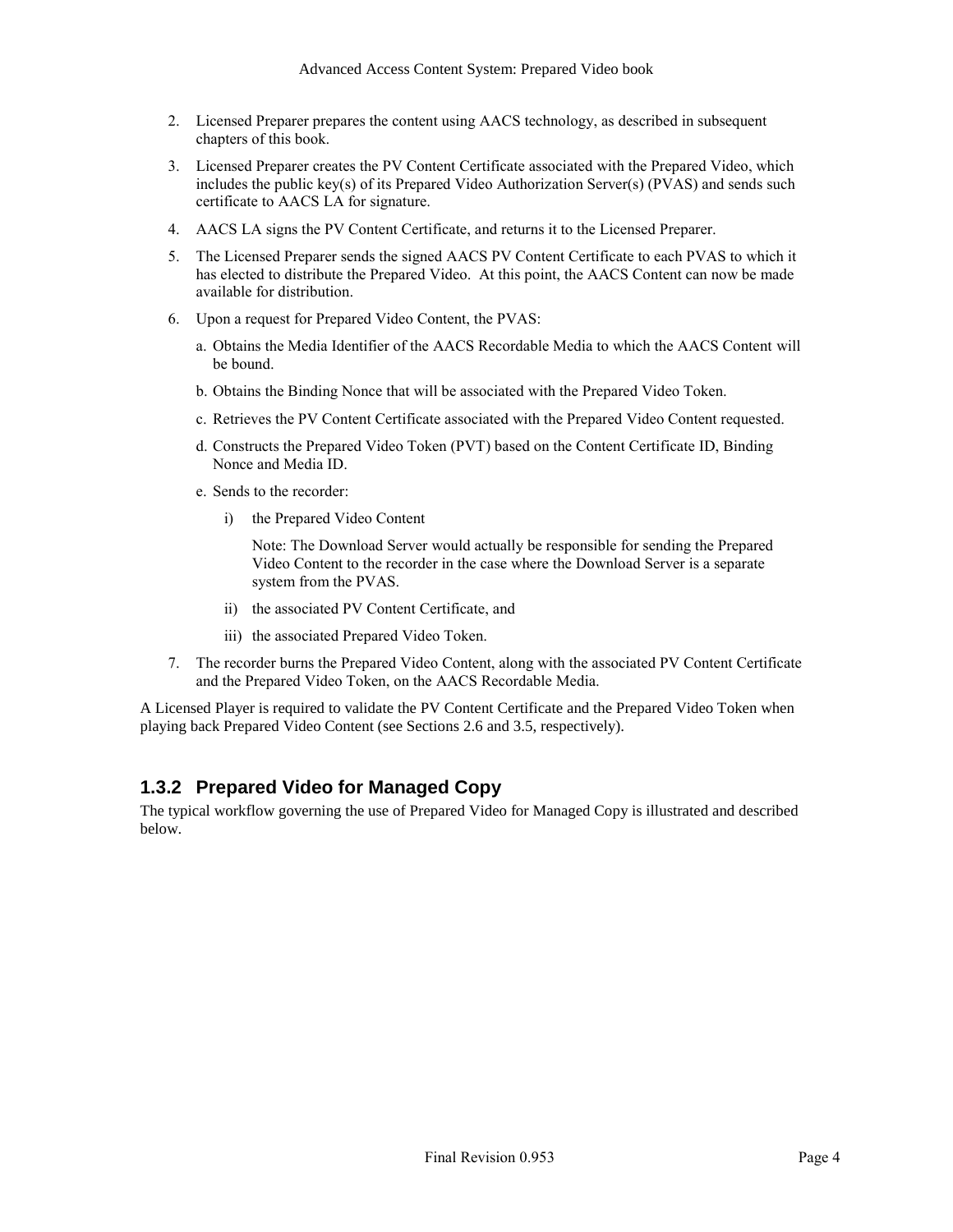

Figure 1-3 - Typical Workflow for Prepared Video, Managed Copy

The main steps of Figure 1-3 are:

- 0. Licensed Replicator (not shown) prepares the content using AACS technology, as described in the AACS *Pre-recorded Video* book, and creates the Content Certificate associated with the Prerecorded Video and sends such Certificate to AACS LA for signature.
- 1. The Licensed Preparer starts with a PVAS public key which corresponds to a MCS. The Licensed Preparer gets this public key in one of two ways:
	- a. The PVAS can generate its own public/private key pair and send its public key to the Licensed Preparer. The public key of the AACS default Managed Copy Server PVAS shall be provided to the Licensed Preparer.
	- b. The Licensed Preparer can generate a public/private key pair itself and then securely provide both keys to the PVAS.

Informative Note: For option b, it is easier for the Licensed Preparer to create a separate public/private key for each movie. Choosing option b also means that the Licensed Preparer shall define a means for securely sharing those keys with the PVAS.

- 2. Licensed Preparer prepares the content using AACS technology, as described in subsequent chapters of this book.
- 3. Licensed Preparer creates the PV Content Certificate associated with the Prepared Video and sends such certificate to AACS LA for signature. The PV Content Certificate includes the public key(s) of the MCS Prepared Video Authorization Server(s) (PVAS).
- 4. AACS LA signs the PV Content Certificate, and returns it to the Licensed Preparer.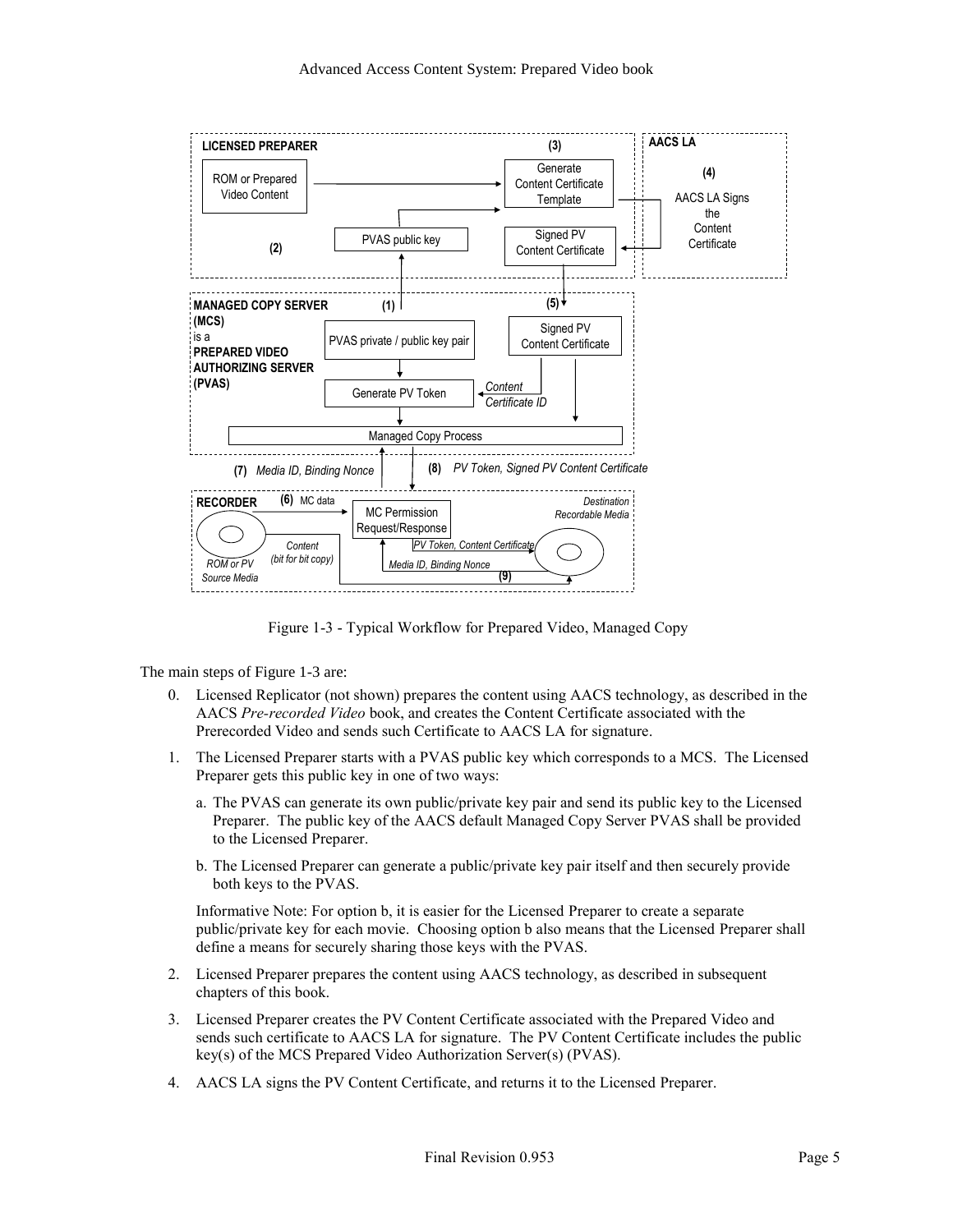Informative note: When the source disc for a Managed Copy is a Prerecorded Video disc, the content hash for Prepared Video Content will be identical.

- 5. The Licensed Preparer sends the signed AACS PV Content Certificate, Media Key Deltas (see Section [2.8\)](#page-23-3), and optionally one or more MKBs to all MCS PVAS which will authorize Managed Copies.
- 6. User initiates a Managed Copy transaction, and the Managed Copy Machine (MCM) collects from the Prerecorded or Prepared Video disc all data relevant to the making of the Managed Copy.
- 7. As part of the successful execution of the "Request Permission" portion of the Managed Copy transaction, the MCM obtains from the destination disc and sends to the MCS all of the information necessary for the construction of the Prepared Video Token, namely the Media ID and the Binding Nonce.
- 8. The MCM retrieves the permission response and extracts the PV Token and PV Content Certificate. The communication steps between the MCM and the MCS are described in detail in Chapter [5](#page-38-1) of this book.
- 9. The MCM then records to the destination disc:
	- a. the AACS Content
	- b. the PV Content Certificate
	- c. the PV Token

#### <span id="page-17-0"></span>**1.4 Organization of this Document**

This document has the same organization as the AACS *Pre-recorded Video Book*. Where the specification is identical, a reference is given to the appropriate section of the AACS *Pre-recorded Video Book*. Only where the use and format of Prepared Video departs from that of Pre-recorded Video, does the specification go into details.

- Chapter 1 provides an introduction and overview.
- Chapter 2 describes procedures related to the authentication and revocation of Prepared Video.
- Chapter 3 describes procedures for the production (encryption) and off-line playback (decryption) of Prepared Video Content.
- Chapter 4 describes the Sequence Key Block.
- Chapter 5 describes the role of AACS Prepared Video in Managed Copy.

#### <span id="page-17-1"></span>**1.5 References**

This specification shall be used in conjunction with the following publications. When the publications are superseded by an approved revision, the revision shall apply.

- AACS LA, *License agreement*
- AACS *Introduction and Common Cryptographic Elements* book.
- AACS *Pre-recorded Video Book*
- AACS *Recordable Video Book*.

#### <span id="page-17-2"></span>**1.6 Document History**

This document version 0.953 supersedes version 0.952 dated July 14, 2011 and contains NO SPECIFICATION CHANGES. Version 0.952 superseded version 0.951 dated September 28, 2009 and contained NO SPECIFICATION CHANGES. Version 0.951 corrected minor typographical errors found in the first published version (0.95) of this document.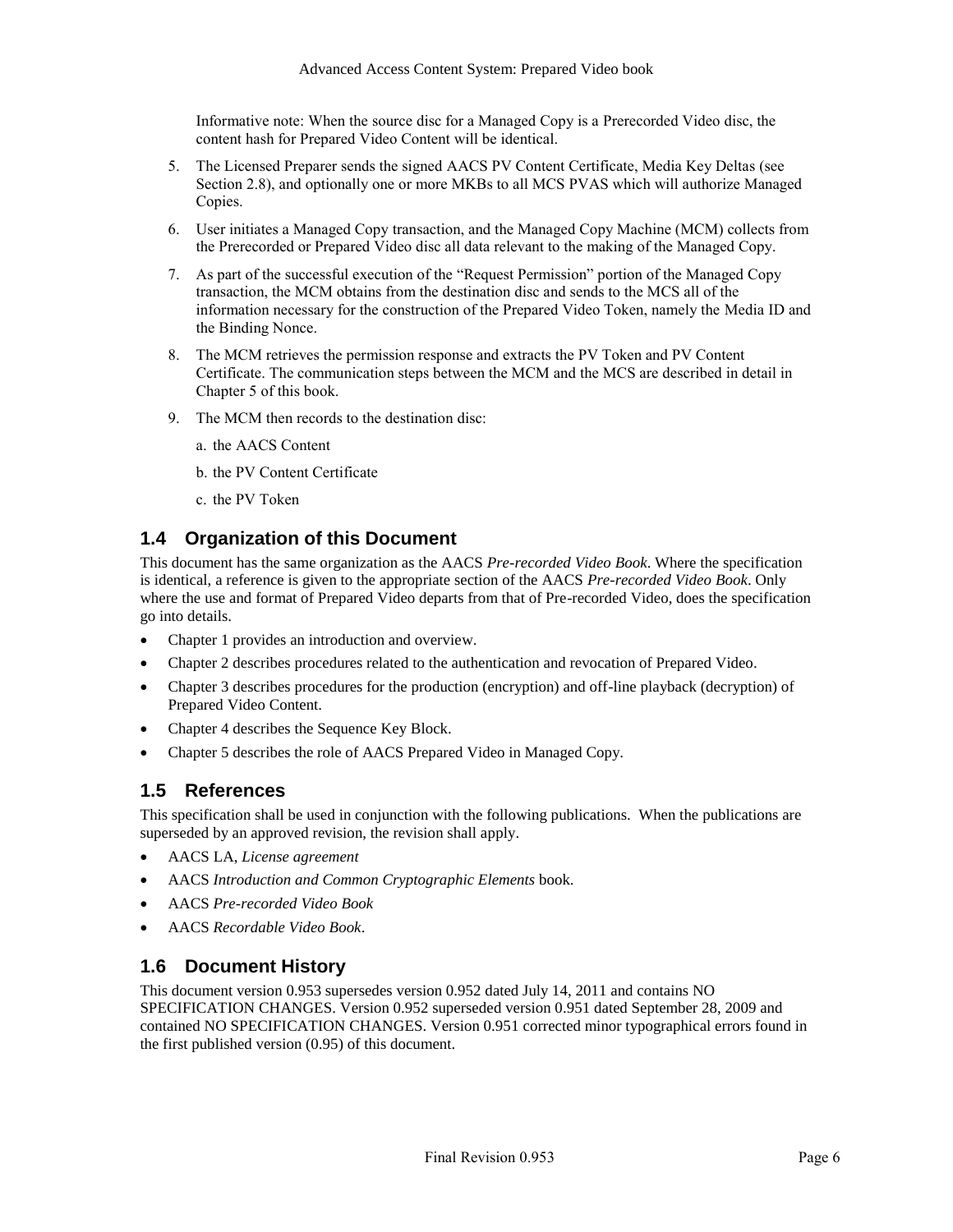#### <span id="page-18-0"></span>**1.7 Future Directions**

With its advanced, robust cryptography, key management and renewal mechanisms, it is expected that this technology will develop and expand, through additions to this specification, to address content protection for additional storage types, application formats and usage models, as authorized by AACS LA.

### <span id="page-18-1"></span>**1.8 Notation**

Except where specifically noted otherwise, this document uses the same notations and conventions for numerical values, operations, and bit/byte ordering as described in the *Introduction and Common Cryptographic Elements* book of this specification.

### <span id="page-18-2"></span>**1.9 Terminology**

Except where specifically noted otherwise, this document uses the same terminology as described in the *Introduction and Common Cryptographic Elements* book of this specification.

Download Client

The component that receives the Prepared Video Content, Prepared Video Content Certificate, and the Prepared Video Token (PVT) and places each on recordable media. This client needs to connect to both the Download Server and the Prepared Video Authorization Server.

#### Download Server

A server from which Prepared Video Content is downloaded. It may be co-resident with a Prepared Video Authorization Server (PVAS).

#### Electronic Sell Through (EST)

Download and burn onto an optical disc in AACS Prepared Video format. Prepared Video (PV) is a format which can be used for EST. See Manufacturing On Demand (MOD).

Licensed Preparer

An entity licensed to prepare AACS Content for online distribution in AACS Prepared Video format.

#### Licensed Replicator

An entity licensed to produce AACS Pre-recorded Video on optical discs.

#### Media Key Delta

The Media Key Delta provides a mechanism for assuring that players are able to unlock data items (e.g., Title Key Files) using the MKB recorded onto the PV disc when the data items were encrypted by a Media Key of a different MKB.

#### Manufacturing On Demand (MOD)

Creation of AACS Prepared Video Content on an optical disc upon request of the consumer. Prepared Video is a format which can be used for MOD. It uses the same technical process as Electronic Sell Through (EST), but provides a different consumer experience.

#### Prepared Video (PV)

Prepared Video is a specific packaging of AACS Content on AACS Recordable Media. It can be thought of as an AACS Pre-recorded Video adapted to a recordable format - including Content Certificates chained back to AACS LA, Content Hash Tables and full interactivity. It is used for Electronic Sell Through, Manufacturing On Demand, or Managed Copy to AACS recordable discs.

#### Prepared Video Authorization Server (PVAS)

A server authorized by a content owner to create Prepared Video Tokens for their AACS Content.

#### Prepared Video Content (PVC)

Content which has been provided in Prepared Video format. Examples include: Electronic Sell Through, Manufacturing On Demand and Managed Copy to AACS Prepared Video format.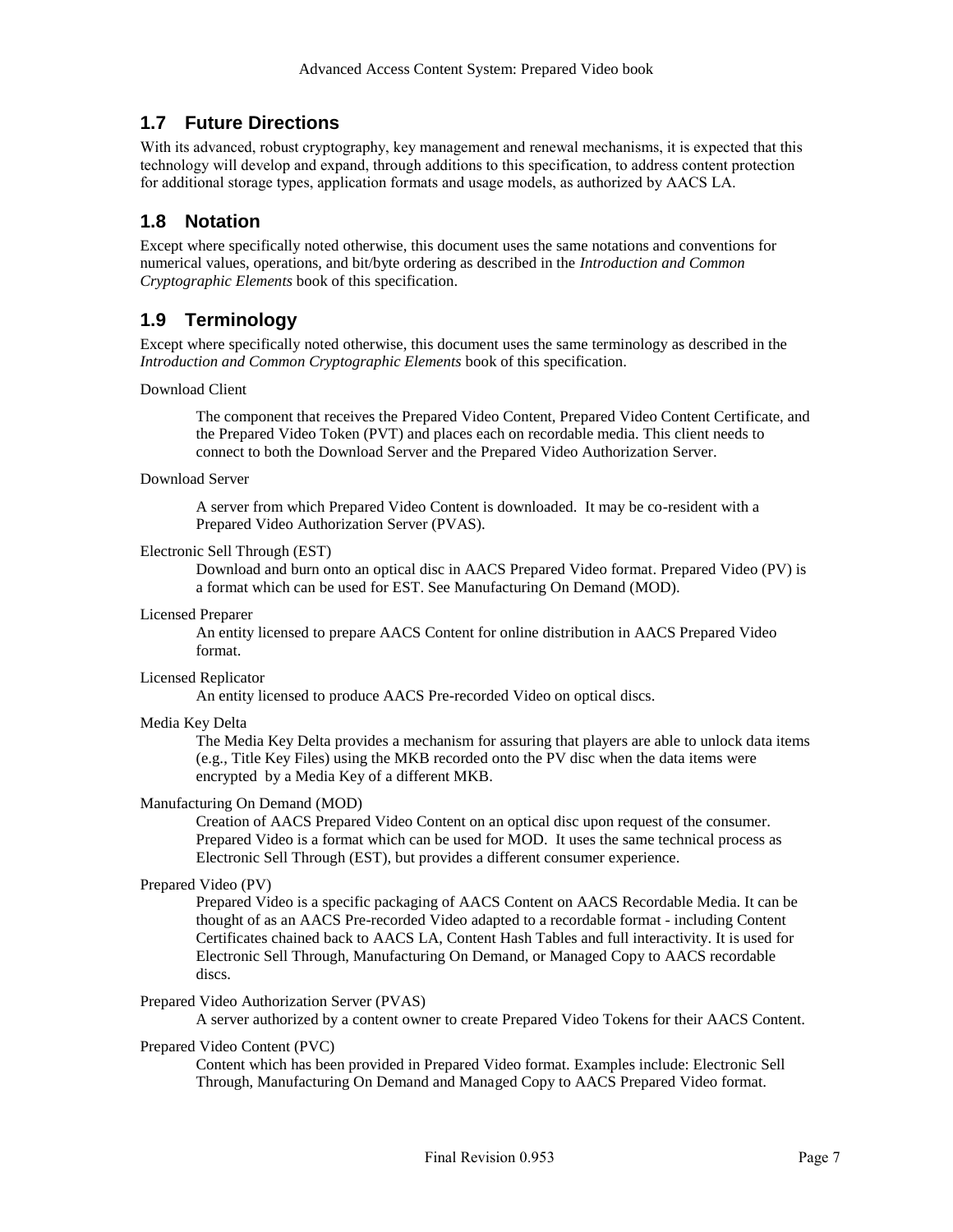Prepared Video Content Certificate (PV Content Certificate)

The AACS LA signed Content Certificate which is used for Prepared Video. It is similar to the Pre-recorded Video Content Certificate and includes the public key(s) of Prepared Video Authorization Server(s) selected by the content owner.

Prepared Video Serial Number (PVSN)

The treatment of the PVSN is identical to that of the PMSN described for Pre-recorded Video with the exception that the PVSN shall be an "unguessable" Serial Number which cannot be easily forged. If the PVSN is intended for use by the default Managed Copy Server, it contains 1 bit which denotes whether the disc is the result of a Managed Copy operation, or an EST/MOD transaction, followed by 95 check bits, followed by a 32 bit counter. A value of  $1<sub>2</sub>$  in the leading bit shall indicate that the disc is the result of a Managed Copy operation and a value of  $0<sub>2</sub>$  shall indicate that it is the result of an EST/MOD transaction. For additional information, refer to the Serial Number definition in Chapter 5 of the AACS *Pre-recorded Video Book*.

Prepared Video Token (PVT)

A file prepared by the Prepared Video Authorization Server which binds the AACS Content to a specific disc.

#### <span id="page-19-0"></span>**1.10 Abbreviations and Acronyms**

Except where specifically noted otherwise, this document uses the same abbreviations and Acronyms as described in the *Introduction and Common Cryptographic Elements* book of this specification.

| <b>AACS/PV</b> | <b>AACS</b> Prepared Video          |
|----------------|-------------------------------------|
| AACS/ROM       | An AACS Pre-recorded Video disc     |
| <b>EST</b>     | Electronic Sell Through             |
| <b>MOD</b>     | Manufacturing On Demand             |
| <b>PV</b>      | Prepared Video                      |
| <b>PVAS</b>    | Prepared Video Authorization Server |
| <b>PVC</b>     | <b>Prepared Video Content</b>       |
| <b>PVCC</b>    | Prepared Video Content Certificate  |
| <b>PVSN</b>    | Prepared Video Serial Number        |
| <b>PVT</b>     | Prepared Video Token                |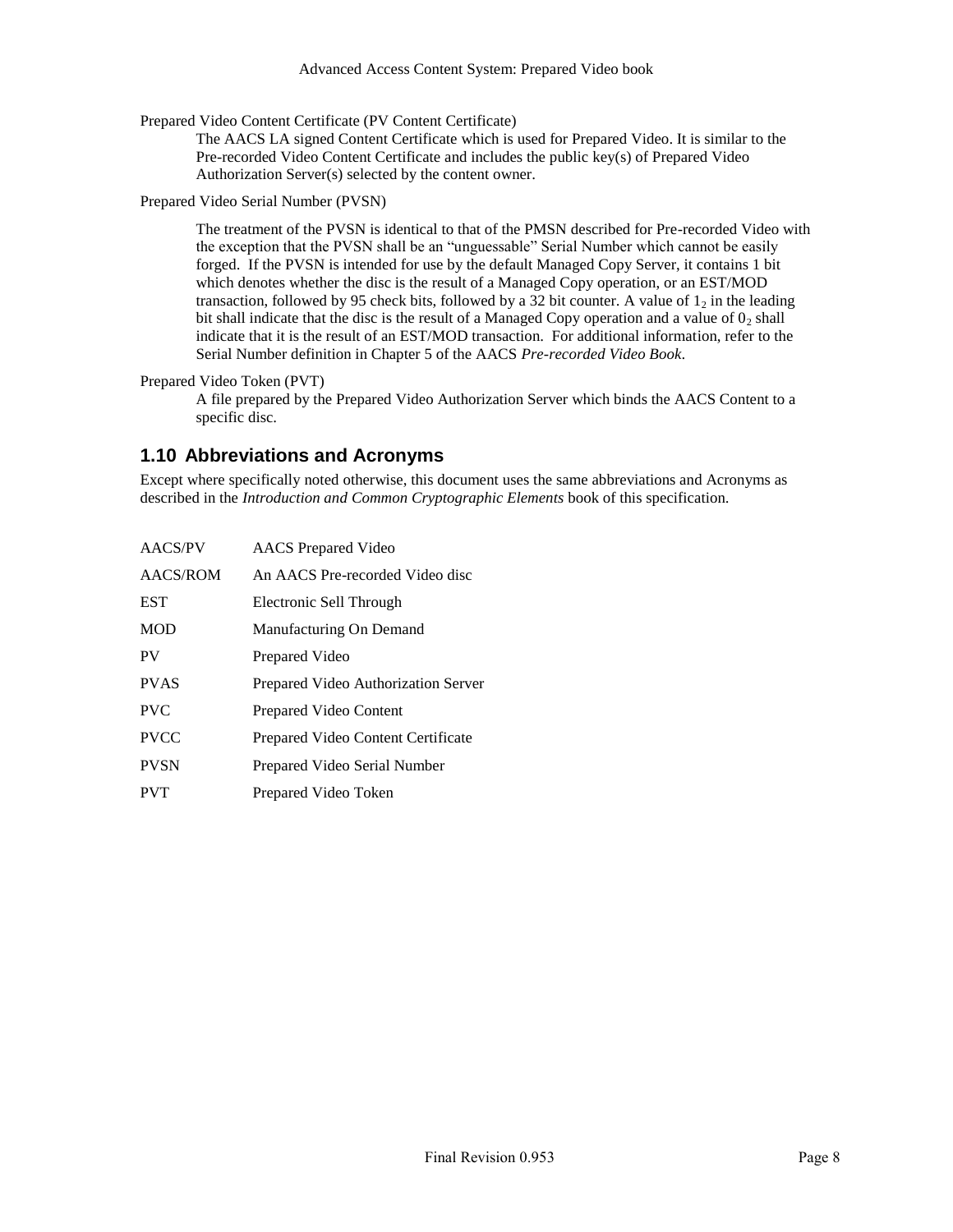## **Chapter 2 Content Revocation**

### <span id="page-20-1"></span><span id="page-20-0"></span>**2 Introduction**

The content revocation mechanism for Prepared Video Content is very similar to that for Pre-recorded Content. As such, in this chapter, we will refer to the AACS *Pre-recorded Video Book*, and only elaborate on the key differences between the Pre-recorded Video and the Prepared Video formats.

#### <span id="page-20-2"></span>**2.1 Scope**

Refer to Section 2.1 of the AACS *Pre-recorded Video Book*.

Summarizing the key differences:

- o As with Pre-recorded Video, PV Content Certificate signature verification is required prior to playback; however, with Prepared Video, verifying the signature of the Prepared Video Token is also required.
- o As with Pre-recorded Video, the Volume ID and a Serial Number are used in several key functions; however, with Prepared Video, the Volume ID and Serial Number are retrieved from the Prepared Video Token. In Prepared Video, the Serial Number is called the Prepared Video Serial Number (PVSN).

#### <span id="page-20-3"></span>**2.2 Content Signing Infrastructure**

Refer to Section 2.2 of the AACS *Pre-recorded Video Book*.

#### <span id="page-20-4"></span>**2.3 Content hash table**

Refer to Section 2.3 of the AACS *Pre-recorded Video Book*.

#### <span id="page-20-5"></span>**2.4 Prepared Video Content Certificate**

The Prepared Video Content Certificate is similar in many respects to the Pre-recorded Content Certificate. Unless specified otherwise, the processes to compute the values in the certificate are the same as in the Prerecorded format. As depicted in [Table 2-1,](#page-20-6) the PV Content Certificate contains two additional fields: the number of PVAS entries and a series of PVAS public keys.

<span id="page-20-6"></span>

| <b>Bit</b><br><b>Byte</b> | 5 | 6                                  | 5 | 4 |  | $\mathbf{2}$ |  |  |  |
|---------------------------|---|------------------------------------|---|---|--|--------------|--|--|--|
|                           |   | Certificate Type: 07 <sub>16</sub> |   |   |  |              |  |  |  |
|                           |   | Reserved                           |   |   |  |              |  |  |  |
|                           |   |                                    |   |   |  |              |  |  |  |
| $\cdots$                  |   | Total_Number_of_HashUnits          |   |   |  |              |  |  |  |
|                           |   |                                    |   |   |  |              |  |  |  |
|                           |   | Total_Number_of_Layers             |   |   |  |              |  |  |  |
|                           |   | Layer_Number                       |   |   |  |              |  |  |  |

**Table 2-1** - Data Format for the Prepared Video Content Certificate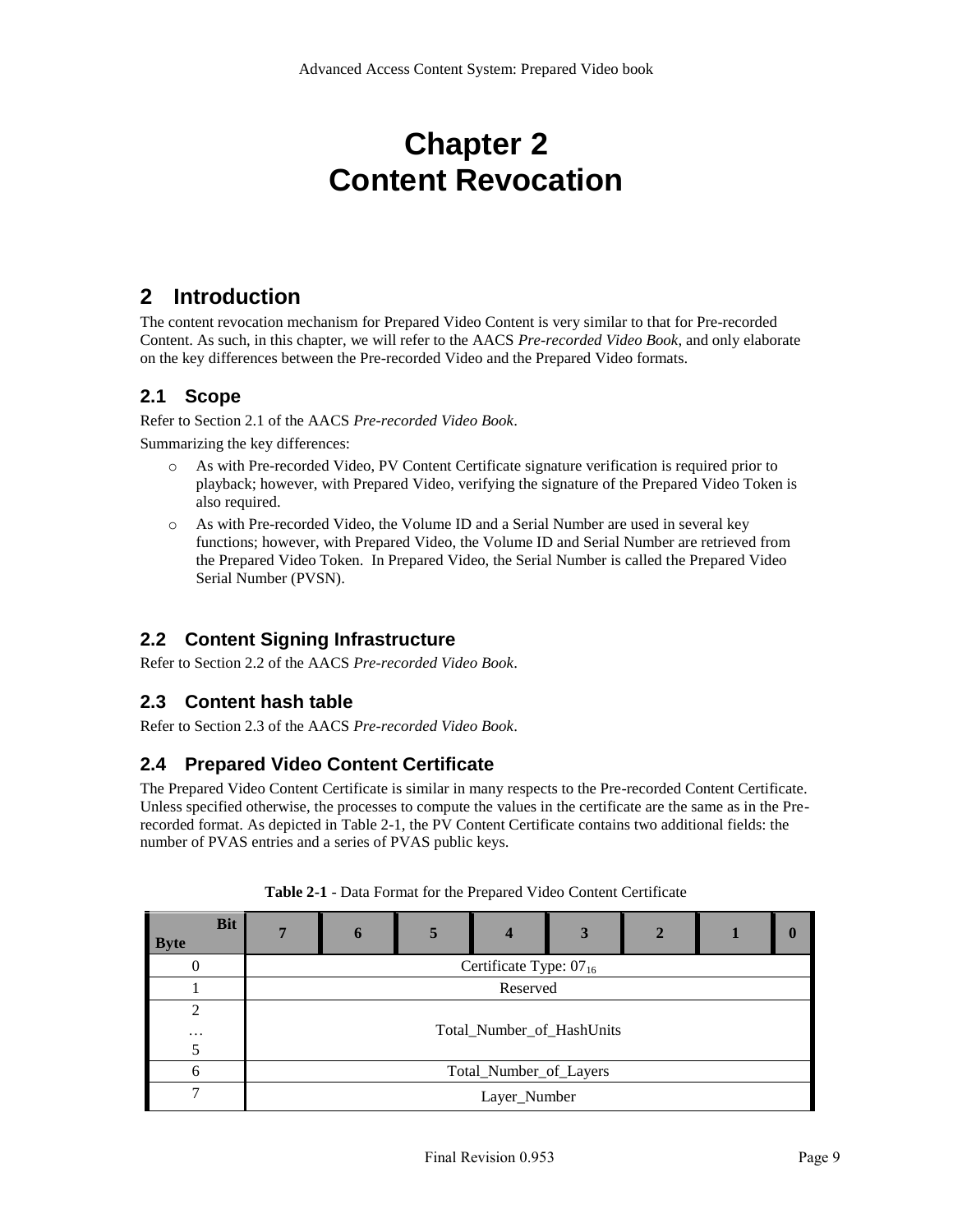| <b>Bit</b><br><b>Byte</b>                                                              | 7                                   | 6                                   | 5                                                                         | $\overline{\mathbf{4}}$           | $\mathbf{3}$ | $\overline{2}$ | $\mathbf{1}$ | $\bf{0}$ |  |
|----------------------------------------------------------------------------------------|-------------------------------------|-------------------------------------|---------------------------------------------------------------------------|-----------------------------------|--------------|----------------|--------------|----------|--|
| $8\,$<br>.                                                                             |                                     | Number_of_HashUnits                 |                                                                           |                                   |              |                |              |          |  |
| 11<br>12                                                                               |                                     |                                     |                                                                           | Number_of_Digests                 |              |                |              |          |  |
| 13<br>14<br>15                                                                         |                                     |                                     |                                                                           | Applicant ID                      |              |                |              |          |  |
| 16                                                                                     |                                     |                                     |                                                                           | <b>Content Sequence Number</b>    |              |                |              |          |  |
| $\cdots$<br>19                                                                         |                                     |                                     |                                                                           |                                   |              |                |              |          |  |
| 20<br>21                                                                               |                                     |                                     |                                                                           | Minimum CRL Version               |              |                |              |          |  |
| 22<br>23                                                                               |                                     |                                     | Number of Prepared Video Authorizing Servers Entries                      |                                   |              |                |              |          |  |
| 24<br>25                                                                               |                                     |                                     |                                                                           | Length_Format_Specific_Section #L |              |                |              |          |  |
| 26<br>$\cdots$<br>$26 + L - 1$                                                         |                                     |                                     | Reserved for definition and possible extension in format adaptation books |                                   |              |                |              |          |  |
| $26+L$<br>$33+L$                                                                       |                                     |                                     |                                                                           | Content Hash Table Digest #1      |              |                |              |          |  |
| .                                                                                      |                                     |                                     |                                                                           | .                                 |              |                |              |          |  |
| $26+L+(N-$<br>$1)*8$<br>$33+L+(N-$<br>$1)*8$                                           | Content Hash Table Digest #N        |                                     |                                                                           |                                   |              |                |              |          |  |
| $34+L+(N-$<br>$1)*8$<br>$73+L+(N-$<br>$1)*8$                                           | Public Key of Authorizing Server #1 |                                     |                                                                           |                                   |              |                |              |          |  |
| $\cdots$                                                                               | .                                   |                                     |                                                                           |                                   |              |                |              |          |  |
| $34+L+(N-$<br>$1)*8+(M-$<br>$1)*40$<br>$\cdots$<br>$73+L+(N-$<br>$1)*8+(M-$<br>$1)*40$ |                                     | Public Key of Authorizing Server #M |                                                                           |                                   |              |                |              |          |  |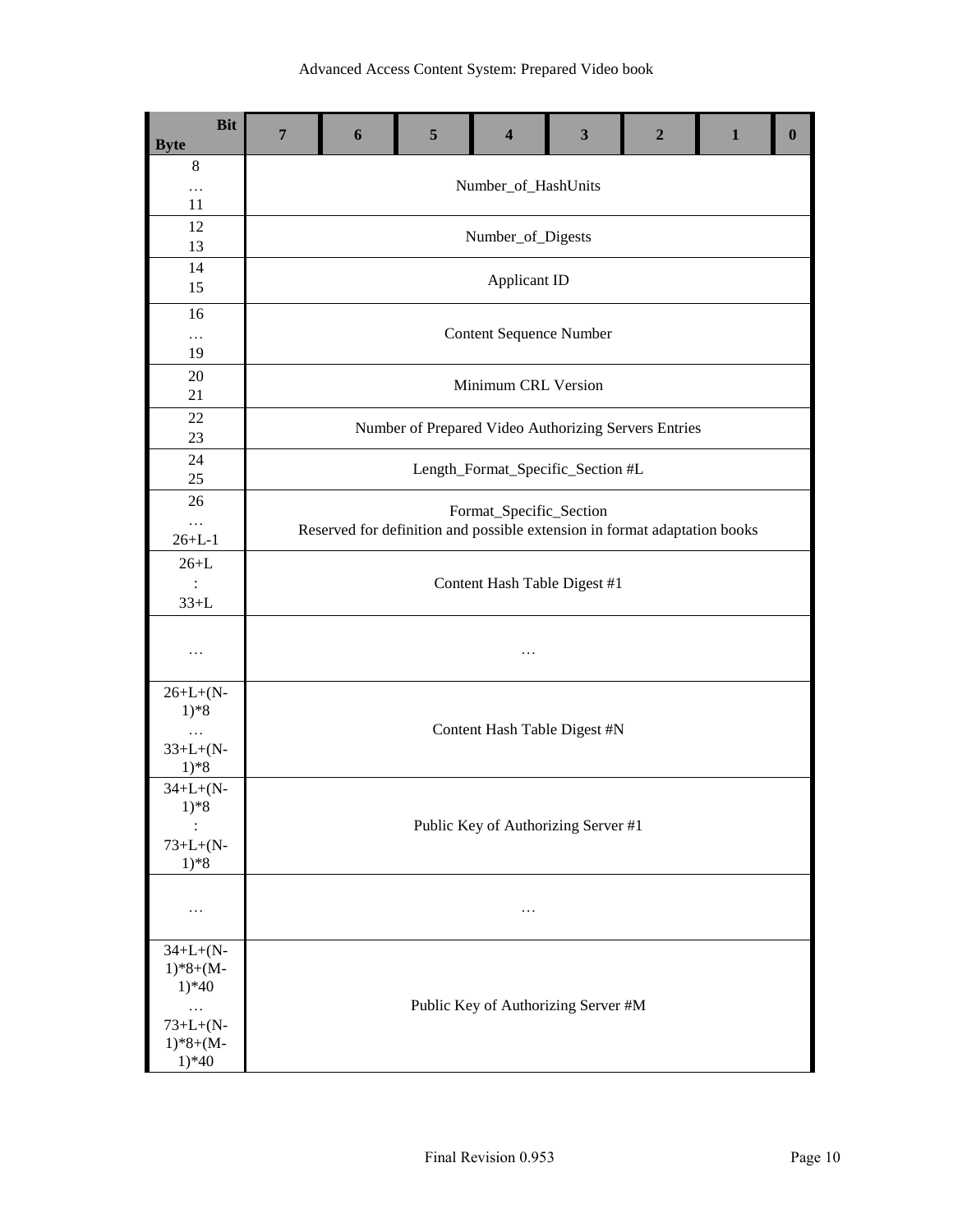| <b>Bit</b><br><b>Byte</b>                                                         | 7 | 6 | 5 | $\overline{\mathbf{4}}$ | 3 | $\overline{2}$ | $\mathbf{1}$ | $\boldsymbol{0}$ |
|-----------------------------------------------------------------------------------|---|---|---|-------------------------|---|----------------|--------------|------------------|
| $74+L+(N-$<br>$1)*8+(M-$<br>$(1)*40$<br>٠<br>$113+L+(N-$<br>$1)*8+(M-$<br>$1)*40$ |   |   |   | Signature Data          |   |                |              |                  |

*Note: L is the length determined by Length\_Format\_Specific\_Section, N is the number of Content Hash Table Digests, and M is the number of Authorizing Servers. For an explanation of Length\_Format\_Specific\_Section and Content Hash Table Digests, see Section 2.4 of the* AACS *Prerecorded Video Book.*

Refer to the AACS *Pre-recorded Video Book* for the description of each field in the PV Content Certificate, except for the following fields, which are particular to the Prepared Video format:

- A 2-byte "Number of Prepared Video Authorizing Servers Entries" field, which indicates the total number of PVAS public keys encountered in the certificate.
- A series of 40 byte "Public Key of Authorizing Server" fields, containing the public key value of each server authorized by the content owner.

Any limitations on the size of the PV Content Certificate will be defined in the format adaptation books of this specification.

As in the Pre-recorded case, the creation of the PV Content Certificate is performed by the Licensed Preparer, and the signing of the certificate is performed by a secure facility operated by AACS LA. The Licensed Preparer shall submit the certificate to the secure facility and receive the signed certificate back from that facility. The PV Content Certificate– signed by AACS LA, will be stored on the recordable media along with the AACS Content and the PV Token.

The AACS LA provides its Entity Public Keys (which correspond to the Entity Private Keys) to each licensed manufacturer for inclusion in each licensed device or application produced. Licensed Products shall treat the Entity Public Keys as Integrity Required, as defined in the license agreement. Prior to providing access to Certified Content, Licensed Products shall verify the signature of the PV Content Certificate. If at any point in the process the verification fails, such access shall be aborted. Unless the Licensed Product has a robust means of detecting change of the storage medium, it shall, whenever a PV Content Certificate is re-read from the medium, either re-verify the signature of the certificate or robustly verify that the certificate is the same as one whose signature it already verified, before using the Content Hash Table Digest contained therein for comparisons with the CHT.

Prior to providing access to Certified Content, Licensed Products shall also read and process a Content Revocation List having a List Version value equal to or greater than the Minimum CRL Version value, as described in Section 2.6 of the AACS *Pre-recorded Video Book*.

### <span id="page-22-0"></span>**2.5 Creation of the Prepared Video Content Certificate**

Refer to Section 2.5 of the AACS *Pre-recorded Video Book*.

#### <span id="page-22-1"></span>**2.6 Verifying the Prepared Video Content Certificate**

The Licensed Product shall verify that the PV Content Certificate corresponds to the AACS Content on the disc: as a condition of playing, copying or other use of AACS Content stored on the recordable media as defined in the relevant format adaptation books of this specification, a Licensed Player shall verify the integrity of such AACS Content, using the procedure described in section 2.6 of the AACS *Pre-recorded*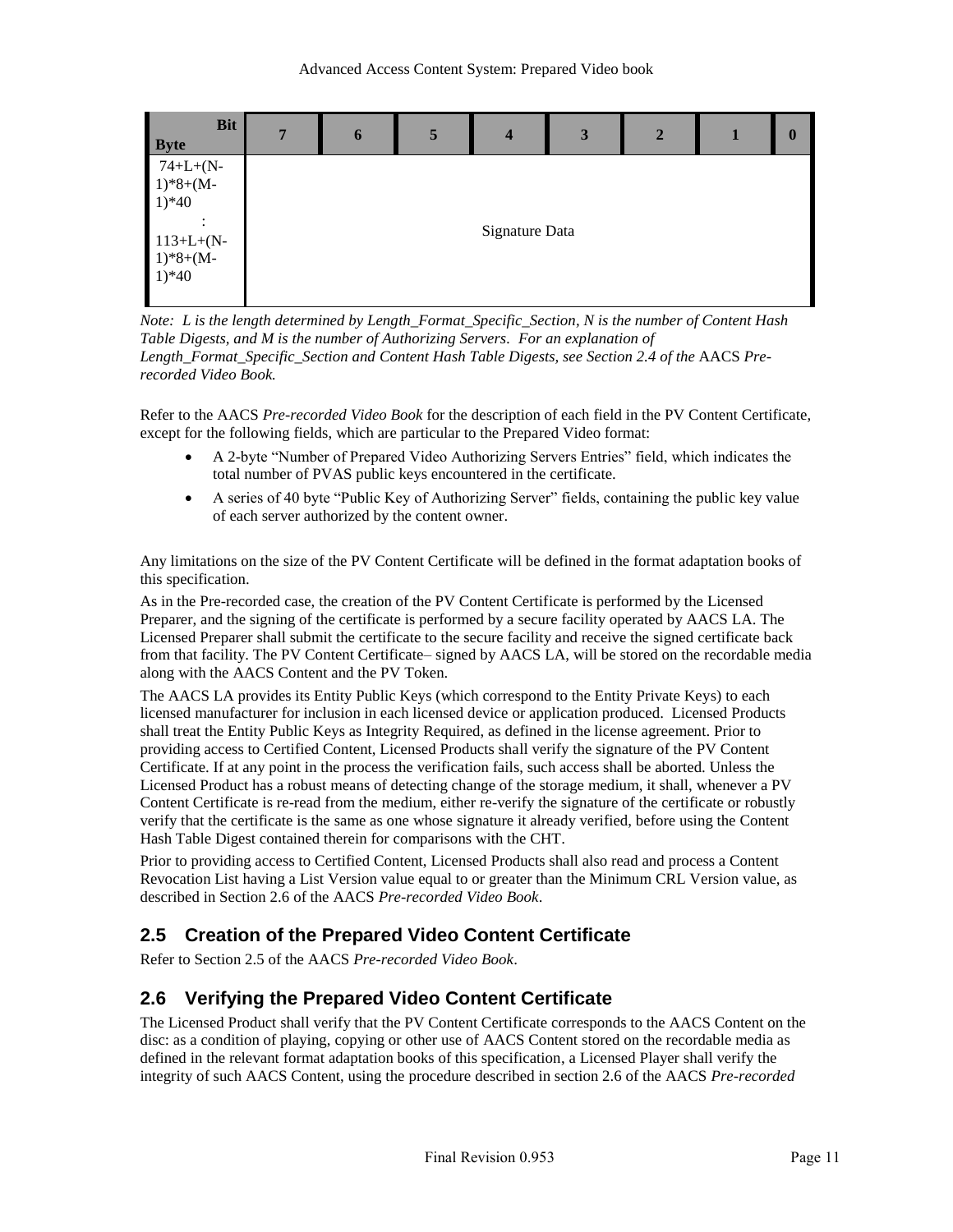*Video Book*, and repeat such procedure at each starting use of the AACS Content. If the verification of the PV Content Certificate fails, the Licensed Player shall stop usage of the AACS Content.

Refer to Section 2.6 of the AACS *Pre-recorded Video Book* for details on the verification process.

### <span id="page-23-0"></span>**2.7 Content Revocation List (CRL)**

AACS Prepared Video Content can be revoked by either the presence of an applicable Revocation Record for Content Certificate ID in the CRL, or the presence of an applicable Recordable Media Revocation Record (RMRR) in the CRL. Both of these records are described in Section 2.7 of the AACS *Pre-recorded Video Book*.

### <span id="page-23-1"></span>**2.7.1 Revocation Record for Content Certificate ID and Prepared Video**

This record has the same meaning and functionality as described in the AACS *Pre-recorded Video Book*, with the proviso that where the term Content Certificate ID is used, that the corresponding PV Content Certificate ID used.

#### <span id="page-23-2"></span>**2.7.2 Recordable Media Revocation Record (RMRR)**

The structure of this CRL record is described in Section 2.7 of the AACS *Pre-recorded Video Book*. The purpose of this record is to allow a means for selectively revoking PV Content bound to specific AACS Recordable Media IDs. Further, this record can be used to revoke a specific Media ID of a specific AACS Recordable Media type.

A Licensed Player shall check for the applicability of an RMRR to a specific piece of AACS Content and/or media by the following steps:

- 1) Does the AACS Recordable Media Type stored in the RMRR match the AACS Recordable Media Type in question? If not, this record *is not* applicable.
- 2) Does the Media ID stored in the RMRR match the Media ID of the AACS Recordable Media in question? If not, this record *is not* applicable.
- 3) Is the value of the ICCID flag stored in the RMRR equal to 1? If it is then this RMRR *is* applicable.
- 4) Does the Content Certificate ID stored in the RMRR match the PV Content Certificate ID, if so this RMRR i*s* applicable, if not then this RMRR *is not* applicable.

If an applicable RMRR is found, a Licensed Player capable of supporting the AACS Prepared Video format shall not playback the AACS Content. Further, if the RMRR was found to apply at step 3 above then the AACS Recordable Media is considered revoked for use with Prepared Video and a Licensed Recorder shall not record AACS Prepared Video Content to this AACS Recordable Media.

#### <span id="page-23-3"></span>**2.8 Prepared Video Token**

Prepared Video Authorization Servers (PVAS) provide to a recorder a Prepared Video Token (PVT). This token contains the public key of the authorizing server. The integrity of this public key is assured by its inclusion in the PV Content Certificate. [Table 2-2](#page-23-4) shows the format of the Prepared Video Token.

<span id="page-23-4"></span>

| <b>Bit</b><br><b>Byte</b> |                 |  |  |  |  |  |  |  |
|---------------------------|-----------------|--|--|--|--|--|--|--|
|                           |                 |  |  |  |  |  |  |  |
| $\cdot \cdot$             | PVAS Public Key |  |  |  |  |  |  |  |
| 39                        |                 |  |  |  |  |  |  |  |

**Table 2-2** - Data Format for Prepared Video Token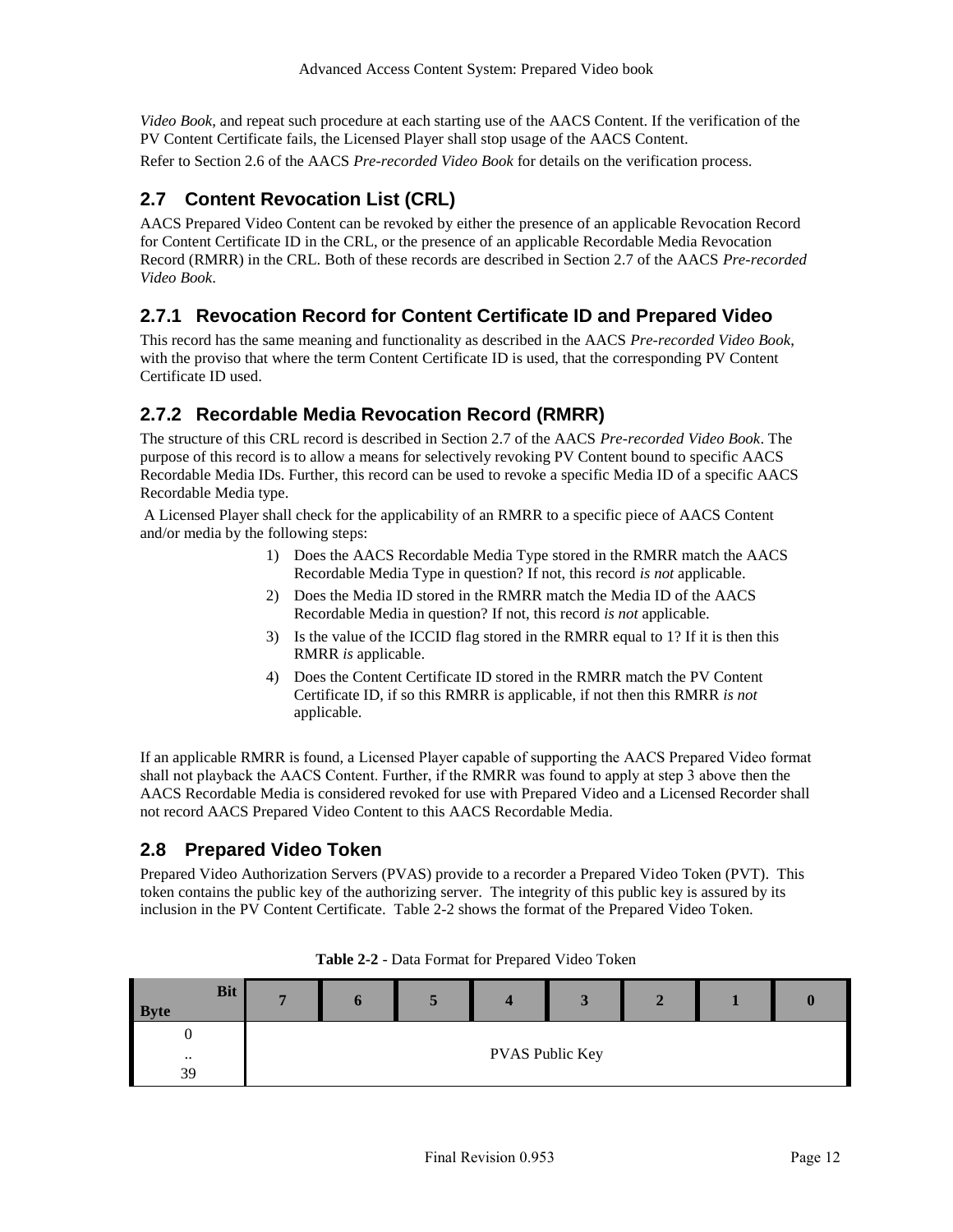| <b>Byte</b>            | <b>Bit</b> | 7                            | 6                                         | $\overline{5}$ | $\overline{\mathbf{4}}$ | 3                                   | $\overline{2}$ | $\mathbf{1}$ | $\bf{0}$ |
|------------------------|------------|------------------------------|-------------------------------------------|----------------|-------------------------|-------------------------------------|----------------|--------------|----------|
| 40                     |            |                              |                                           |                |                         |                                     |                |              |          |
| $\ldots$<br>55         |            |                              |                                           |                |                         | Prepared Video Volume ID            |                |              |          |
| 56                     |            | <b>PVSN</b><br><b>Status</b> | Move<br><b>BEE</b><br>Reserved<br>Allowed |                |                         |                                     |                |              |          |
| 57                     |            |                              |                                           |                |                         |                                     |                |              |          |
| $\ddotsc$<br>59        |            |                              | Reserved                                  |                |                         |                                     |                |              |          |
| 60                     |            |                              |                                           |                |                         |                                     |                |              |          |
| $\cdots$<br>75         |            |                              | Media Key Delta                           |                |                         |                                     |                |              |          |
| 76                     |            |                              |                                           |                |                         |                                     |                |              |          |
| $\ddotsc$<br>91        |            |                              |                                           |                |                         | Prepared Video Serial Number (PVSN) |                |              |          |
| 92<br>$\ddotsc$<br>131 |            |                              | Prepared Video Token Signature Data       |                |                         |                                     |                |              |          |

Each Prepared Video Token includes:

- A 40 byte PVAS Public Key, the public key of the PVAS which signed the PVT.
- A 16 byte Prepared Video Volume ID.
- $\bullet$  A 1 bit Prepared Video Serial Number Status Flag, where  $0_2$  indicates the PVSN is undefined and 12 means that the PVSN has been defined.
- $\bullet$  A 1 bit Move Allowed Flag, where  $0_2$  means that a recorder is not allowed to perform a Move (as defined in Section [3.6\)](#page-34-0) and  $1_2$  means that Move is allowed. Note: When the PV Content is a result of a Managed Copy to non-write once media, the Move Allowed Flag shall be set to 12.
- A 1 bit Bus Encryption Enabled (BEE) Flag, where  $0<sub>2</sub>$  means that bus encryption is not enabled for the AACS Content covered by this PV Token, and  $1<sub>2</sub>$  means that bus encryption is enabled for that AACS Content.
- A 16 byte Media Key Delta. A Player, after processing the Media Key Block, shall XOR the resulting Media Key with the value in this field before doing further processing with the Media Key, such as processing the Sequence Key Blocks, or decrypting various Title Keys.

The Media Key Delta provides a mechanism for assuring that players are able to unlock the Title Key File using the MKB recorded onto the PV disc when the Title Key File was encrypted by a Media Key corresponding to a different MKB. Informatively, the Media Key Delta values are useful for several purposes:

- o When Prepared Video format is being used as a destination of a Managed Copy, the PVAS can set the Media Key Delta value so that the Media Key from the Media Key Block in the Managed Copy can be adjusted so that the result is the same as the Media Key in a Media Key Block associated with the original AACS Content.
- o The content owners can optionally design a given item of Pre-recorded Content and Prepared Video Content to be bit-for-bit identical, including any Sequence Key variations, even though they use different types of Media Key Blocks.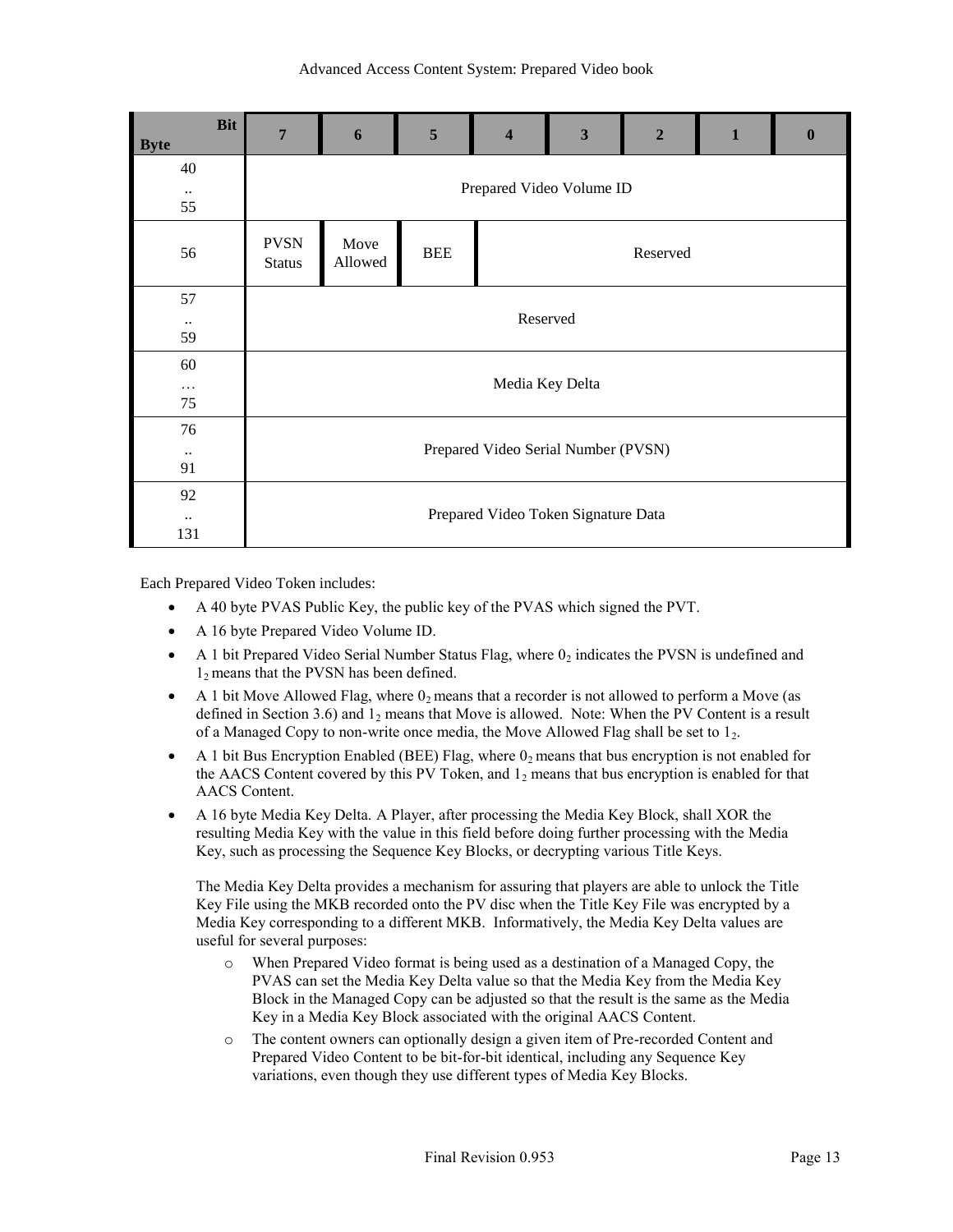- o The PVAS may optionally update Media Key Blocks, which potentially contain new revocation information, associated with previously released Prepared Video Content without re-encrypting the original AACS Content.
- A 16 byte Prepared Video Serial Number. The treatment of the PVSN is equivalent to that of the PMSN on AACS Pre-recorded Media.
- A 40 byte Prepared Video Token Signature Data, calculated using the PVAS Private Key. The PVT Signature Data is created as follows:

 $PVT_{sig} = AGCS_Sign(PVAS_{priv}, Media ID || Binding None || PV Content Certificate ID)$  $\parallel$  PVT<sub>data</sub>)

Where:

- o AACS\_Sign is as defined in the AACS *Introduction and Common Cryptographic Elements* book.
- $\circ$  PVAS<sub>priv</sub>, is the private key associated with the PVAS public key found in the PVT.
- o Media ID is the AACS Recordable Media identifier as defined in the AACS *Recordable Video Book*.
- o Binding Nonce is the AACS Binding Nonce value defined in the AACS *Recordable Video Book* and associated with the Prepared Video Token file.
- o PV Content Certificate ID is a 6 byte PV Content Certificate identifier, the concatenation of the 2-byte Applicant ID and the 4-byte Content Sequence Number, as defined in Section [2.4.](#page-20-5)
- $PVT<sub>data</sub>$  includes bytes over the entire data up to but not including the Prepared Video Token Signature Data.

#### <span id="page-25-0"></span>**2.8.1 Obtaining the Data for the PVT**

The PVAS needs both the Binding Nonce and the Media ID from the destination media to correctly sign the PVT. That data is not secret, and how it is communicated from the client to the PVAS is a design decision of the PVAS. Note that recordable Licensed Drives associated with the Download Client are required to implement the Host/Drive Authentication Protocol (see options 2 and 3 below), as defined in Chapter 4 of the AACS *Introduction and Common Cryptographic Elements* book*,* and therefore obtaining this data requires a Host Certificate and its associated private key.

The EST/MOD system designer has three choices:

- 1. The client is designed so that it is not required to implement Host/Drive Authentication.
- 2. The system may be designed with an AACS Host Certificate and private key in the Download Client, as long as the client meets the robustness requirements in the AACS license.
- 3. The PVAS itself may have the AACS Host Certificate and private key and use a remote drive authentication protocol to obtain this information.

A "remote drive authentication protocol" means a protocol similar or identical to the protocol defined for remote reading of the PMSN in Section 5.5.1 of the AACS *Prerecorded Video Book*. Such a PVAS shall follow the restrictions defined in Section 5.7 of the same book. As long as these restrictions are met, the PVAS may design its own protocol for this remote authentication, or it may use the "performReadDrive" Web service message defined for that purpose in that book, or it may use the host private key in the Download Client, at its option.

#### <span id="page-25-1"></span>**2.8.2 Storing the PVT on the media**

The Download Client stores the PVT in a file on the destination media. Additional details about file names and locations are specified in the format specific books of this specification. The Binding Nonce shall be committed to the destination media before performing the Managed Copy or EST/MOD transaction to ensure that the Binding Nonce is not lost or corrupted if a power failure or other memory corruption occurs during the transaction.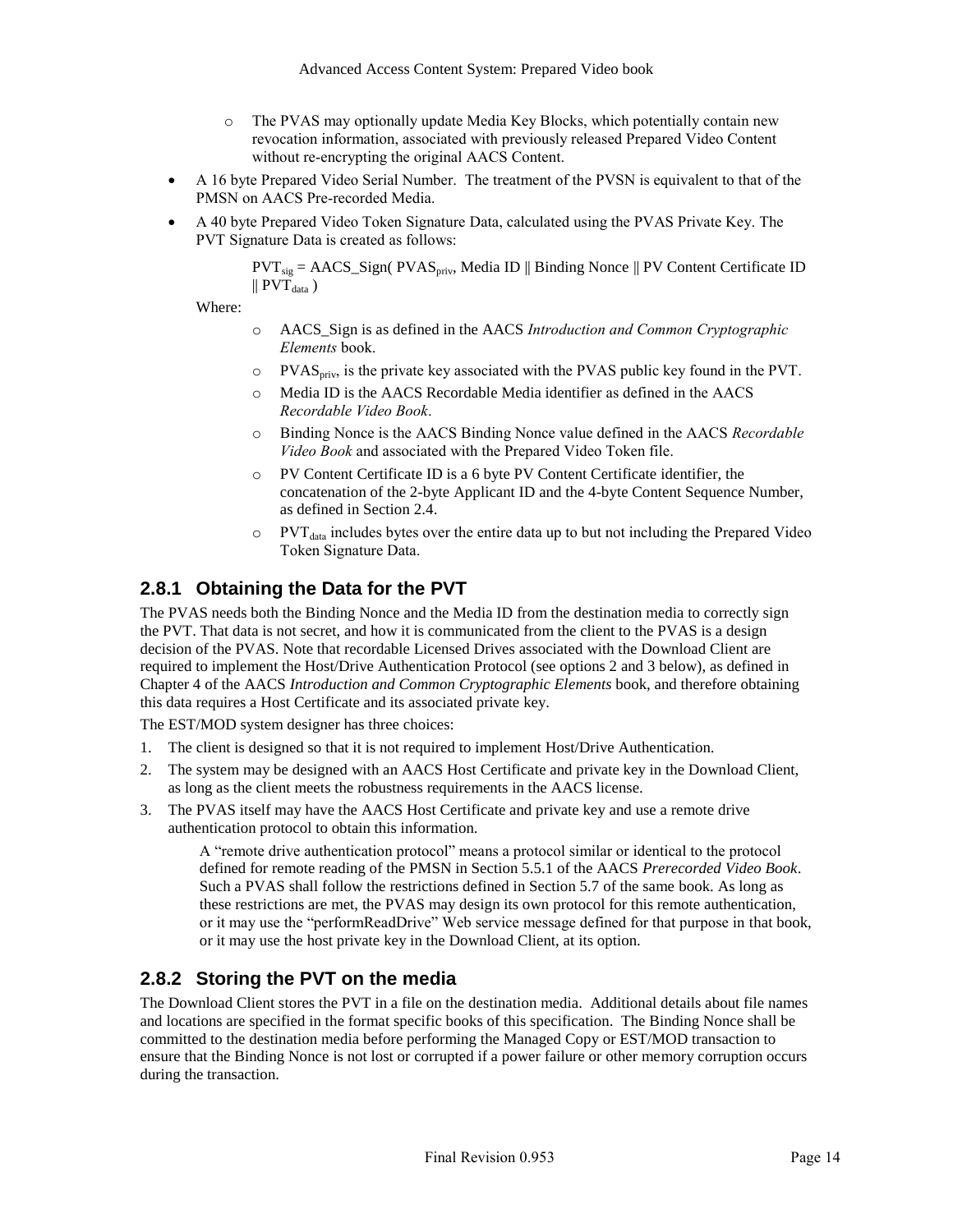#### <span id="page-26-0"></span>**2.9 Server Interaction for EST / MOD**

The EST / MOD model for recording Prepared Video Content differs from the Managed Copy scenario described in Chapter [5](#page-38-1) of this document. With Managed Copy, the source AACS Content is already known and takes the form of a Prerecorded Video disc or another Prepared Video disc which the recorder uses to make the copy. This is not the case for EST / MOD, This model is characterized by AACS Content which may be available from a download server or other source, which will generally have many different eligible pieces of AACS Content.

Although this section refers to a "download server" and "download client", these are notional concepts, not necessarily standalone components. For example, an MOD kiosk might contain elements of both a server and a client.

The download delivery and purchase of Prepared Video has four distinct phases:

- 1. The discovery phase. The user browses amongst the various pieces of AACS Content available on the server to select the AACS Content and the particular offer associated with the AACS Content.
- 2. The authorization phase. The user is authorized to receive the AACS Content most likely via, but not limited to, a financial transaction.
- 3. The content delivery phase. The actual AACS Content is delivered to the client and burned on recordable media.
- 4. The Prepared Video Token delivery. A PVT is delivered to the client and is also recorded on the media. A valid PVT is necessary before the AACS Content can be played.

Note that phases 2 and 3 can occur in either order. Because the AACS Content is not playable until the PVT is delivered, the actual AACS Content can be delivered, burned, and verified on the media before the user has been authorized to receive it.

The next section describes an informative API for discovering content and associated offers available via a download server. The Get PV Content Offers API (Sections [2.9.1](#page-26-1) an[d 2.9.2\)](#page-27-0) supports an efficient and flexible means of discovering PV source content through a mechanism of repetitive calls which allow navigation of hierarchically categorized content offered for Prepared Video recording from the download server. Offers associated with content are also acquired using that API.

AACS also defines an informative API for phase 4. The first three phases are generally defined by the particular online store the user is visiting, and the store will naturally choose mechanisms that are most compatible with its current mode of operation, so these mechanisms are system-specific. The informative phase 4 API is the Request PVT message (see Sections [2.9.4](#page-28-1) and [2.9.5\)](#page-29-0). It is used to obtain a PVT associated with a destination media for the Prepared Video operation. If a financial transaction is necessary, it shallbe performed against the particular offer selected prior to use of the Request PVT API.

#### <span id="page-26-1"></span>**2.9.1 Get PV Content Offers**

This section is informative, describing one possible API for the content discovery phase.

The Get PV Content Offers message is a Web service API which allows the client a flexible mechanism to find PV Content of interest. Several pieces of meta-data can be specified to search, including the content ID, title, as well as a pvMetaData field which can be customized between PV Clients and PV Servers. The details of the Web service API are given by the contentOffers schema in Appendix [A.](#page-42-0)

The Get PV Content Offers Message request contains the following information:

| languageCode | This is an ISO 639 compliant language code value which allows the PV Client to<br>communicate its locale language information to the PV Server. The PV Server<br>also uses this information to prepare the appropriate offers for the response |
|--------------|------------------------------------------------------------------------------------------------------------------------------------------------------------------------------------------------------------------------------------------------|
| pvSessionID  | A session ID used to maintain continuity across multiple invocations of this API.<br>Upon first invocation, it shall be set to "0".                                                                                                            |
| content ID   | An optional content ID. If this is provided, then it identifies the exact AACS                                                                                                                                                                 |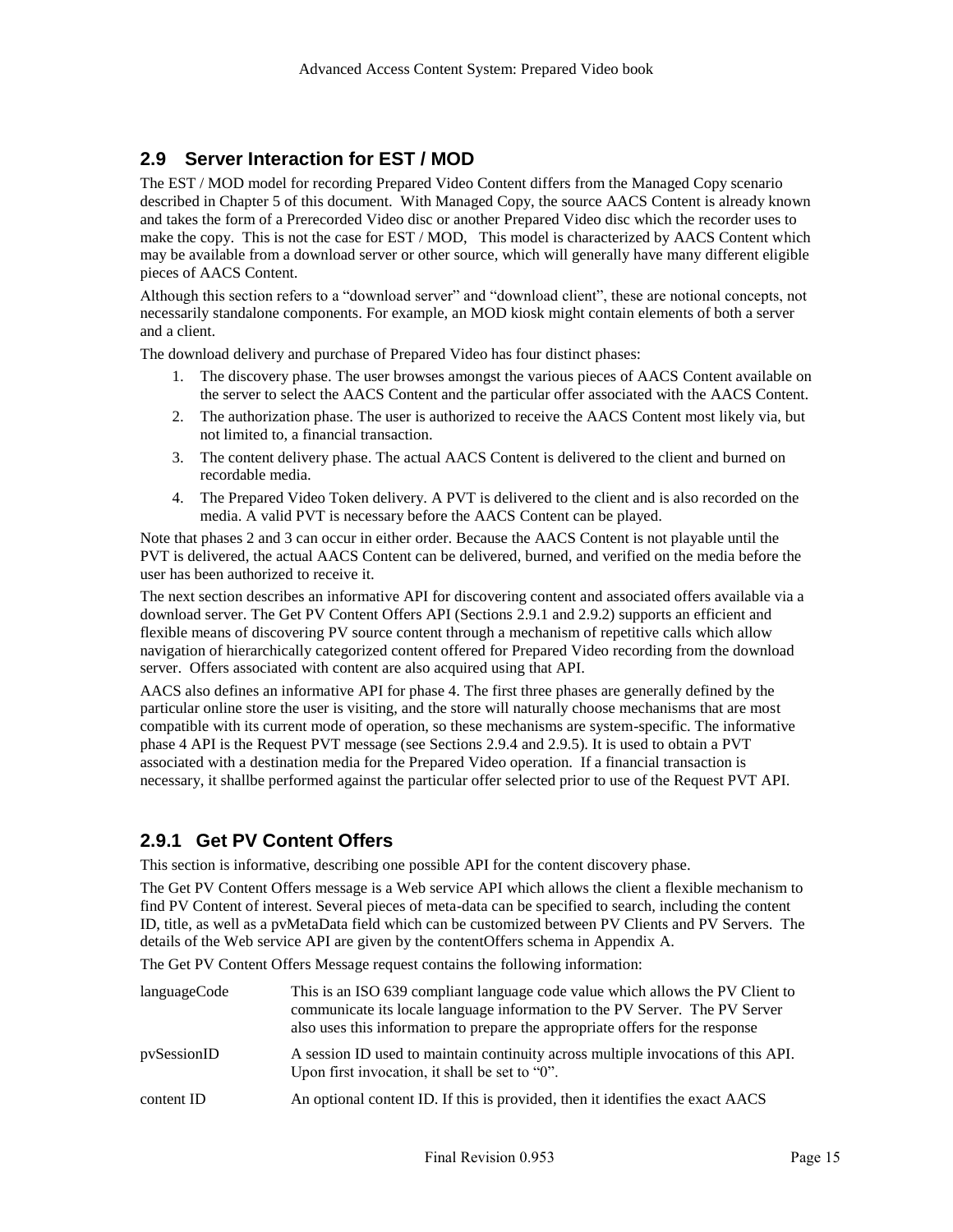| Advanced Access Content System: Prepared Video book |                                                                                                                                                                                                                                                                                                                                                                                                                                                                                                                                                                                                                                                                                                                             |  |  |  |  |  |
|-----------------------------------------------------|-----------------------------------------------------------------------------------------------------------------------------------------------------------------------------------------------------------------------------------------------------------------------------------------------------------------------------------------------------------------------------------------------------------------------------------------------------------------------------------------------------------------------------------------------------------------------------------------------------------------------------------------------------------------------------------------------------------------------------|--|--|--|--|--|
|                                                     | Content desired. If a match is found this will result in a response containing any<br>available offers applicable to that AACS Content.                                                                                                                                                                                                                                                                                                                                                                                                                                                                                                                                                                                     |  |  |  |  |  |
| title                                               | This optional field allows specifying the title of the desired AACS Content. If<br>the title does not match one known to the server, the server may use heuristics to<br>obtain reasonable matches.                                                                                                                                                                                                                                                                                                                                                                                                                                                                                                                         |  |  |  |  |  |
| pvMetaData                                          | An optional opaque structure which contains meta-data to assist in isolating the<br>desired PV Content in the response. It may also be used to successively narrow<br>down the response through multiple invocations of this API.                                                                                                                                                                                                                                                                                                                                                                                                                                                                                           |  |  |  |  |  |
| contentNodeURL                                      | Download Servers can choose to organize content into categories to facilitate<br>searches. This takes the form of a classification hierarchy. Each node of the<br>hierarchy is represented by a pvContentNode. This optional contentNodeURL<br>parameter allows specifying one or more of the referencing URLs (typically<br>acquired from a prior invocation of this API), each of which identifies to the<br>download server groups for which the client is requesting lower level<br>information. That information will either be another node or nodes in the<br>hierarchy, or the call will result in identifying one or more pieces PV Content<br>together with applicable offers for each (see section 2.9.2 below). |  |  |  |  |  |

If the combination of search criteria provided result in anything other than the identification of an actual piece of PV Content (i.e., a title), then offers are not returned. Offers are only returned which correspond to an actual title. The request can be re-issued with narrower criteria until the desired title and its associated offers are returned.

### <span id="page-27-0"></span>**2.9.2 Get PV Content Offers Response**

This is an informative section.

The Get PV Content Offers message response is returned by the download server when it received the Get PV Content Offers Message request. Refer to Appendix [A](#page-42-0) for the schema which describes this message and its associated data structures.

The Get PV Content Offers Message response contains the following information:

| languageCode  | This is an ISO 639 compliant language code value which tells the client which<br>language the PV Server has used to present the offers.                                            |                                                                                                                                       |                                         |  |  |  |
|---------------|------------------------------------------------------------------------------------------------------------------------------------------------------------------------------------|---------------------------------------------------------------------------------------------------------------------------------------|-----------------------------------------|--|--|--|
| pvContentNode | If the criteria provided on the request resulted in any matches for content, then<br>an array of one or more pvContentNodes will be returned. Included with each<br>pvContentNode: |                                                                                                                                       |                                         |  |  |  |
|               | contentNodeURL<br>URL of this Content node                                                                                                                                         |                                                                                                                                       |                                         |  |  |  |
|               | parentNodeURL                                                                                                                                                                      | URL of the parent of this Content Node, if one exists.                                                                                |                                         |  |  |  |
|               | title                                                                                                                                                                              | This is a title for the grouping, or represents the actual<br>title if this URL represents a single piece of PV Content.              |                                         |  |  |  |
|               | abstract                                                                                                                                                                           | This is an abstract describing the grouping, or the abstract<br>for the title if this URL represents a single piece of PV<br>Content. |                                         |  |  |  |
|               | pvOffer                                                                                                                                                                            | This is one or more PV offer structures and is only<br>included if the URL represents a single piece of PV<br>Content.                |                                         |  |  |  |
|               |                                                                                                                                                                                    | oui                                                                                                                                   | Unique ID associated with<br>this offer |  |  |  |
|               |                                                                                                                                                                                    | description                                                                                                                           | Description of the offer                |  |  |  |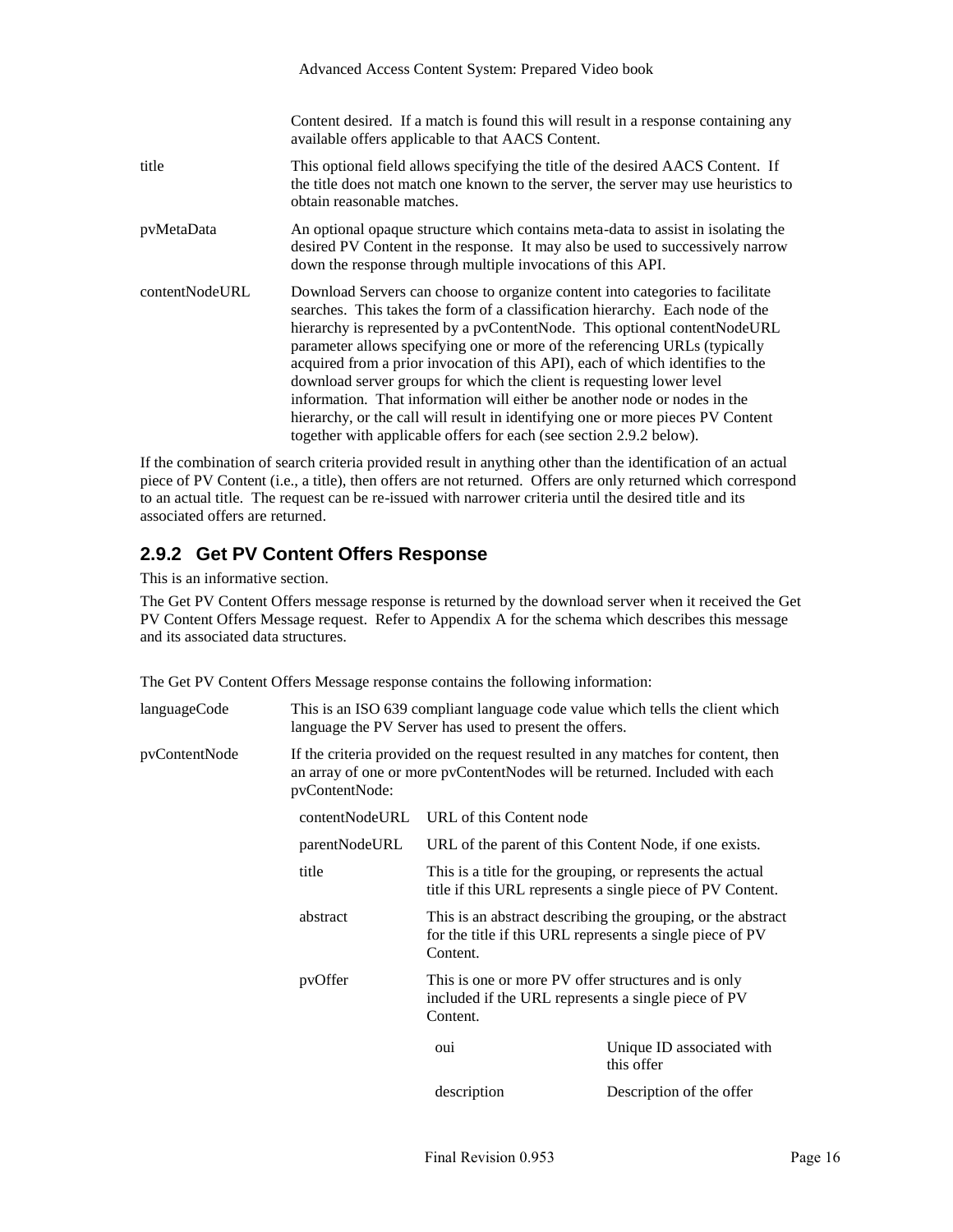| image                   | Optional Image associated<br>with the offer                                                             |
|-------------------------|---------------------------------------------------------------------------------------------------------|
| financialApplicationURI | Optional URI where a<br>client application for<br>performing the financial<br>transaction can be found. |
| financialHTMLURL        | URL where the financial<br>transaction can be<br>transacted.                                            |
|                         | Cost of the offer.                                                                                      |
|                         |                                                                                                         |

#### <span id="page-28-0"></span>**2.9.3 Purchase Phase**

These sub-sections discuss considerations for actually purchasing Prepared Video Content. Behavior and requirements here are analogous to that described for Managed Copy in Chapter 5 of the AACS *Prerecorded Video Book*.

The fundamental concept is that, during the purchase phase, the end user performs the financial transaction in order to purchase a particular piece of AACS Content to be placed on a particular destination disc. The destination disc is, of course, defined by the Media ID and the Binding Nonce. Once the Media ID and the Binding Nonce has been associated with a particular piece of AACS Content as part of the purchase phase, then a connection failure in the rest of the protocol can be simply retried: the PVT can be sent as many times as necessary until the client has received it successfully. Additional PVT transmissions do not create additional copies, because the PVT is only usable on one piece of media.

This paragraph is informative, however, if a system implements all APIs described in Section [2.9,](#page-26-0) this behavior is mandatory. AACS never specifies the details of the financial transaction. Instead, each online store is expected to use whatever financial system is most convenient for it. AACS does require, however, that the online store provide secure continuity between the financial transaction and the upload of the destination Media ID and Binding Nonce. In other words, it shall not be possible for a man-in-the-middle to substitute his own binding information during another user's purchase. In the case that the user is sending his credit card information under HTTPS, for example, this requirement can be achieved by having the binding information being sent up in the same HTTPS session.

Note that the Media ID and Binding Nonce are obtained on a PC client only after performing drive authentication. A PC client is not required to have a Host Certificate or any AACS secrets to create a Prepared Video disc. If the server wishes to support such a secretless client, it may implement the Perform Read Drive protocol, as defined in section 5.5.1 of the AACS *Pre-recorded Video Book.* With this protocol, the client acts as a proxy while the server actually performs the drive authentication and executes authenticated commands. In this case, the authenticated commands would be reading the Media ID and the Binding Nonce. The client needs to observe the Media ID and Binding Nonce responses from the Drive and remember them for the purchase phase and the Request PVT message below.

#### <span id="page-28-1"></span>**2.9.4 Get Prepared Video Token Message**

This section is informative, describing how the PVT is requested by and delivered to the PV Client.

Note that there are no security concerns with delivering the same PVT over and over again, because the PVT is tied to a single piece of physical media. The PV Client can safely retry this message in the case of errors. Likewise, the Prepared Video Authorization Server shall maintain a cache of recently delivered PVTs so that they can be resent, if necessary, without requiring a new financial transaction.

Once the appropriate offer has been selected and the financial transaction has been successfully completed, the PV Client sends a getPreparedVideoToken message to the PVAS. The getPreparedVideoToken Web service message is described by the schema in Appendix [A.](#page-42-0) It is executed synchronously and the response is returned as described in Sectio[n 2.9.5](#page-29-0) below. Arguments for this message are: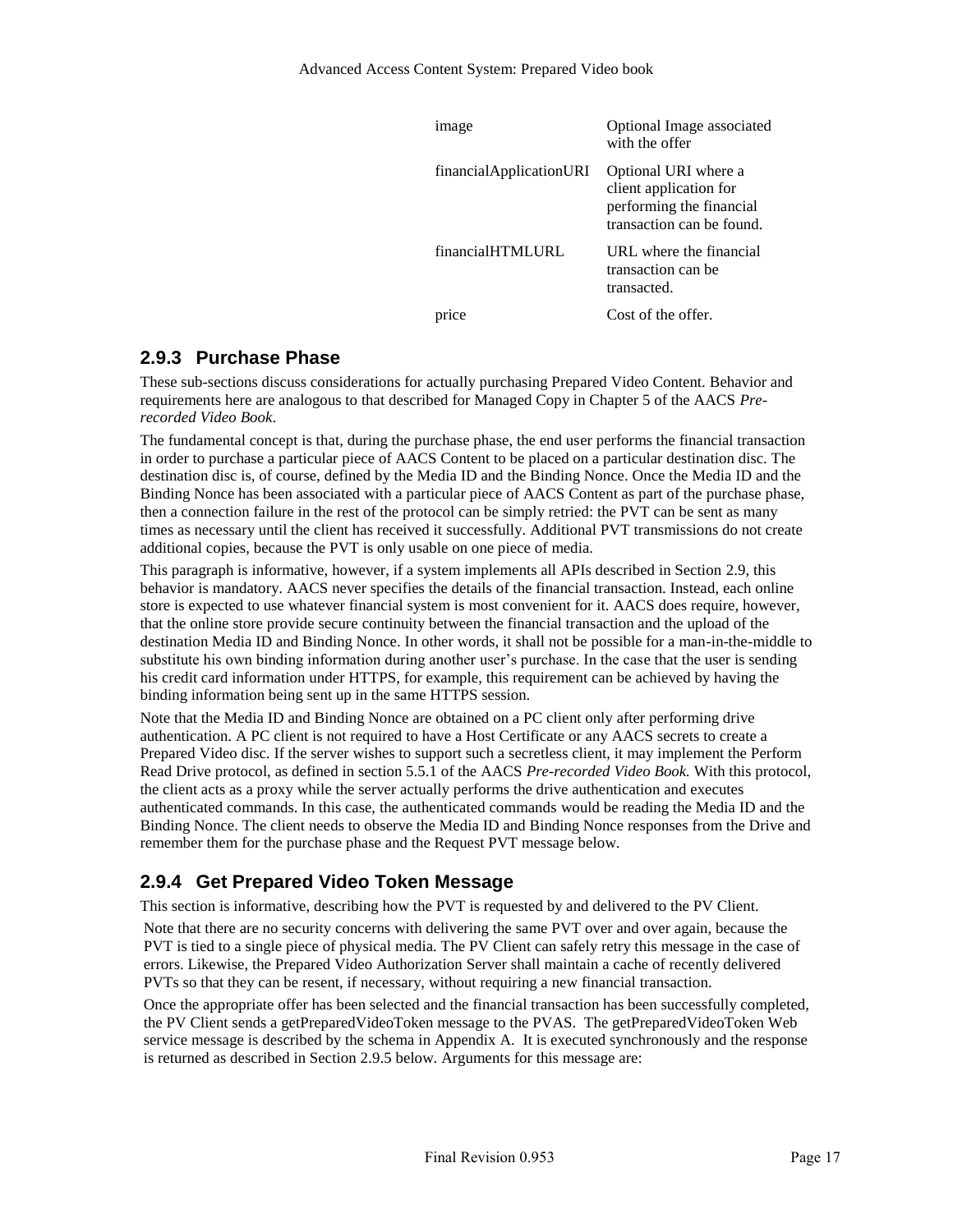| contentID     | The Content ID of the particular piece of AACS Content.                                                                                                                                                                                                                                                                                                                                                                                                          |
|---------------|------------------------------------------------------------------------------------------------------------------------------------------------------------------------------------------------------------------------------------------------------------------------------------------------------------------------------------------------------------------------------------------------------------------------------------------------------------------|
| oui           | Offer Unit. This is an optional parameter. It is a string containing the ID of the<br>particular offer that was selected as a part of the transaction. Its value is system<br>specific. (In the case the system is using the Get PV Content message above, the<br>offer ID is in the response from that message.) Note that the Content ID, Media ID,<br>and Binding Nonce uniquely identify a transaction, so in some systems this<br>parameter may be omitted. |
| pyBindingData | Information sent to the PVAS which is specific to this binding, in particular, the<br>Media ID and the Binding Nonce. See Table 2-3 for the format of this data                                                                                                                                                                                                                                                                                                  |

Advanced Access Content System: Prepared Video book

<span id="page-29-1"></span>

| <b>Bit</b><br><b>Byte</b>   | 7                    | 6 | 5 | $\overline{4}$ | 3 | $\overline{2}$ |  | $\boldsymbol{0}$ |  |
|-----------------------------|----------------------|---|---|----------------|---|----------------|--|------------------|--|
| $\boldsymbol{0}$<br>٠<br>15 | Media ID             |   |   |                |   |                |  |                  |  |
| 16<br>$\cdots$<br>31        | <b>Binding Nonce</b> |   |   |                |   |                |  |                  |  |

**Table 2-3 - Data Format of PV Binding Data**

### <span id="page-29-0"></span>**2.9.5 Get Prepared Video Token Message Response Creation**

When the Server receives a Get Prepared Video Token Message request, the contents of the message are compared to the information received in the initial Get PV Content Offers message and any subsequent transactions that occurred. If all the information is correct and the conditions (including the financial transaction) have been satisfactorily met, the PV Server shall compose a "Get Prepared Video Token Message Response" to be sent to the PV Client. This response message is a Web service which is described in Appendix [A,](#page-42-0) It contains the following information:

| status        | Indicates whether or not a PVT has been granted. This status field can be used to<br>facilitate the Application Layer's ability to determine the authorization status. A value<br>of zero indicates success.                    |
|---------------|---------------------------------------------------------------------------------------------------------------------------------------------------------------------------------------------------------------------------------|
| statusMessage | This is an optional text field suitable for end users, which may contain a reason for<br>failure when the status code returned is non-zero (failure).                                                                           |
| PVTInfo       | This field contains the PVT and optionally other files which the PVAS may want to<br>update such as the MKB. Its format is identical to that sent when a Managed Copy is<br>made into Prepared Video format; see section 5.5.9. |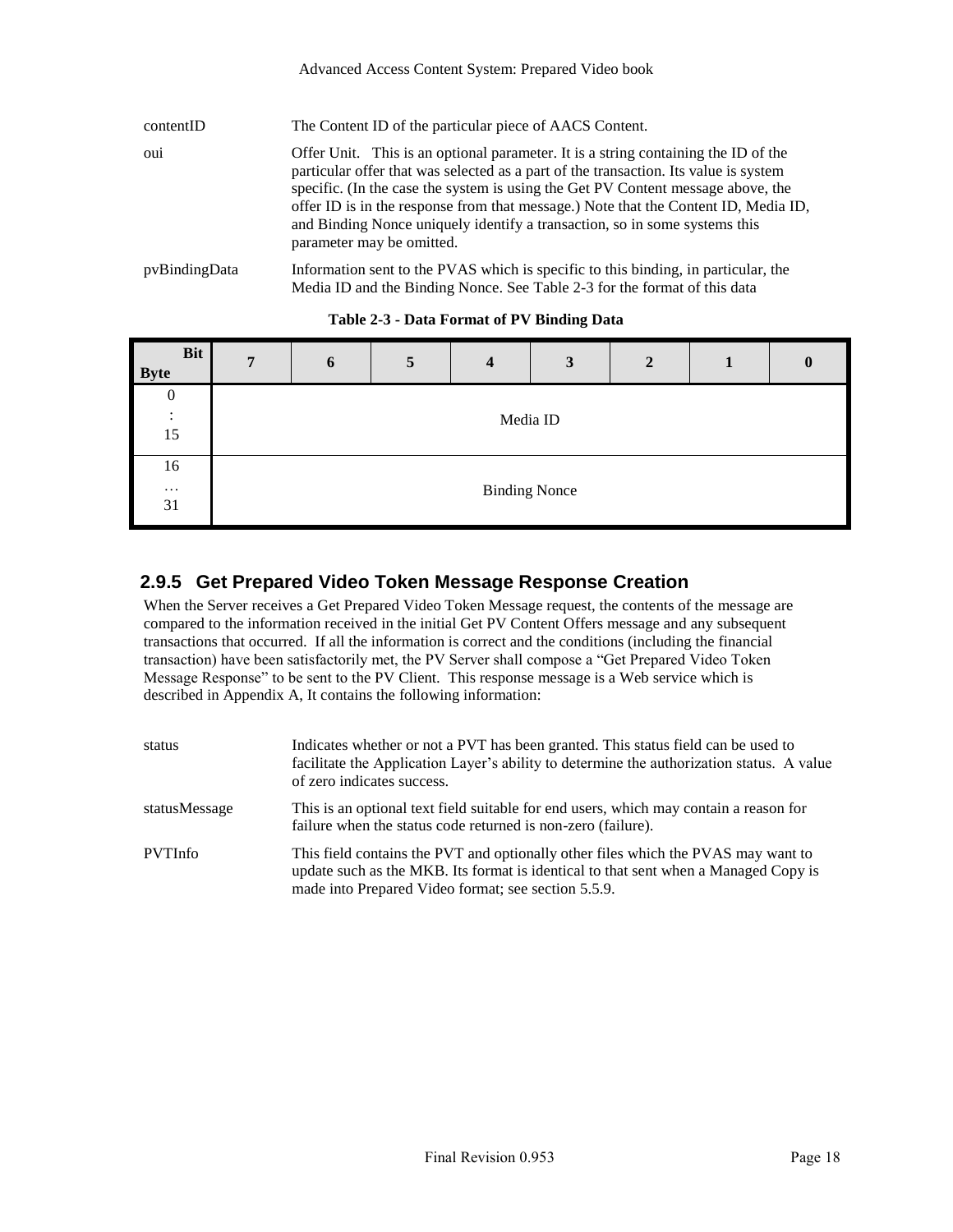## <span id="page-30-0"></span>**Chapter 3 Content Encryption and Decryption**

## <span id="page-30-1"></span>**3 Introduction**

The content encryption and decryption mechanisms for Prepared Video Content are very similar to those for Pre-recorded Video Content. As such, in this chapter, we will refer to the AACS *Pre-recorded Video Book*, and only elaborate on the key differences between the Pre-recorded and the Prepared Content implementations.

Note that for Prepared Video, they are two generic models for how the AACS Content arrives on the optical disc:

- 1. Electronic Sell Through/Manufacturing On Demand (EST/MOD)
- 2. Managed Copy

In EST/MOD, the AACS Content is transmitted from a server (download and burn) before arriving on the recordable optical media. In Managed Copy, the AACS Content is copied directly from either a Prerecorded optical disc or a Prepared Video disc to the recordable optical media.

In EST/MOD and Managed Copy, the Prepared Video Authorization Server (PVAS) provides a Prepared Video Token, making the Prepared Video format functionally equivalent to the Pre-recorded format.

The following figures provide examples of these two models. Contrast these figures to Figure 3-1 in the AACS *Pre-recorded Video Book*.

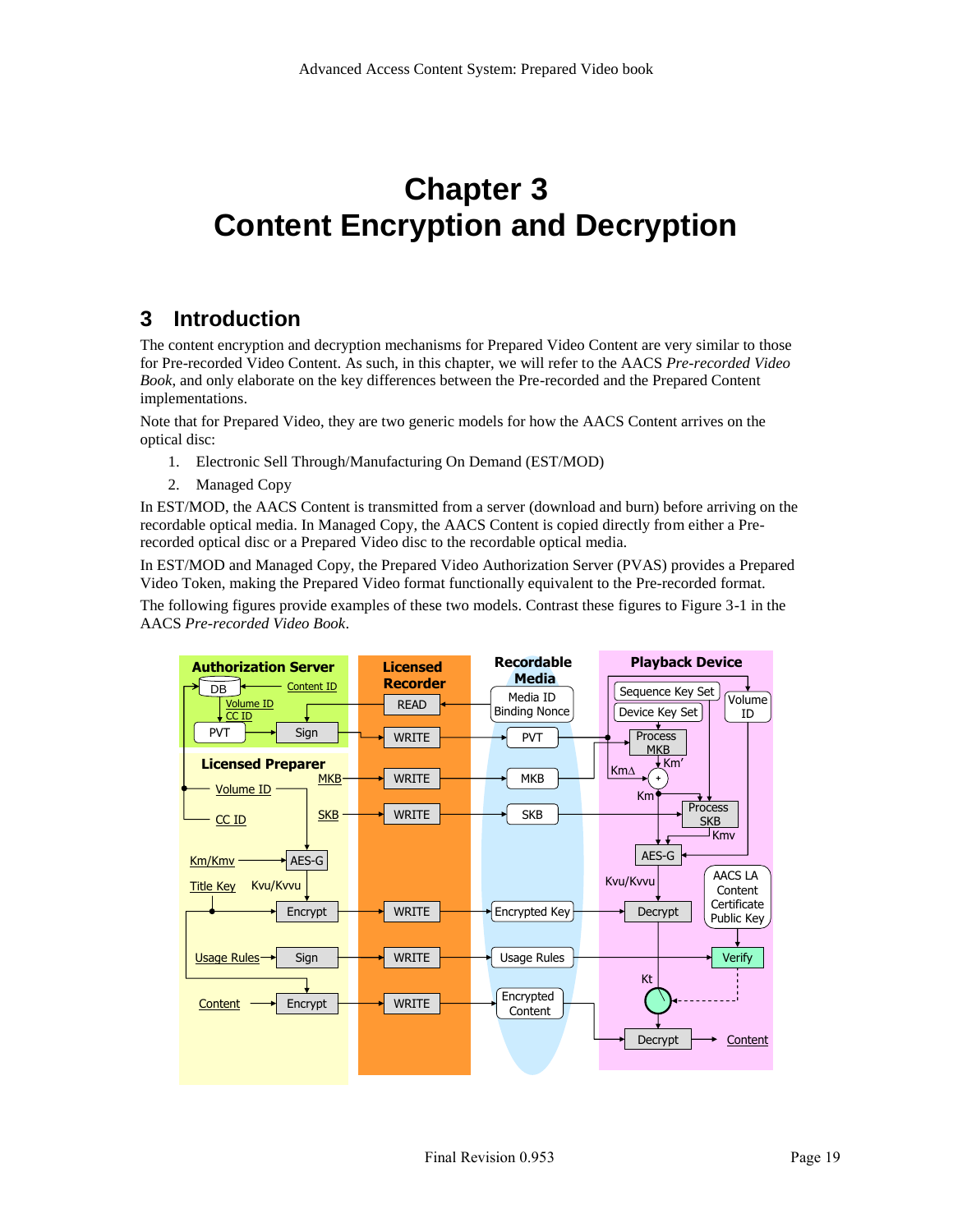#### **Figure 3-1 - Prepared Video Encryption and Decryption Overview, EST/MOD**

The principle differences to be noted between Figure 3-1 in this book and the AACS *Pre-recorded Video Book* are:

- A recorder is between the Licensed Preparer and the recordable media.
- KCD is not included, as this construct is specific to the Pre-recorded Video format. In other words, Type 3 MKBs are always used instead of Type 4 MKBs for recordable media.
- Volume ID and PV Content Certificate ID are provided by the Licensed Preparer to the Authorization Server, where they are packaged in the Prepared Video Token, itself cryptographically signed and bound to the target recordable media.
- The Media Key Delta is needed by the PVAS to ensure all players are able to unlock the Title Key File using the MKB recorded onto the PV disc even if the Title Key File was encrypted using a Media Key from a different MKB. Licensed Preparers decide how to provide this value to the PVAS. Options are:
	- o Pre-calculate the Media Key Delta for each MKB which may be burned onto a disc, and provide this to the PVAS.
	- o Require that the PVAS have its own set of Device Keys so that it is able to process the two MKBs (i.e., the MKB on the prerecorded disc, and the MKB on the recordable disc) to obtain the associated Media Keys, and then XOR them together to derive the Media Key Delta.
- The playback device extracts the Volume ID from the PVT.

In Figure 3-2 provides an informative example of the same process as it applies to a Managed Copy to the AACS Prepared Video format. Note that the authorization for making a Managed Copy is not shown in this diagram (see Chapter 5 of this document).



<span id="page-31-0"></span>**Figure 3-2 – Prepared Video Encryption and Decryption Overview, Managed Copy**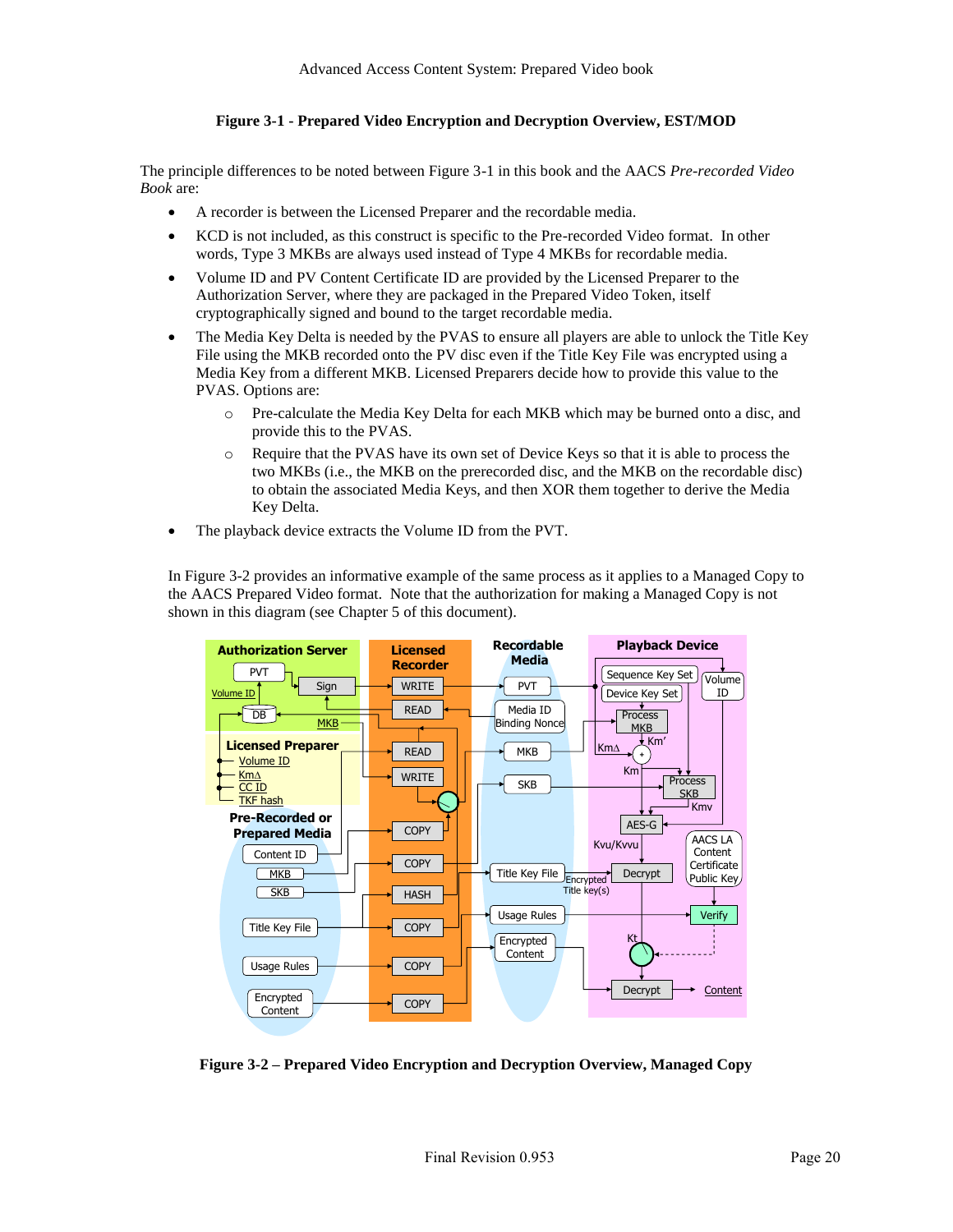Some key things to note about [Figure 3-2:](#page-31-0)

- Managed Copy can take place from either a Pre-recorded disc or a Prepared Video disc.
- The Volume ID always comes from the Authorization Server, even though the source of the Managed Copy is either a Pre-recorded disc, which contains a Volume ID, or a Prepared Video disc, which contains a Prepared Video Token containing a Volume ID.
- Volume ID is a look up in the PVAS keyed off of the Content ID and a SHA-1 Hash of the Title Key File (TKF Hash) stored on the source Pre-recorded or Prepared Video disc. The TKF Hash is used to distinguish the case in Pre-recorded Content where a single Content ID was mastered more than once and has more than one Volume ID associated with it.
- For each unique MKB used in the original AACS Content, at least one Media Key Delta and its associated Type 3 MKB shall be stored in the PVAS.
- Since the Prepared Video format, like the Pre-recorded Video format, includes a Content Hash Table – the transfer to the Prepared Video format on the recordable media shall be a bit-for-bit match to the source as far as the Content Hash Table is concerned. Additional details can be found in Chapter [5.](#page-38-1)

#### <span id="page-32-0"></span>**3.1 Content Encryption (general)**

Refer to Section 3.1 of the AACS *Pre-recorded Video Book*.

Note that for Prepared Video, the Volume ID created by the Licensed Preparer shall be provided to the PVAS, where it is maintained in association with the Content ID and the TKF Hash, as defined in Chapter 5 of the AACS *Introduction and Common Cryptographic Elements* book.

#### <span id="page-32-1"></span>**3.2 Content Decryption (general)**

Refer to Section 3.2 of the AACS *Pre-recorded Video Book*, but note that for Prepared Video there is the additional check for an applicable Recordable Media Revocation Record in the CRL and if one is found, the Licensed Player shall not playback the AACS Content. This check happens after the check for an applicable Revocation Record for Content Certificate ID.

Note: the Volume ID used in decryption of Prepared Video is extracted from the Prepared Video Token. See Section [2.8](#page-23-3) of this document.

Note: the Media ID is used to enable playback of AACS Prepared Video Content, it shall be discarded upon removal of the instance of media from which it was retrieved.

#### <span id="page-32-2"></span>**3.3 Calculating the Volume Unique Keys**

Refer to Section 3.3 of the AACS *Pre-recorded Video Book*.

#### <span id="page-32-3"></span>**3.4 AACS Encryption on Prepared Video Content for Recordable Media**

Refer to Section 3.4 of the AACS *Pre-recorded Video Book*.

#### <span id="page-32-4"></span>**3.5 AACS Decryption on Prepared Video Content for Recordable Media**

Refer to Section 3.5 of the AACS *Pre-recorded Video Book*.

The PV Content Certificate (PVCC) contains the public keys of all PVAS allowed to authorize Prepared Video for that AACS Content. The PVCC is digitally signed by AACS LA. The PVT contains the public key of the PVAS, which shall correspond to one in the PVCC. The concatenation of the PVCC ID, the target recordable disc Media ID, and the PVT is digitally signed by the PVAS. This is represented in Figure 3-3.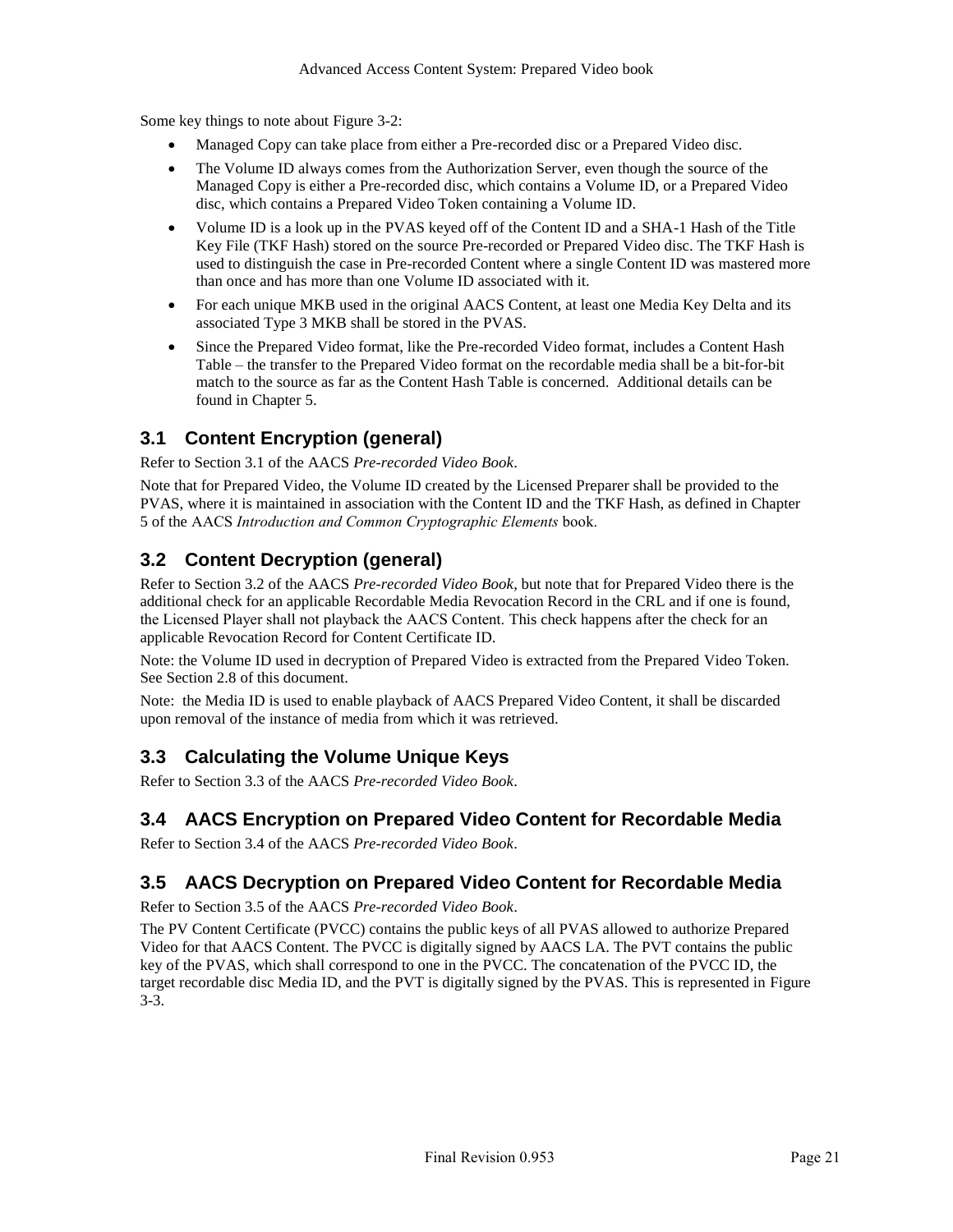

**Figure 3-3 - Prepared Video Format Digital Signature Hierarchy**

Prior to providing access to Certified Content, Licensed Products shall read and validate the Prepared Video Token following the steps below:

- 1. Verify that the public key of the Prepared Video Authorizing Server included in the Prepared Video Token is also present in the PV Content Certificate.
- 2. Verify that the Prepared Video Token is valid, using:

AACS\_Verify( $PVAS<sub>pub</sub>$ ,  $PVT<sub>sig</sub>$ , Media ID || Binding Nonce || PV Content Certificate ID ||  $PVT_{data}$ )

Where:

- AACS\_Verify is as defined in the *Introduction and Common Cryptographic Elements* book
- $PVT_{sig}$ , is the Prepared Video Token Signature Data, as described in Section [2.8](#page-23-3)
- PVAS<sub>pub</sub> is the public key of the Prepared Video Authorizing Server retrieved in step 1 above
- Media ID is the media identifier present on the AACS Recordable Media
- Binding Nonce
- PV Content Certificate ID is the content identifier retrieved from the PV Content Certificate, the concatenation of the 2-byte Applicant ID and the 4-byte Content Sequence Number, as defined in Sectio[n 2.4](#page-20-5)
- PVT $_{data}$  includes bytes over the entire data up to but not including the Prepared Video Token Signature Data

Licensed Players shall use a  $PVAS<sub>pub</sub>$  value retrieved from the PV Content Certificate.

If the PVT is not present, or if the PVT verification fails, the Licensed Player shall not playback the AACS Content.

As noted in Section 3.2 above a Licensed Player will check for an applicable Recordable Media Revocation Record in the CRL and if found, shall not playback the AACS Content.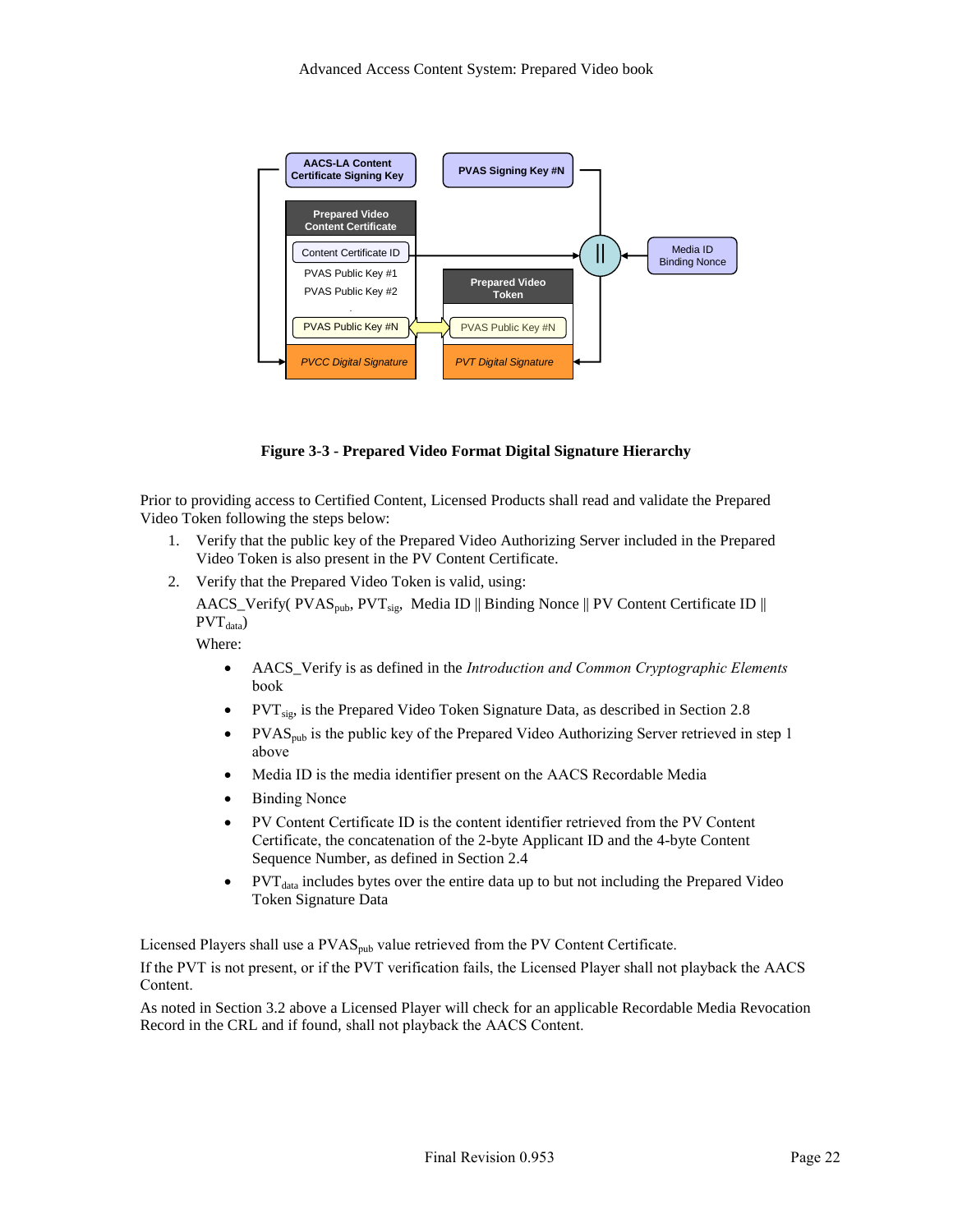#### <span id="page-34-0"></span>**3.6 Secure Move of Prepared Video using the Binding Nonce**

Because the Binding Nonce is used in the computation of the signature on the PVT, Managed Copy content stored in the Prepared Video format can be securely "moved" to another destination media. The procedures for updating the source medium during a secure move of Prepared Video Content are as follows:

- 1. Verify that the Prepared Video Token is valid, using: AACS\_Verify( PVAS<sub>pub</sub>, PVT<sub>sig</sub>, Media ID || Binding Nonce || PV Content Certificate ID || PVT<sub>data</sub>)
- 2. Verify that the Move Allowed Flag in the PVT is set to a  $1<sub>2</sub>$ . If the Move Allowed Flag in the PVT is set to a  $0<sub>2</sub>$  (meaning that Move is "not allowed"), then the recorder shall not continue with this move procedure.
- 3. Generate a new Binding Nonce and a new PVT which contains all 0's and commits the new Binding Nonce and new PVT to the source media.
- 4. Read the new Binding Nonce. The Licensed Recorder shall read the new Binding Nonce that is now associated with the new PVT to ensure that the Binding Nonce value has been updated on the physical media.
- 5. Bind the AACS Content to the destination. The recorder binds the AACS Content to the destination using a binding method defined by the destination technology.

The recorder reads and writes the Binding Nonce as described elsewhere in this specification depending on the format of the underlying media. In a system using a drive-host configuration (e.g., a PC), the Binding Nonce is accessed using a drive authentication protocol as described in the *Introduction and Common Cryptographic Elements* book of this specification.

The procedure defined in this section of the specification is not allowed for media (such as write-once media) where an existing Binding Nonce cannot be destroyed or overwritten.

Informative Note: As an optimization step, AACS Content that has been securely moved from a Prepared Video formatted disc is capable of being "re-enabled" on that same disc by obtaining a new PVT from a PVAS. The process and rules for acquiring the new PVT are not defined in this specification and will instead be defined in the rules of the technology which is the source for this type of a "move back" action.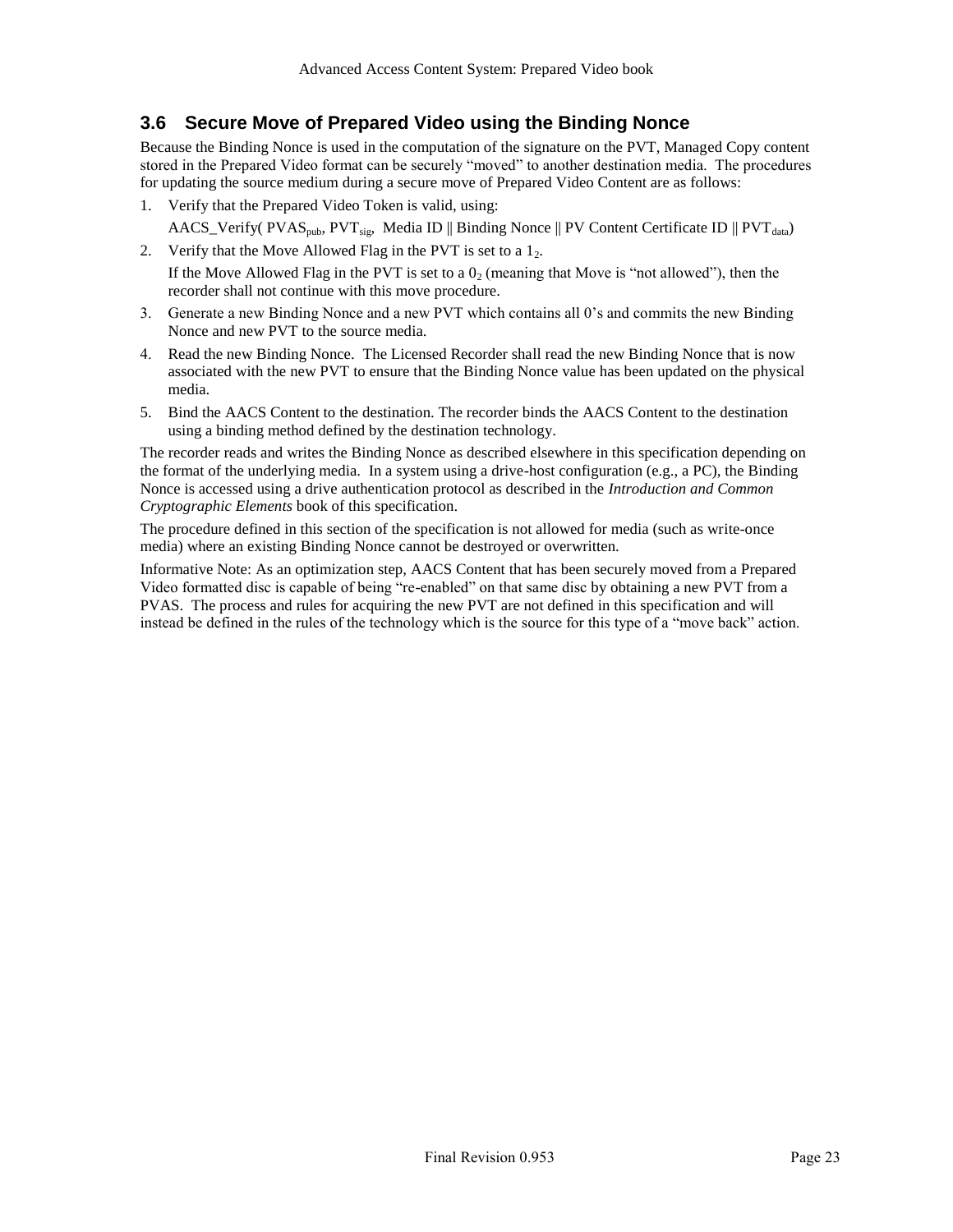This page is intentionally left blank.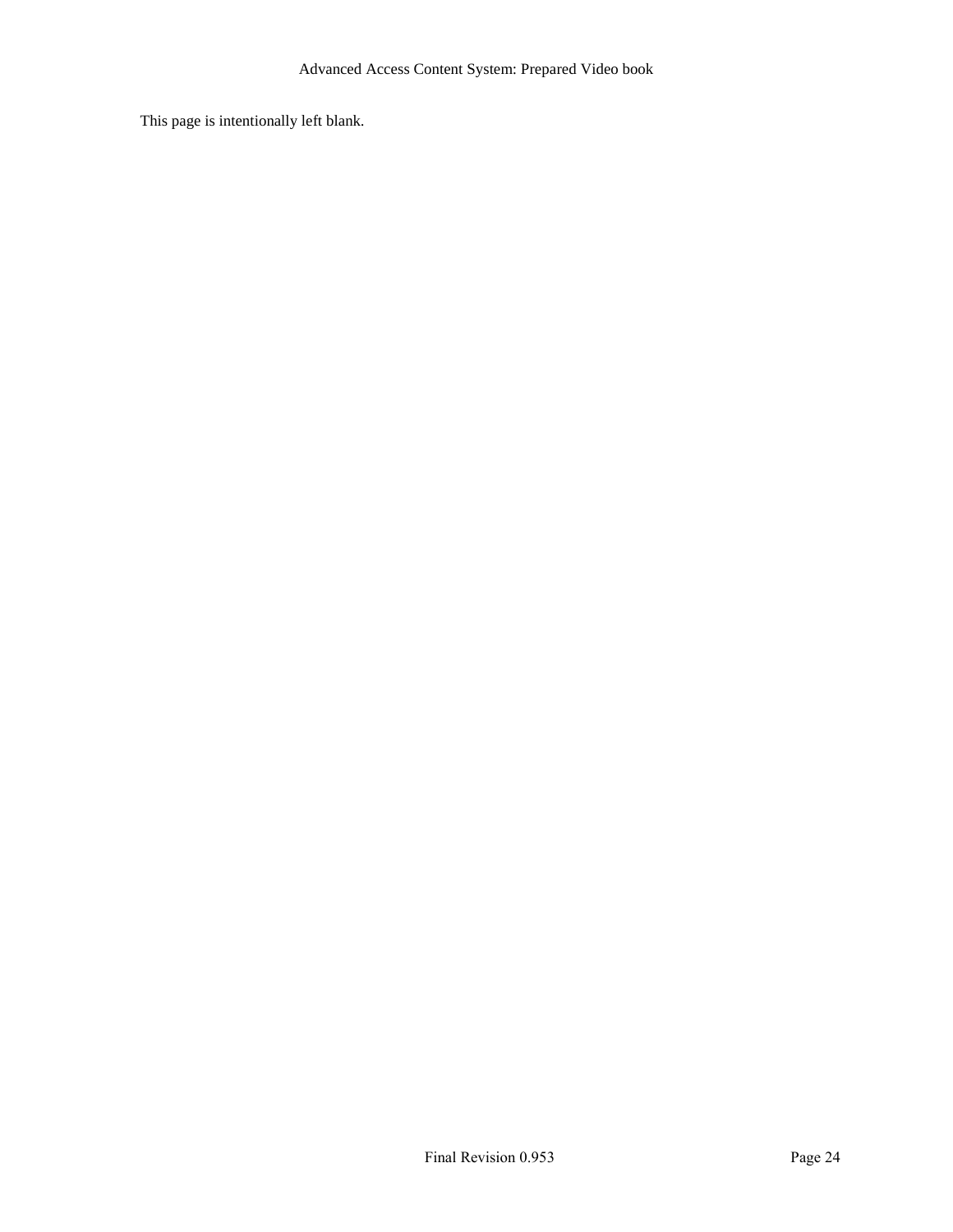# **Chapter 4 Sequence Key Block**

## <span id="page-36-1"></span><span id="page-36-0"></span>**4 Introduction**

The Sequence Key mechanism for Prepared Video Content is identical to that for Pre-recorded Content. Refer to Chapter 4 of the AACS *Pre-recorded Video Book* for details.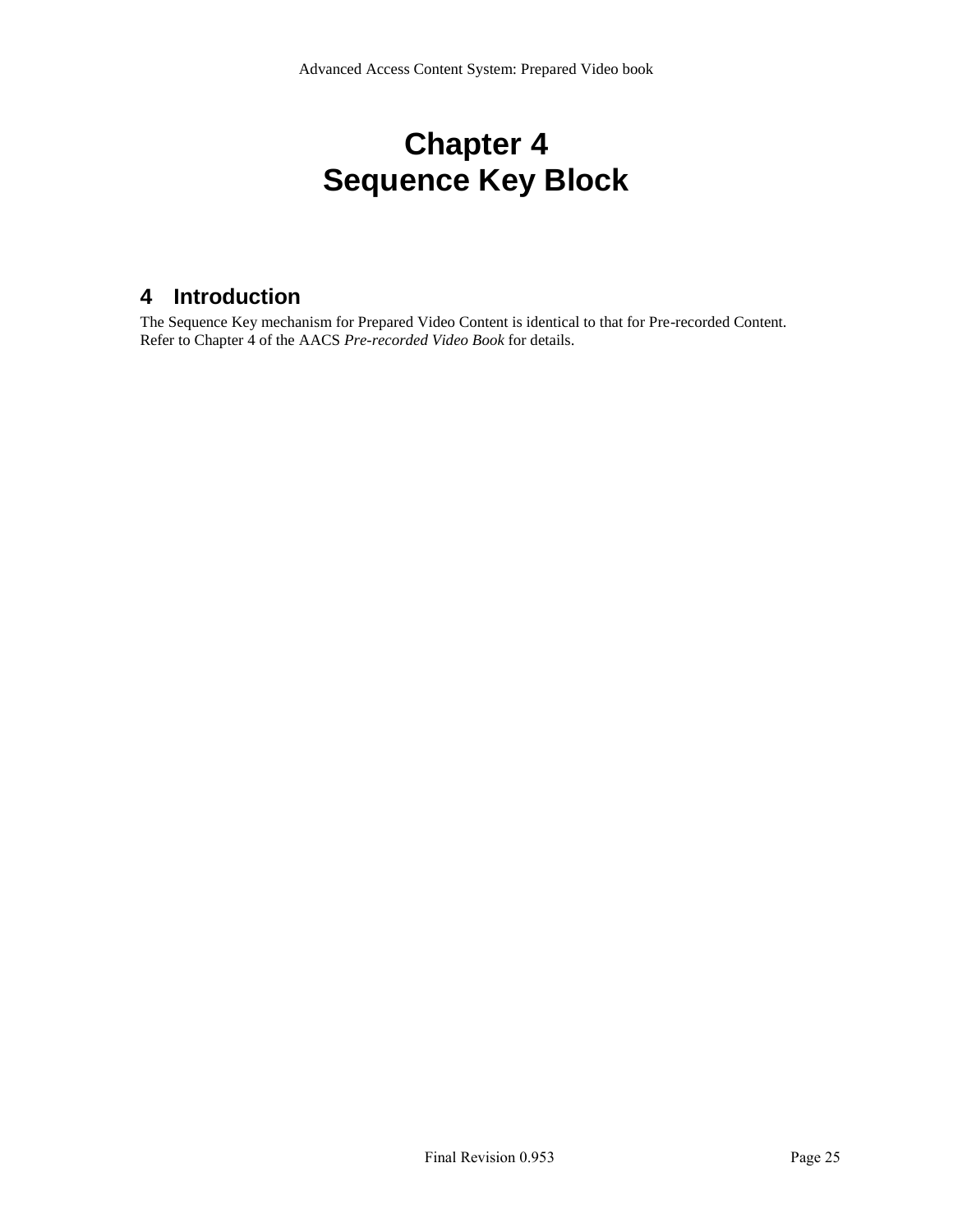This page is intentionally left blank.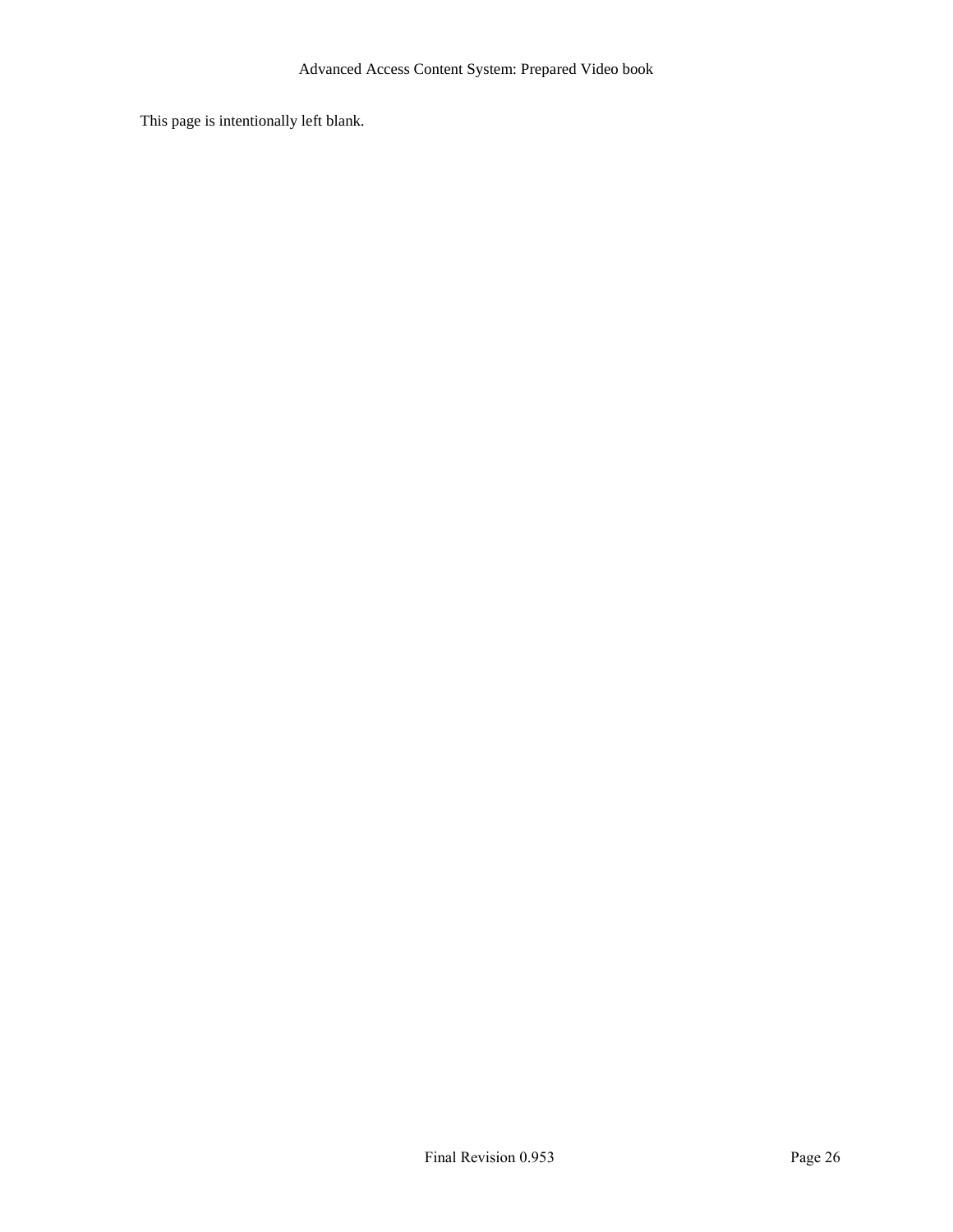# <span id="page-38-0"></span>**Chapter 5 Managed Copy and Prepared Video Content**

## <span id="page-38-1"></span>**5 Introduction**

The Managed Copy protocol is defined in Chapter 5 of the AACS *Pre-recorded Video Book.* This chapter contains additional information that defines how the Prepared Video format can be used as a source and as a destination for Managed Copy. Because properly formatted Prepared Video Content requires the PV Token, Managed Copies made in PV format inherently use Server-side Binding, as defined in Chapter 5 of the AACS *Pre-recorded Video Book* .

The two scenarios where Prepared Video is used in the Managed Copy process are when Prepared Video is:

- a destination for Managed Copy from an AACS Pre-recorded Video disc a Managed Copy Output Technology (MCOT); that is, an AACS/ROM or AACS/PV disc, to an AACS/PV disc, or
- a source for Managed Copy that is, AACS/PV to an approved MCOT.

#### <span id="page-38-2"></span>**5.1 Managed Copy Machine Initiation**

Refer to Section 5.1 of the AACS *Pre-recorded Video Book* for background.

Note that Prepared Video Content may be both the source and the destination in a single Managed Copy transaction.

#### <span id="page-38-3"></span>**5.2 Connection Protocol**

Refer to Section 5.2 of the AACS *Pre-recorded Video Book*.

#### <span id="page-38-4"></span>**5.3 Managed Copy Account Transactions**

Refer to Section 5.3 of the AACS *Pre-recorded Video Book*.

#### <span id="page-38-5"></span>**5.4 MCS Certificate**

Refer to Section 5.4 of the AACS *Pre-recorded Video Book*.

#### <span id="page-38-6"></span>**5.5 Managed Copy Messages**

Refer to Section 5.5 of the AACS *Pre-recorded Video Book*.

#### <span id="page-38-7"></span>**5.5.1 Perform Read Drive**

Refer to Section 5.5.1 of the AACS *Pre-recorded Video Book*. If the source is an AACS Prerecorded Video disc, then secretless clients use the Perform Read Drive protocol to obtain the PMSN. If the source is an AACS Prepared Video disc, then the client simply reads the PVSN as described in the next section.

#### <span id="page-38-8"></span>**5.5.2 Peform Read Drive Response**

Refer to Section 5.5.2 of the AACS *Pre-recorded Video Book*.

#### <span id="page-38-9"></span>**5.5.3 Request Offer**

When the source disc for a Managed Copy is an AACS Prepared Video disc, the Managed Copy Machine shall extract the value of the PVSN in the Prepared Video Token and include this as the PMSN in the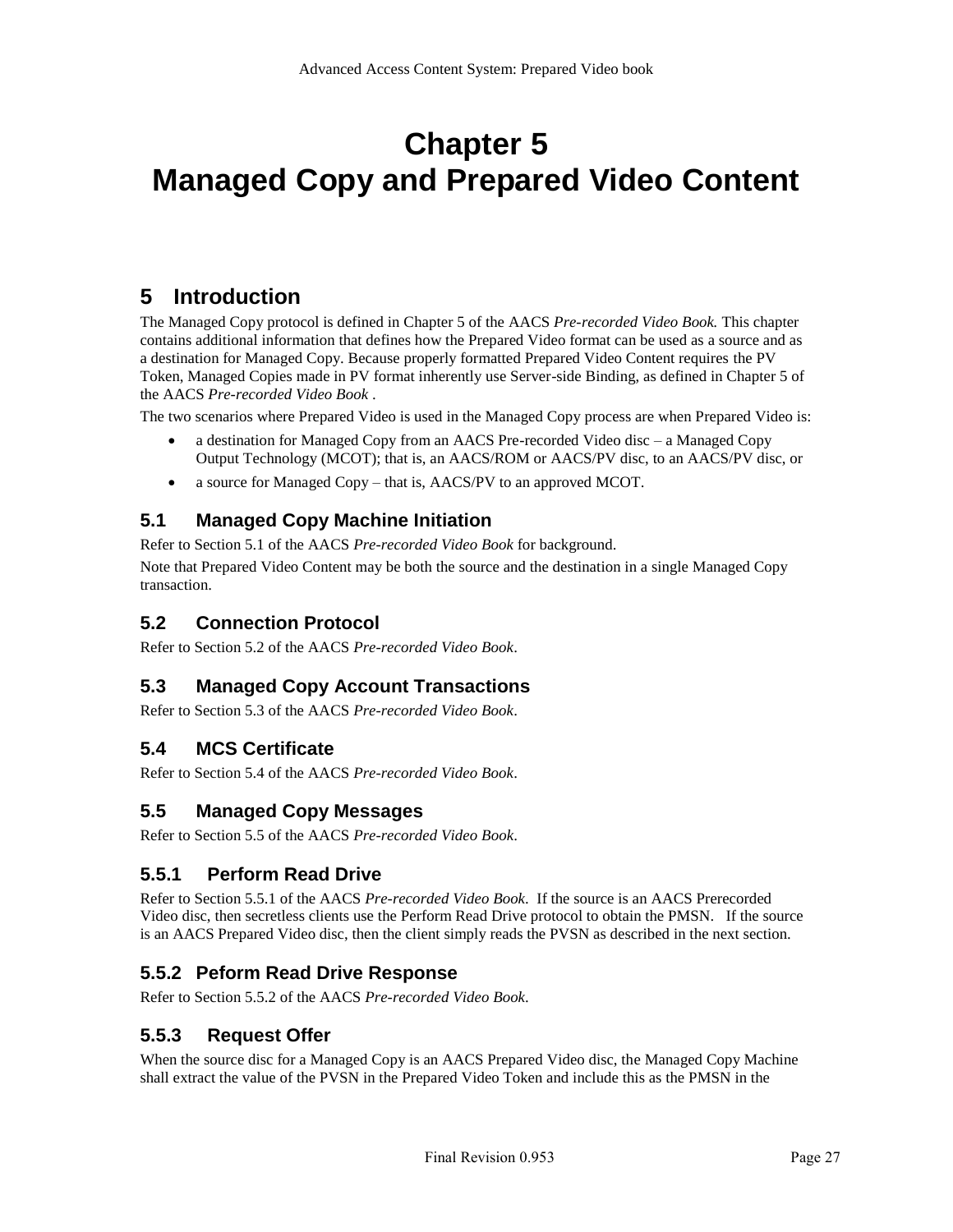Request Offer message to the Managed Copy Machine (see Section 5.5.3 of the AACS *Pre-recorded Video Book*).

#### <span id="page-39-0"></span>**5.5.4 Offer Response Creation**

Refer to Section 5.5.4 of the AACS *Pre-recorded Video Book*.

### <span id="page-39-1"></span>**5.5.5 Offer Response Verification and Interpretation**

Refer to Section 5.5.5 of the AACS *Pre-recorded Video Book*.

#### <span id="page-39-2"></span>**5.5.6 Check Serial Number**

Refer to Section 5.5.6 of the AACS *Pre-recorded Video Book*.

#### <span id="page-39-3"></span>**5.5.7 Check Serial Number Response**

Refer to Section 5.5.7 of the AACS *Pre-recorded Video Book*.

#### <span id="page-39-4"></span>**5.5.8 Request Permission**

Refer to Section 5.5.8 of the AACS *Pre-recorded Video Book*.

When the destination MCOT is AACS Prepared Video, the MCM\_MCOTInfo field of the Request Permission message is required, then the Managed Copy Machine shall use it to send the Media ID and Binding Nonce of the target recordable disc, and a hash of the Title Key File from the source disc, to the Managed Copy Server. The format for the MCM\_MCOTInfo field is given in Table 5-1.

| <b>Bit</b><br><b>Byte</b> | 7 | 6                                | 5 | $\overline{\mathbf{4}}$ | 3 | $\overline{2}$ | 1 | $\boldsymbol{0}$ |  |  |  |
|---------------------------|---|----------------------------------|---|-------------------------|---|----------------|---|------------------|--|--|--|
| $\boldsymbol{0}$          |   |                                  |   |                         |   |                |   |                  |  |  |  |
|                           |   | Media ID                         |   |                         |   |                |   |                  |  |  |  |
| 15                        |   |                                  |   |                         |   |                |   |                  |  |  |  |
| 16                        |   | <b>Binding Nonce</b>             |   |                         |   |                |   |                  |  |  |  |
| $\cdots$                  |   |                                  |   |                         |   |                |   |                  |  |  |  |
| 31                        |   |                                  |   |                         |   |                |   |                  |  |  |  |
| 32                        |   | SHA-1 Hash of the Title Key File |   |                         |   |                |   |                  |  |  |  |
| $\ldots$                  |   |                                  |   |                         |   |                |   |                  |  |  |  |
| 51                        |   |                                  |   |                         |   |                |   |                  |  |  |  |

**Table 5-1 - Data Format of MCOTParams and/or MCM\_MCOTInfo for PV MCOT**

The name and location of the Title Key File is format-specific, and is described in the relevant application books of this specification.

The MCS is acting as a PVAS in the case that the destination is Prepared Video. The MCM may observe the Media ID and Binding Nonce from the "performReadDrive" remote authentication protocol (described in Section 5.5.1 of the AACS *Pre-recorded Video Book)*, or it may read them itself.

### <span id="page-39-5"></span>**5.5.9 Request Permission Response Creation**

In addition to the steps described in Section 5.5.9 of the AACS *Pre-recorded Video Book*, when the destination MCOT is AACS Prepared Video, the Managed Copy Server performs the role of a PVAS.

In general, because Prerecorded Video Content and Prepared Video Content are so similar, the Managed Copy process into Prepared Video format is usually a bit-for-bit copy. Any exceptions to this rule are called out in the format-specific books of this specification.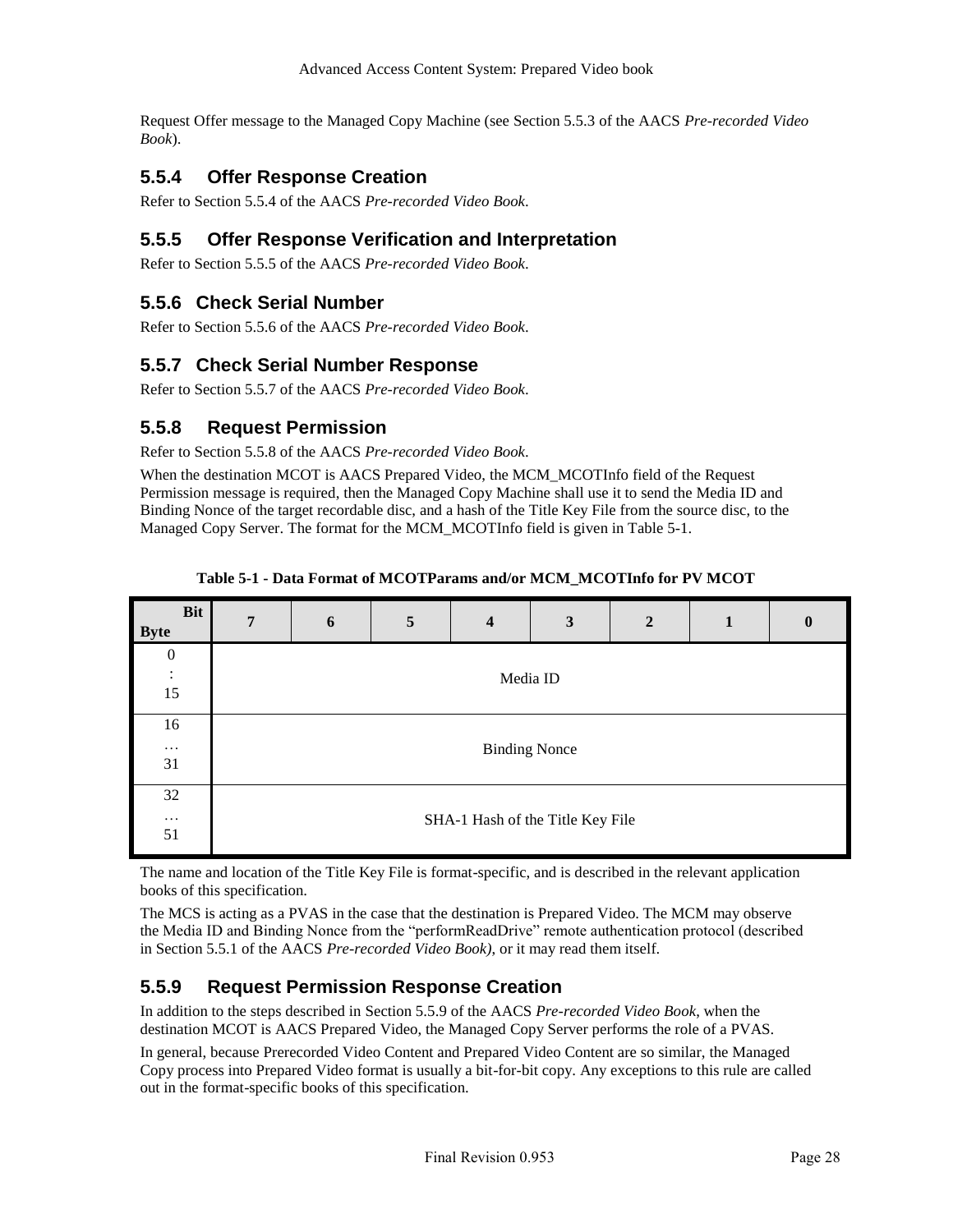In addition, in the case the source of the Managed Copy is Pre-recorded Video Content, the MCM shall copy the recordable MKB, not the pre-recorded MKB, to the destination copy. This is because the prerecorded MKB might have been designed with Key Conversion Data (KCD), which is not available on AACS Recordable Media. The MCS/PVAS shall set the Media Key Delta field in the PVT to make sure the copy is playable.

The MCS/PVAS generates a PVT file for the destination. In addition, it may send a new MKB file, and it may send other files, such as a PV Content Certificate, as required in different format-specific cases. All these files are given in the MCS MCOTInfo field of the "Request Permission" message response. [Table 5-](#page-40-1) [2](#page-40-1) shows the format for each file.

<span id="page-40-1"></span>

| <b>Bit</b><br><b>Byte</b> | $\overline{7}$ | 6                                    | 5 | $\overline{4}$ | 3 | $\overline{2}$ | 1 | $\overline{0}$ |  |
|---------------------------|----------------|--------------------------------------|---|----------------|---|----------------|---|----------------|--|
| $\boldsymbol{0}$          |                |                                      |   |                |   |                |   |                |  |
| $\ddotsc$                 |                | Length $(N)$                         |   |                |   |                |   |                |  |
| 3                         |                |                                      |   |                |   |                |   |                |  |
| $\overline{4}$            |                | File Path/Name (M characters)        |   |                |   |                |   |                |  |
| $\cdots$                  |                |                                      |   |                |   |                |   |                |  |
| $M+3$                     |                |                                      |   |                |   |                |   |                |  |
| $M+4$                     |                | File Path/Name Delimiter $(00_{16})$ |   |                |   |                |   |                |  |
| $M+5$                     |                |                                      |   |                |   |                |   |                |  |
| $\cdots$                  | File Data      |                                      |   |                |   |                |   |                |  |
| $N+3$                     |                |                                      |   |                |   |                |   |                |  |

**Table [5-](#page-38-1)2 – MCS\_MCOTInfo File Format**

The fields are as follows:

- Length. The total length of the entry (excluding this field), including the file path and name, the path/name delimiter, and the file data. Since there may be multiple files in the MCS\_MCOTInfo, the end of the list is denoted with a 0 length.
- File Name/Path. This is the ASCII name and logical location of the file. The directory separator is the backslash  $(\dot{\ })$ . If the file exists it shall be overwritten. Any missing directories shall be created. If the file path or name contains invalid characters, the action is MCM-specific.
- File Path/Name Delimiter. The end of the file path is denoted by a null character.
- File Data. The file data follows. The length of the file is Length minus the length of the file name/path plus the delimiter. If the file does not fit on the destination media, the action is MCMspecific.

The MCM simply needs to copy the file data to the named destination in the destination media. The name and path for this file is format specific.

In general, an MCM shall not begin copying AACS Content from the source to the destination prior to receiving a valid response to the "Request Permission" message. Prepared Video format output is an exception to this rule. The MCM may begin a bit-for-bit copy of the source AACS Content into a buffer (such as a hard disc) prior to receiving permission. This prevents the awkwardness of forcing the user to swap discs multiple times if the MCM only has a single Encryption Drive. Of course, the buffer copy is not playable by a Licensed Player until it has been copied to valid destination media and given a correct PVT by the MCS, which happens only after a valid permission has been received.

### <span id="page-40-0"></span>**5.6 Making a Managed Copy**

Refer to Section 5.6 of the AACS *Pre-recorded Video Book*.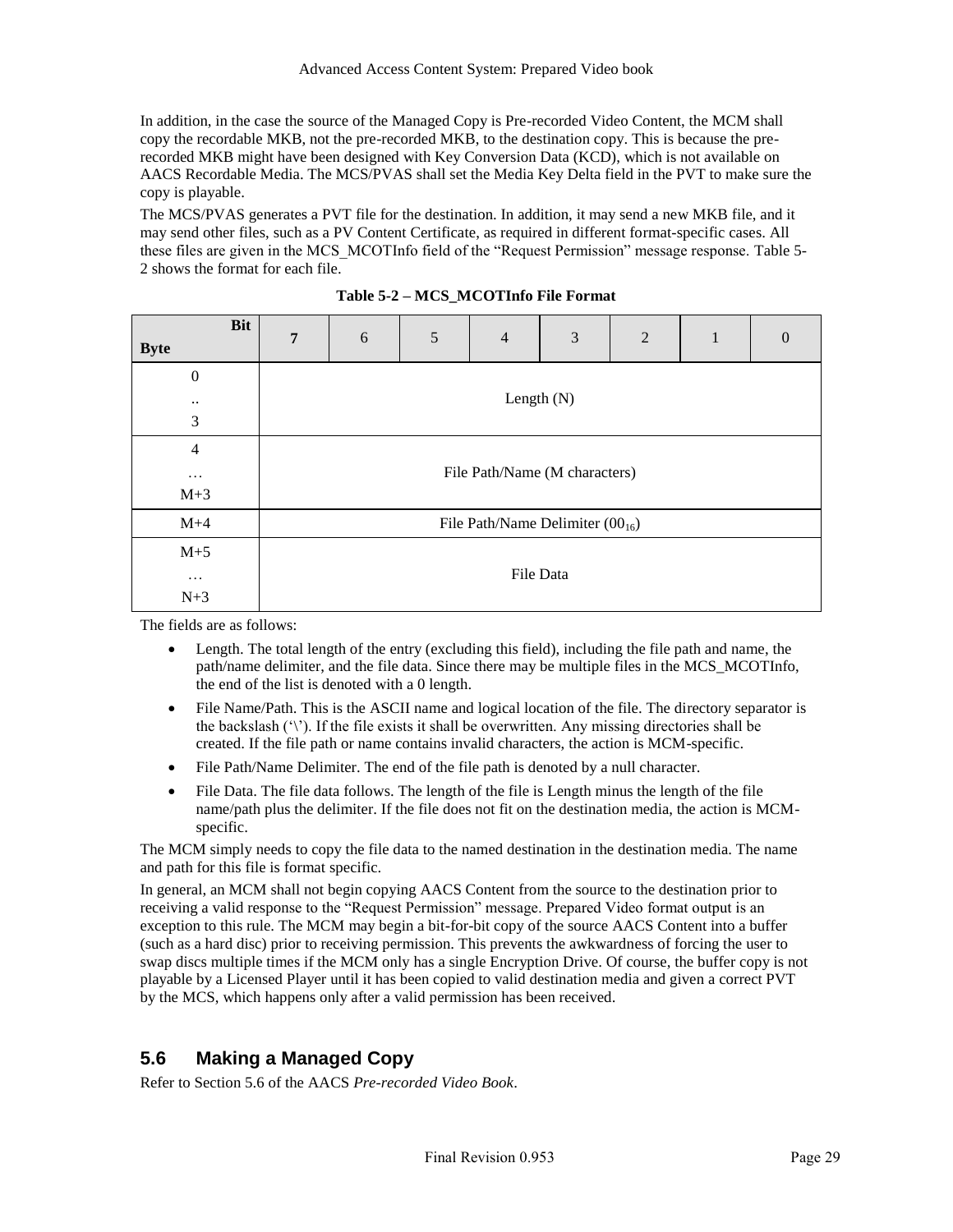## <span id="page-41-0"></span>**5.7 Informative Section: Components of a Managed Copy Architecture**

Refer to Section 5.7 of the AACS *Pre-recorded Video Book*.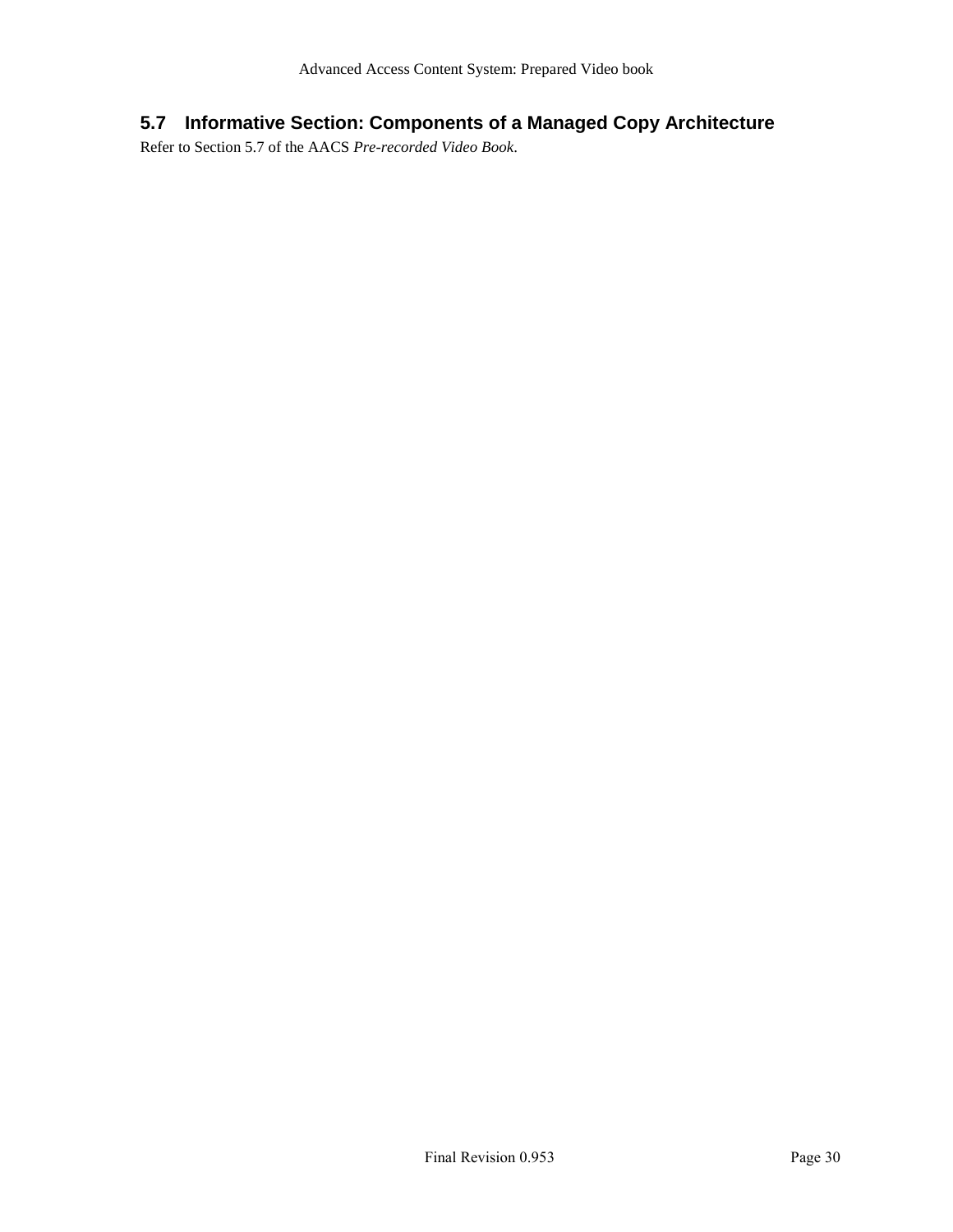### <span id="page-42-0"></span>**A Appendix: Prepared Video Schema**

The follow schema is informative. It defines the data structures and messages necessary to implement the optional messages described in section [2.9.](#page-26-0)

```
<?xml version="1.0" encoding="UTF-8"?>
<schema xmlns="http://www.w3.org/2001/XMLSchema" 
      targetNamespace="http://www.aacsla.com/2008/01/PreparedVideo" 
      xmlns:xs="http://www.w3.org/2001/XMLSchema"
      xmlns:pv="http://www.aacsla.com/2008/01/PreparedVideo"
    elementFormDefault="qualified" >
      <xs:element name="pvtData" >
            <xs:complexType>
                  <xs:sequence>
                        <xs:element ref="pv:status" 
                              minOccurs="1" maxOccurs="1" />
                        <xs:element ref="pv:statusMessage" 
                              minOccurs="0" maxOccurs="1" />
                        <xs:element ref="pv:pvtInfo" minOccurs="1" 
                              maxOccurs="1" />
                   </xs:sequence>
               </xs:complexType>
     </xs:element>
     <xs:element name="pvContentNode" >
       <xs:complexType>
             <xs:sequence>
                   <xs:element ref="pv:contentNodeURL" minOccurs="1" 
                        maxOccurs="1" />
                   <xs:element ref="pv:parentNodeURL" minOccurs="0" 
                       maxOccurs="1" />
                   <xs:element ref="pv:title" minOccurs="0" 
                        maxOccurs="1" />
                   <xs:element ref="pv:abstract" minOccurs="0" 
                        maxOccurs="1" />
                   <xs:element ref="pv:pvOffer" minOccurs="0" />
             </xs:sequence>
       </xs:complexType>
     </xs:element>
     <xs:element name="pvOffer">
       <xs:complexType>
             <xs:sequence>
                   <xs:element ref="pv:oui" minOccurs="1" maxOccurs="1" 
/>
                   <xs:element ref="pv:description" minOccurs="1" 
                        maxOccurs="1" />
                   <xs:element ref="pv:image" minOccurs="0" 
                        maxOccurs="1" />
                 <xs:element ref="pv:financialApplicationURI"
                       minOccurs="1" maxOccurs="1" />
                 <xs:element ref="pv:financialHTMLURL" minOccurs="1"
                     maxOccurs="1" />
```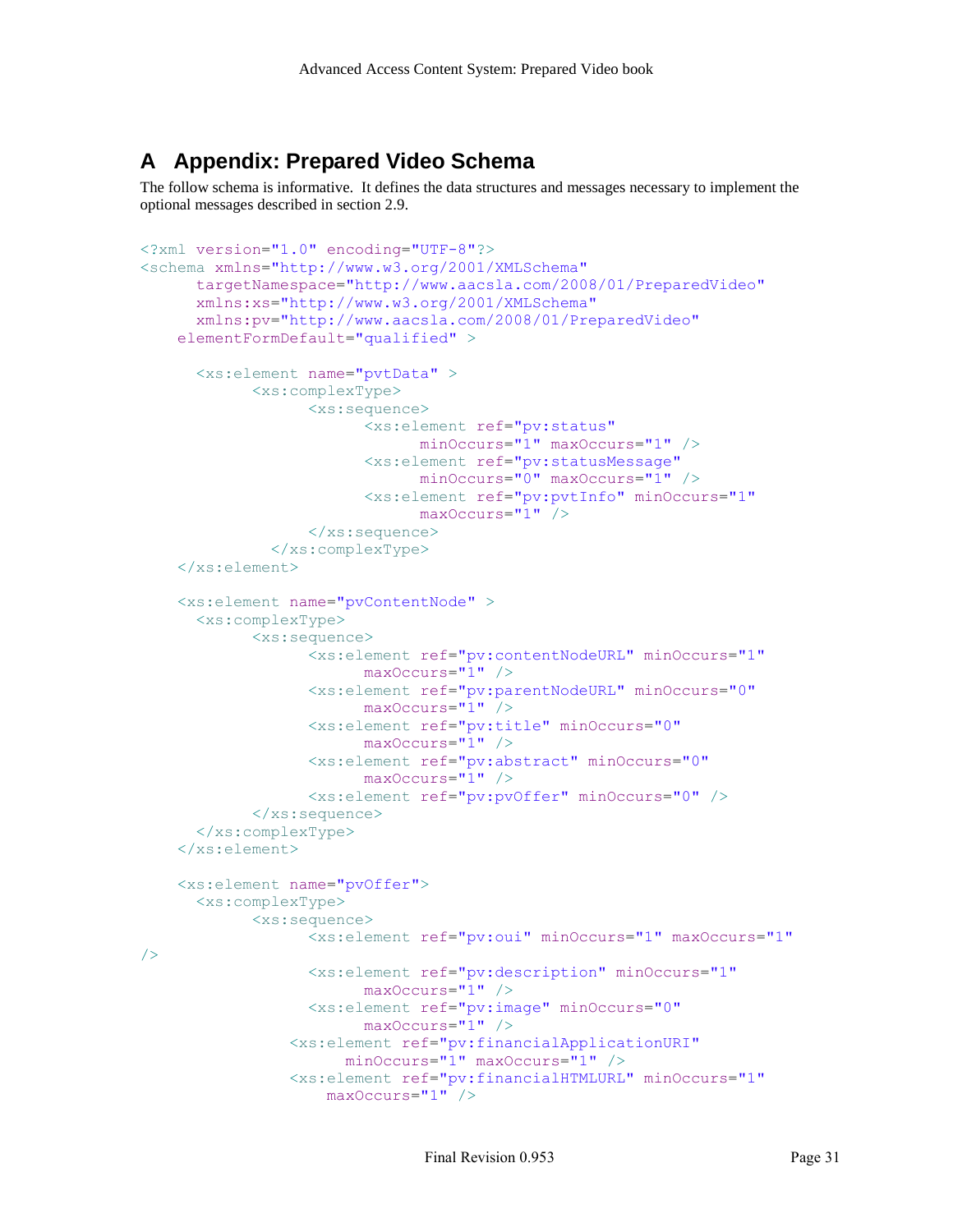```
 <xs:element ref="pv:price" minOccurs="0" maxOccurs="1" 
/>
             </xs:sequence>
         </xs:complexType>
     </xs:element> 
     <xs:element name="title" final="restriction">
       <xs:simpleType>
             <xs:restriction base="xs:string">
                  <xs:maxLength value="1024" />
             </xs:restriction>
         </xs:simpleType>
     </xs:element>
     <xs:element name="description" final="restriction">
       <xs:simpleType>
             <xs:restriction base="xs:string">
                <xs:maxLength value="65536" />
             </xs:restriction>
         </xs:simpleType>
     </xs:element>
     <xs:element name="abstract" final="restriction">
          <xs:simpleType>
          <xs:restriction base="xs:string">
                <xs:maxLength value="4096" />
            </xs:restriction>
        </xs:simpleType>
     </xs:element>
     <xs:element name="image">
         <xs:complexType>
         <xs:sequence>
               <xs:element ref="pv:imageURL" minOccurs="1" maxOccurs="1" 
/ <xs:element ref="pv:title" minOccurs="1" maxOccurs="1" />
           </xs:sequence>
       </xs:complexType>
     </xs:element>
     <xs:element name="getPreparedVideoTokenMessageType" >
       <xs:complexType>
             <xs:sequence>
                   <xs:element ref="pv:contentID" minOccurs="1" 
                         maxOccurs="1" />
                   <xs:element ref="pv:oui" minOccurs="1" maxOccurs="1" 
/ <xs:element ref="pv:pvBindingData" minOccurs="1" 
                        maxOccurs="1" />
             </xs:sequence>
       </xs:complexType>
     </xs:element>
     <xs:element name="getPreparedVideoTokenMessageResponseType" >
       <xs:complexType>
             <xs:sequence>
```